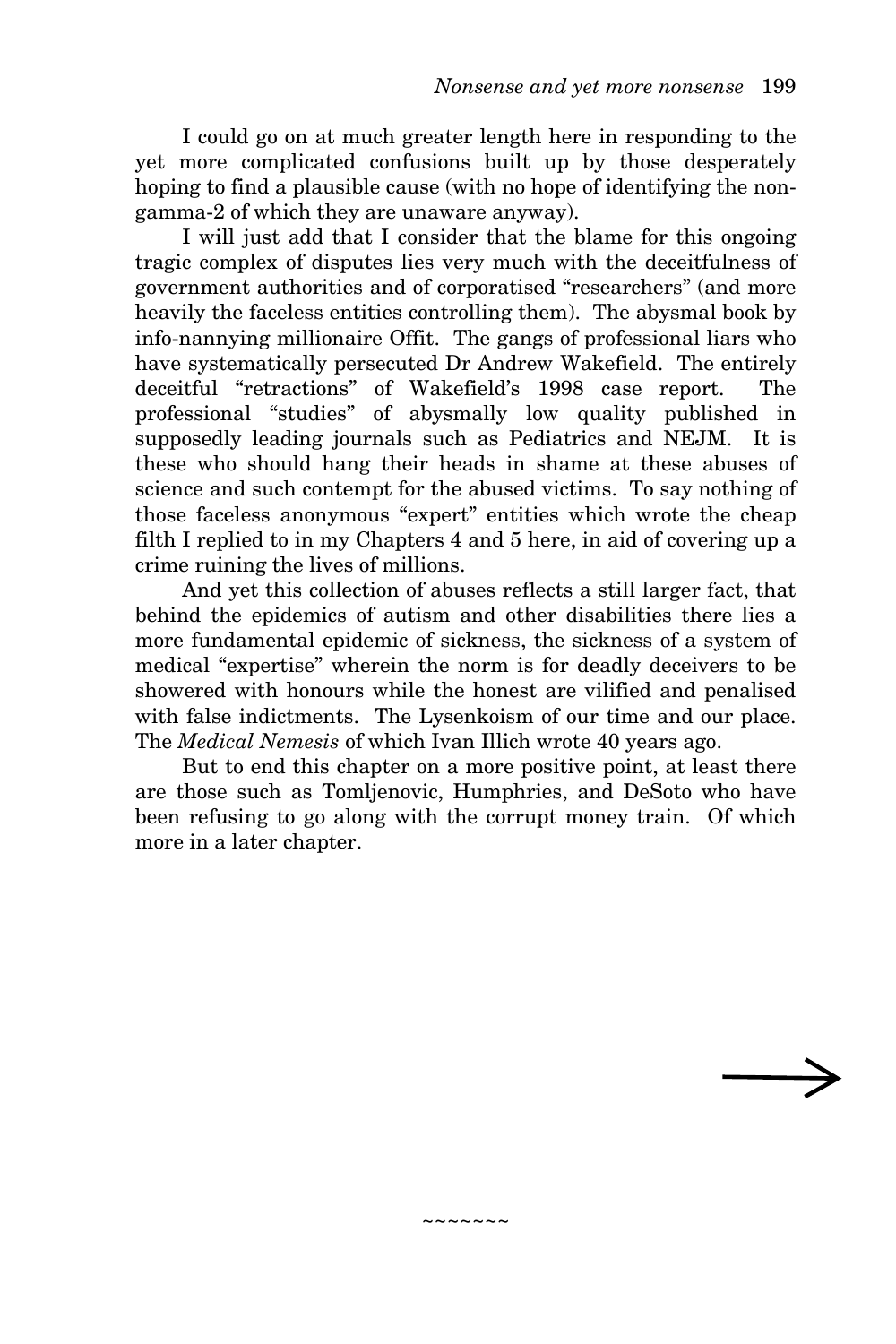# **The peer-reviewed publication of a still-unfaulted theory**



*"Robin P Clarke is one of those rare souls with the ability to assimilate and synthesise large amounts of information and generate new and interesting ideas."* – Bernard Rimland, founder of Autism Research Institute, founder of Autism Society of America, debunker of Bettleheim's theory, and originator of the modern bio/genetic concept of autism.

*"Well worth publishing"*

– Hans J Eysenck, most-cited-ever scientist.

*"Well-written, well-argued, well-documented"* – journal's peer-reviewer comment.

*"Get your autism puzzle-pieces here!"*

– Autism research fundraisers.

(You may find this chapter hard to read. I found it hard to write.)

In a preceding chapter I cleared up some serious muddle about *what* autism is in conceptual terms. In this chapter I will set out an understanding of *why* autism is, in terms of causal processes.

A page or two below here I shall paste-in the text of my yearsago-published paper which I re-typed into an Amstrad PCW quite a few years ago, then incorporate some updates and enhancements of presentation. (Puzzle-pieces had no association with autism back then.)

I accidentally came to this theory via some vague impressions I had, that I seemed to have more in common with some historically famous creative people ("geniuses") than with those I met in real life. I did obviously differ from the geniuses in not actually having produced any recognised outstanding works of genius myself. Then my curiosity was increased further on reading that autism was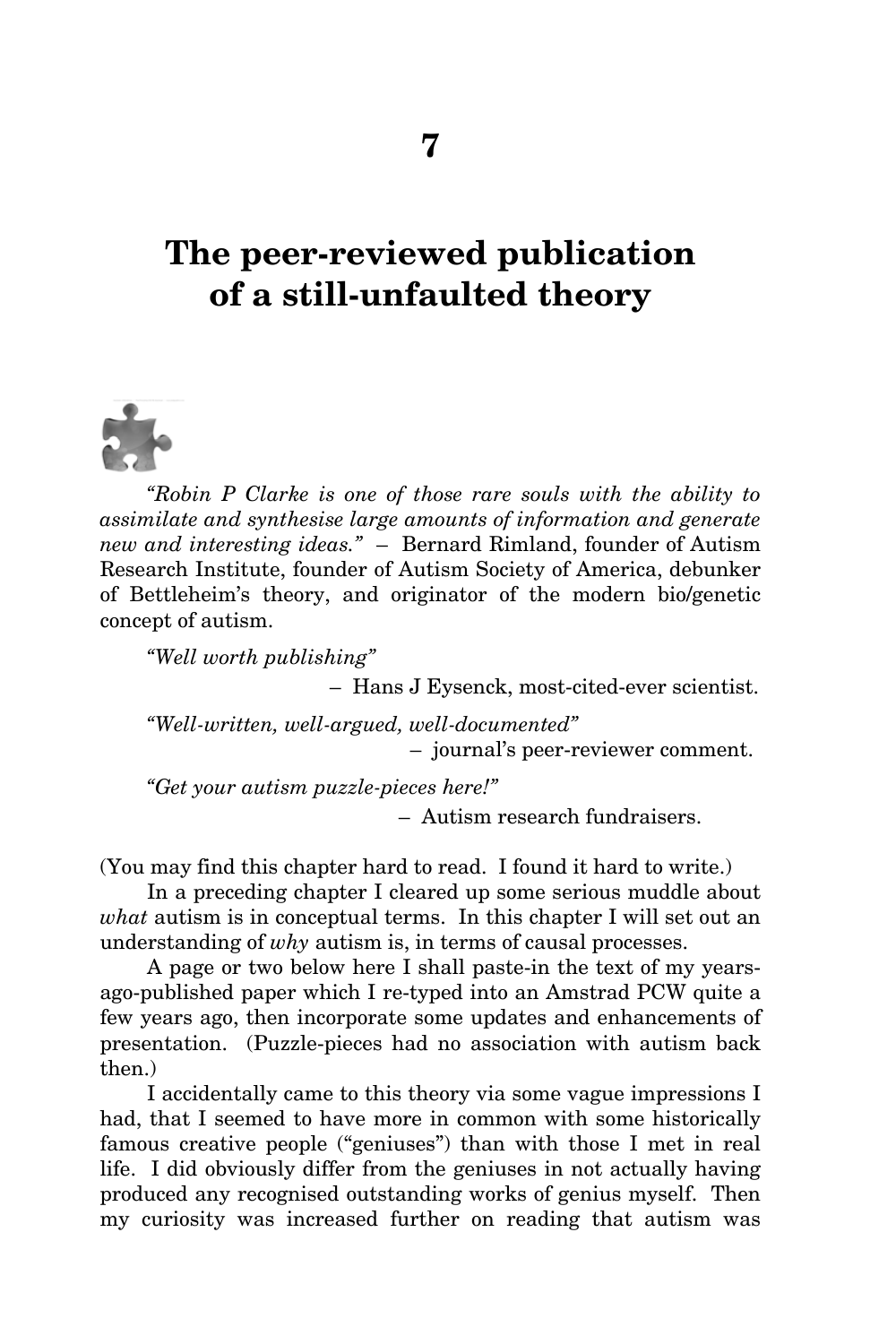associated with parental high IQ. I wondered what could be the cause of that. I encountered the 1971 theory of Moore and Shiek that autism was caused by "prenatal imprinting". It seemed to resolve the question. But when I showed it to Mike Hunter at Aston University he said he had already read the abstract and dismissed it as no good. I had limited capability of engaging in conversation in those years so I failed to ask him for any further explanation.

But some days or weeks later, when I was as usual still out of bed at a very hushed 3 am. (which I now know is a symptom of mercury poisoning), I wondered to myself what seemed a rhetorical question. The imprinting theory must surely be correct because what other explanation could there be of those links of autism and IQ (and genius)? No sooner had I asked that question than I thought of an answer to it: all three involved reduction of "innate prejudices" (which concept I will clarify shortly). By the next day I had refined that to the idea that they all involved suppression of what I later called "innatons" (meaning innate predispositions, innate preprogramming or tendencies). Let me explain. Autism involved a higher level of this suppression, suppressing valuable innate predispositions relating to communicating and relating (as I knew only three things about autism at that time!). Genius resulted from a more marginal suppression, liberating a person from intellectually-prejudicing innate tendencies such as conformity, selfconformity, pretentiousness, superficialness, wiahful thinking, and presentmindedness (by which I mean the opposite of absentmindedness). And high IQ was caused by a lesser degree of suppression, only suppressing rubbishy innate junk tendencies ("genetic noise", producing random errors and slowing in the brain – which my first day's terminology would have considered to be random junk "prejudices" (like innately "knowing" that "2 plus 2 equals 5").

The idea was that autism was effectively like a relatively "blank slate" brain lacking some innate human nature tendencies such as recognising other humans as one's own species and interacting with them in conventional ways. I thereafter went off to the libraries to find out more facts about autism, IQ, and genius, to relate to this conception and to test it against. And the more I studied the more I found which fell happily into support of the theory, with nothing undermining it instead.

This eventually resulted in the first version of a paper I sent to journals, which included not only autism and IQ and genius but also various other matters. There followed some further years of selfeducated struggling against unknown forces of resistance, during which I concluded it might be easier to get it published if I first separated out the autism part from the rest, and also cut out all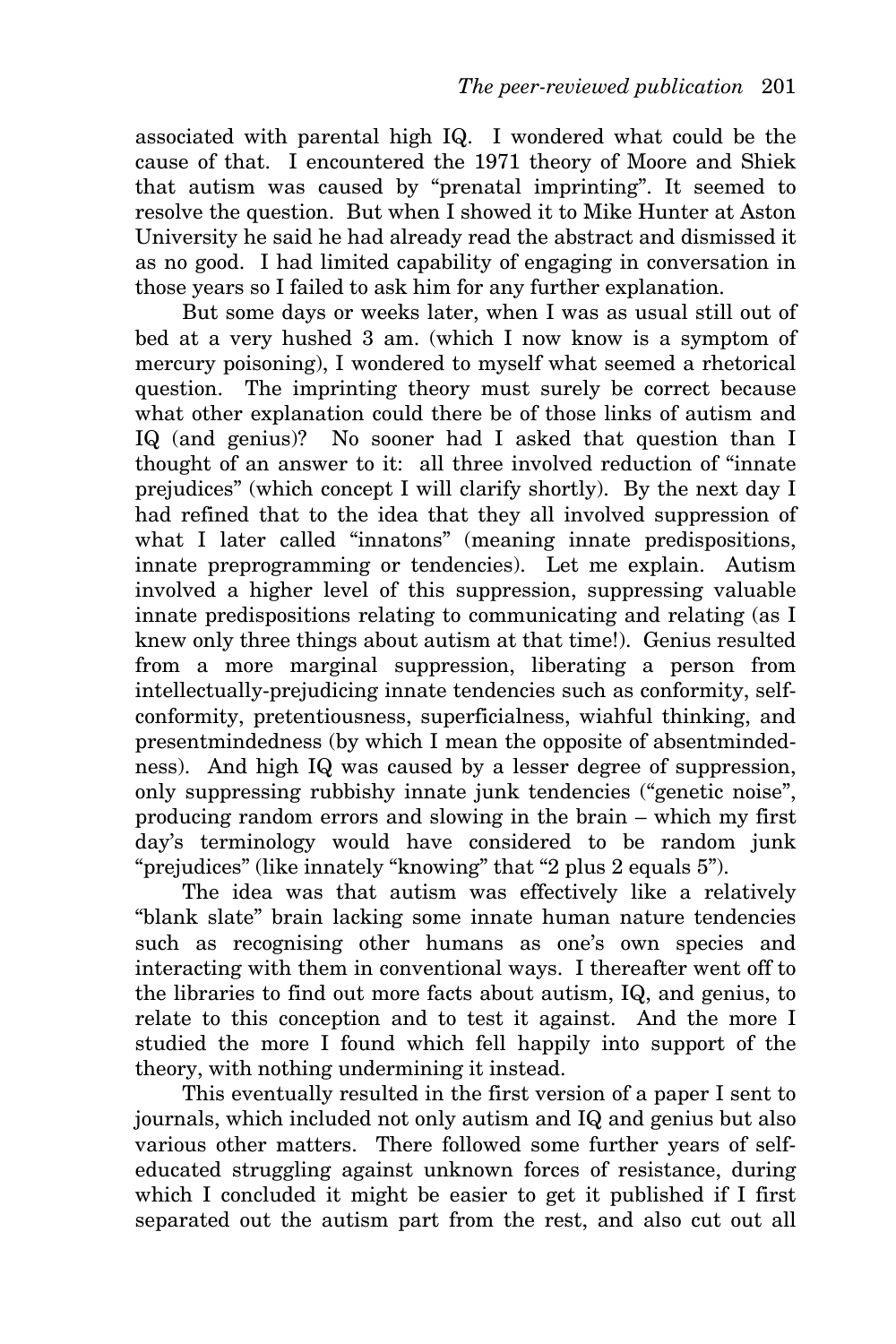mention of the genius part in the hope of avoiding the academic hostility to that concept. Thus resulted a substantial document which was eventually published in the peer-reviewed journal *Personality and Individual Differences*.

This person so contemptuous of theories thus unwittingly became a theorist in defiance of his own intentions.

You need to bear in mind that this paper was originally written for a very different audience some years ago since when a great deal has changed both in autism research and in the wider world. A whole new movement of Neurodiversity pride has arisen, along with some people becoming extremely sensitive to seeming offensiveness of terminology. And I have become much more experienced in writing than back then. And paper-printed journals were very hostile to "excessive" length such that a paragraph about errors and slowing got more squashed than I am happy to see it now.

So for these reasons I am making some very minor changes to the writing, which do not change the actual content or meaning but which make for a better reading experience – it is merely a "translation" to improved language rather than any revision. For the convenience of cynics I will list all those changes near the end of this chapter. In addition I am adding in some update notes in the text, indicated thus: [2014 Update: blah blah...]

 Not least I have changed "impairment" to "reduction", and "excessive" to "extreme". This is because some readers would mistakenly assume an implication that the person or their mental functioning is what I mean is impaired or inferior. Also the word "general" is obviously misleading and would be better changed, as explained further on.

I shall also add an introductory outline of the theory here. That is because (strange as it may seem) the original paper never actually gave a summary of the theory itself but only the case for/against it. Instead, after some introductory remarks, it presented a logical argument (guided by some factual pointers), and then followed on with a review of how the evidence stacked up, followed by some concluding remarks. The resulting theory is stated there in the paper but not all in one place or in very explanatory language.

I shall also add an appendix to this chapter relating to the evidence of gene-expression differences in autism.

Finally, just as the paper in Chapter 3 began with an abstract, so does this one here though in this case titled "Summary" instead. Again, you should not let yourself get bogged down by it as you can here just skip to the full article itself. Plus this hopefully enlightening outline which now follows, well, follows after the next bit.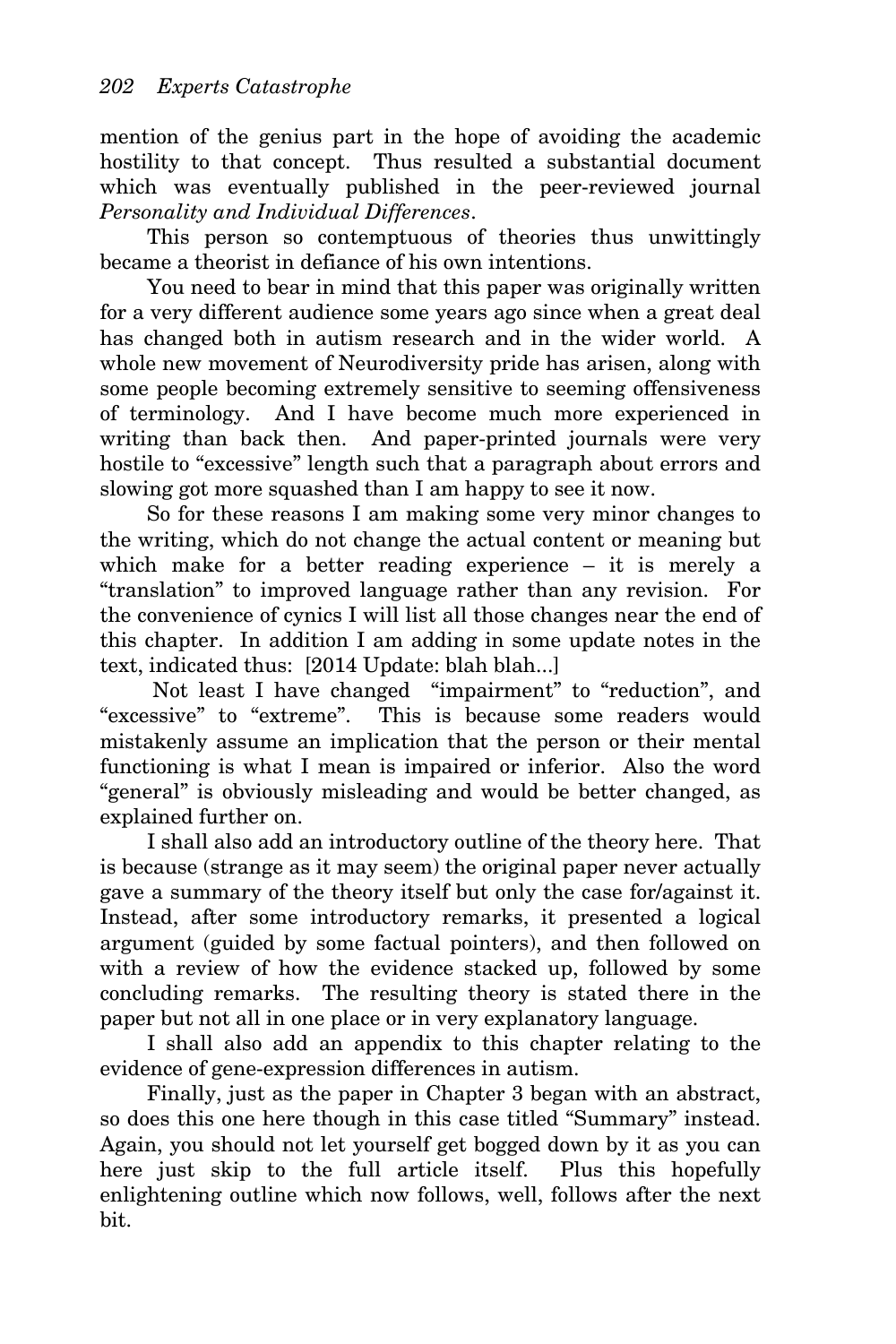#### **The difficulty of presenting a new concept**

Explaining something new to people is often difficult. But it gets much harder when a radically-new concept is involved, and one that is not outrightly simple. The problem is that the terminology does not yet exist for referring to the new concept, and one has to find a way to use the pre-existing set of concept-labels (words) to attempt to describe the new one.

Central to this theory is the concept which I labelled as "antiinnatia" (and antiinnatia factors), and which is the essential thing underlying the autistic syndrome and more. Being a newly invented word, the inclusion of that word in the title and introduction to my paper would have been rather unhelpful, as it would read as meaningless nonsense to all except myself. So I tried to avoid that problem by substituting an expanded wording in the title and introduction, in place of "antiinnatia". Namely "general impairment of gene-expression". I've already told you of my decision to now change "impairment" to "reduction", not due to its being wrong but simply in the context of some people who would start complaining emotionally about my supposedly describing autistics as having "impairments" — such that this theory must be a work of "hate speech" or worse.

But there's a bigger problem, in my use of the word "general" there. It could cause the reader to suppose that I had in mind that all gene-expression is equally affected by antiinnatia, such that autistics would have notable reductions of for instance hemoglobin in blood cells, myosin in muscle cells, collagen in their skin, and so on. Anyone who reads past the first few pages can see that I go on to explain that the reduction is much less general anyway, and instead tends to suppress disadvantageous expressions while leaving advantageous ones unaffected. This theory paper was praised as being well-written, by some very notable readers including HJ Eysenck, Bernard Rimland, David Horrobin, and some anonymous peer reviewers, so clearly this presentational bungle cannot have been too seriously impeding of proper understanding. But never-theless I now consider that that "general" word is less than optimal there, and it appears that the presentation would be improved by replacing it with "evolution-biased". And so in this updated presentation I am also changing the title and introductory sections to remove that problematic "general" word. Meanwhile, the intended meanings are entirely unchanged from the original version.

I should also point out that my meaning of the term "geneexpression" was not confined to the modern narrow sense of generating RNA or proteins from genes (as was already stated in my original). And indeed the picture is now getting even more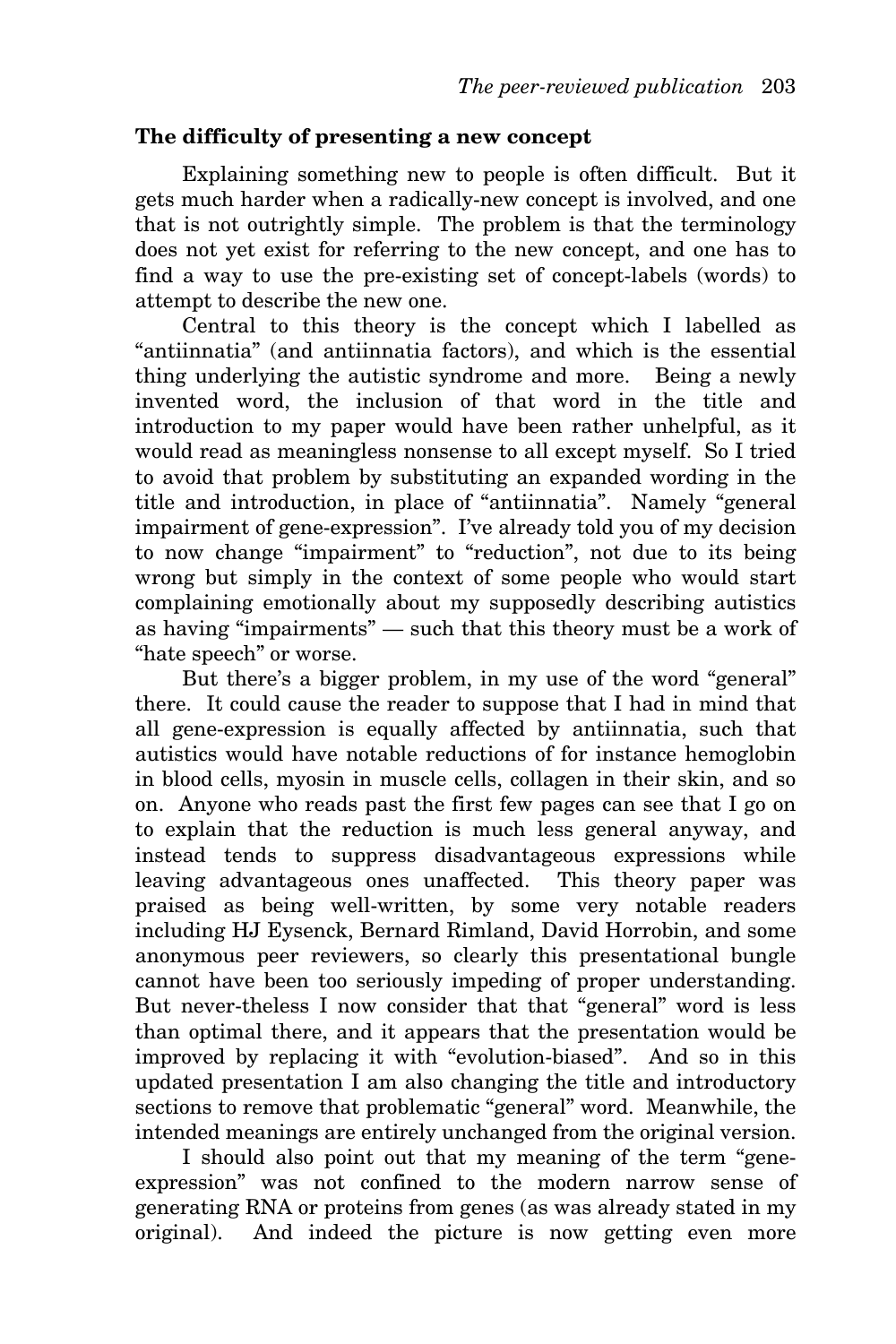complicated as it is now clear that the non-"gene" parts of the genome (the "non-coding DNA") are where the main species (and individual?) differences originate anyway. As I see it, the genes are merely the catalog of bricks and tiles supplied by the builders merchants, while the "non-coding DNA" is the construction team and the instructions to them (though somewhat mixed up).

## **Outline of the antiinnatia theory of autism (and IQ and genius)**

(This outline presents only the conclusions without the evidence or reasoning that leads to them. It also does not include any later extensions of the theory.)

There is only one autistic syndrome (including "Aspergers", dyslexia, and so on). There are many individuals each with their own variety of autism causes and outcomes but they all fall within the one syndrome and the one unifying principle explained here.

Autism is not a disorder. Rather it is an aspect of natural individual differences. Exactly the same factors which generally cause high IQ also cause autism at higher levels, and enable potential creative genius in a narrow intermediate range of levels. I have named these factors *antiinnatia factors*, because they suppress or reduce the gene (ome)-expression of innate tendencies or characteristics. Hence anti-innate.

A person with extreme-ish high antiinnatia will be autistic. A person with extreme low antiinnatia will have "ordinary" low IQ. Many autistics also have low IQ scores, but that is caused by a different process than that which causes "ordinary" low IQ, as will be explained.

Humans (and animals in general) have many innate characteristics such as a nose in the middle of their face, eating, breathing, blushing, learning to walk and talk and relate to their own species more than to others. All these innate characteristics depend on gene(ome)-expression of information in the genes(/genome).

Certain factors both genetic and environmental have a tendency to reduce gene-expression not just in respect of individual genes but more generally (though in a biased way as will be explained). The gene-expression processes can be generally reduced by many common factors such as deficiency of energy supply or nutrients, interfering pathogens, gene-expression-controlling regulatory genes, and molecules part-time binding to DNA.

Disadvantageous characteristics are less reliably expressed than advantageous ones. So they are more liable to be suppressed by antiinnatia. These antiinnatia factors consequently have the effect of a quality-controlling filter, preferentially suppressing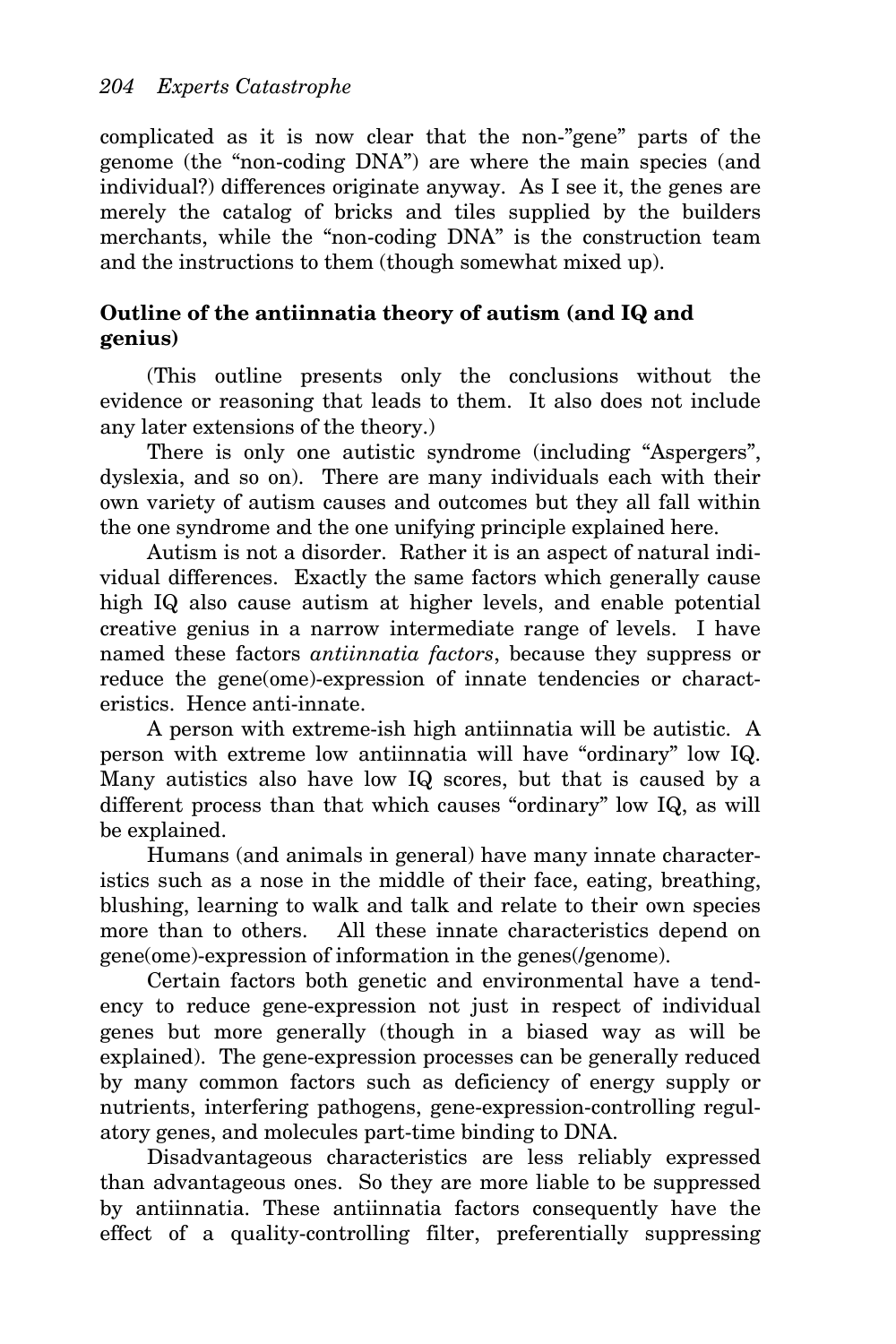disadvantageous characteristics while leaving relatively unaffected those characteristics which have a greater evolutionary history of advantageousness. And in consequence of this principle, antiinnatia does not affect the more fundamental aspects of body composition and functioning (which are highly conserved even between different species), but instead particularly affects behaviour and appearance. Thus antiinnatia would not in practice much affect the production of hemoglobin for blood cells, myosin in muscles, collagen for the skin, and so on.

In the normal range the level of antiinnatia has effect mostly in its suppression of disadvantageous "junk" expressions producing errors and slowing of mental functions (and so higher antiinnatia causes higher IQ).

If the level of antiinnatia is much higher than normal it suppresses even advantageous characteristics, thus causing the various features of the autistic syndrome. Most notably, the innate programming for communicating with and relating to other humans tends to be reduced. The autistic brain thus tends to approximate to the notional "blank slate". But there is a twist.

Some human characteristics merely suppress more longstanding characteristics shared by our pre-human ancestors. High antiinnatia suppresses those suppressors with the result that some pre-human characteristics re-emerge in autism (technically known as atavisms). By this means are easily explained such peculiar characteristics as the hand-flapping and toe-walking, and the sometimes occurrence of webbed feet and wide-spaced eyes.

In the original publication of this paper I pre-introduced the concept of antiinnatia with a soundbite-brief description as "general impairment of gene-expression". For reasons explained on a previous page, I have now changed that to "evolution-biased reduction of gene-expression".

Autism is not a condition of the brain but rather of the whole body and beyond. A person can only be autistic in relation to a particular environment (i.e. when their behavior is disadvantageous in relation to that environment such as a highly intolerant community), and cannot be autistic per se. And there can never be any diagnostic test because it is not a disorder anyway.

Finally, it is important to note that this initial paper is considerably strengthened now by major evidential updates such as those in chapters 3 and 16.

Even more finally - the antiinnatia concept is not the slightest bit "controversial". Infinitely more controversial is the utterly crackpot-wacko notion that antiinnatia would not exist or manifest as autism, as is explained at pages 325-26 here.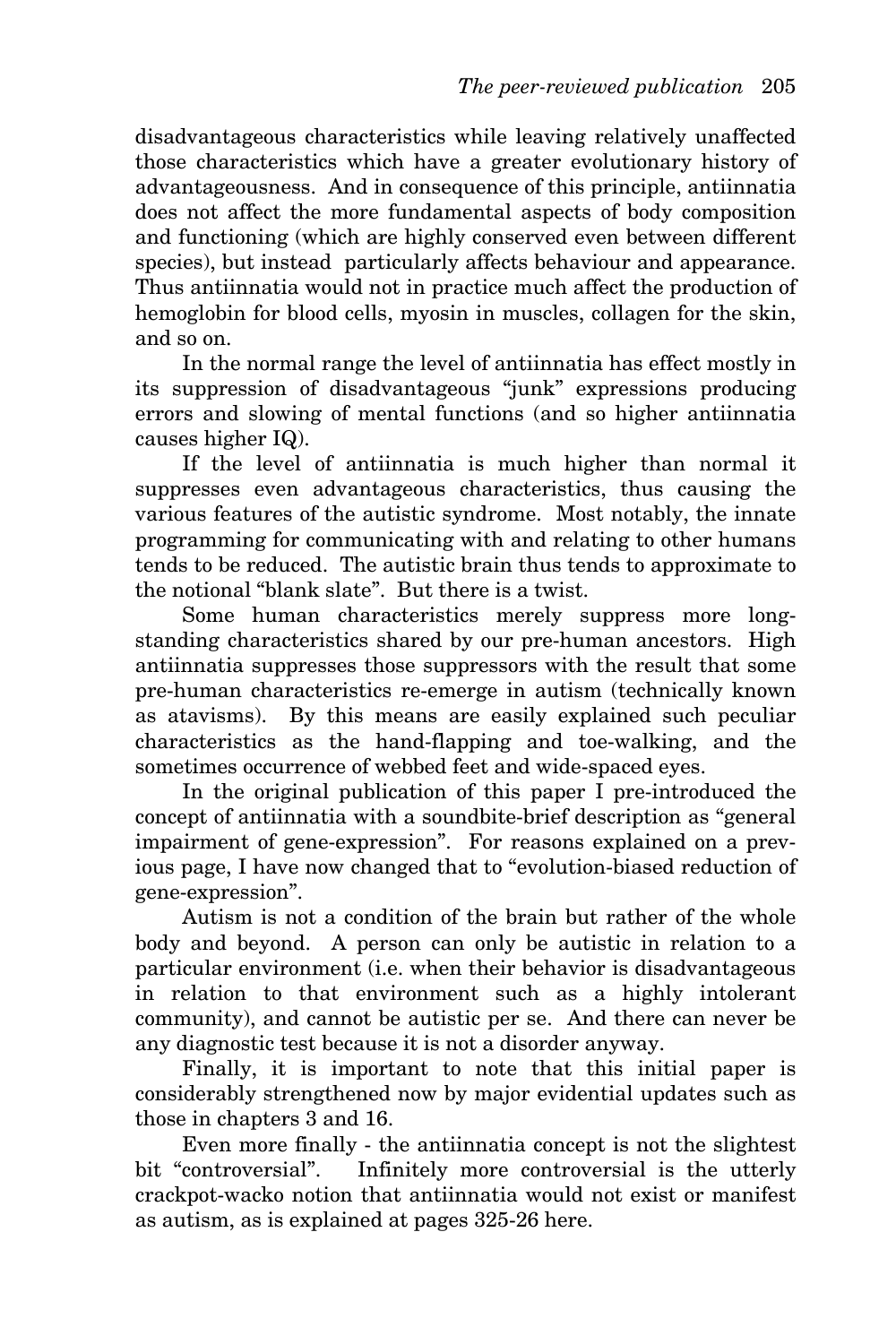*Author's [nearly-]unrevised reprint of: Personality and Individual Differences Vol.14, pp. 465-482 (Copyright Pergamon Press)*

#### **A theory of evolution-biased reduction of gene-expression manifesting as autism**

*Robin P Clarke, Birmingham, England,* 

**Summary--**This is the first part of a combined theory of autism and general intelligence (IQ). It is argued that "evolution-biased reduction of gene-expression", produced by a diversity of environmental and genetic causes, is in moderation advantageous in reducing genetic idiosyncracies. But in extreme it will produce a condition involving atypicalities of appearance and behaviour, with a particular relationship to high parental social class and IQ and with particular sex distributions. Characteristics and findings relating to schizophrenia, manic-depressive illness, or neuroses indicate that they cannot reasonably be considered manifestations of extreme evolution-biased reduction of gene-expression. By contrast, characteristics and findings relating to autism accord very well with this conception. The suggestion is that autism involves primary atypicalities in diverse parts of the brain and in diverse psychological functions. Random binding to DNA may be a substantial mechanism of evolution-biased reduction of geneexpression. [2014 Update to the preceding sentence: i.e., would *definitely* cause reduction of gene-expression, and hence cause autism, but only *may* be *substantially* involved (see para. 15)].

[The main concept of this theory is *antiinnatia*, which could be briefly stated to be "evolution-biased reduction of gene-expression". A more precise explanation of what this means will be given further on here.]

 $\sim\sim\sim\sim\sim$ 

It will be argued that the most prominent effect of varying levels of "evolution-biased reduction of gene-expression" is the production of individual differences in innate general intellectual ability, by variable degrees of suppression of certain characteristics that tend to produce slowing and errors in intellectual processing. But that in extreme it causes the autistic syndrome. The full application of the theory to intelligence and its correlates will be presented in a separate paper.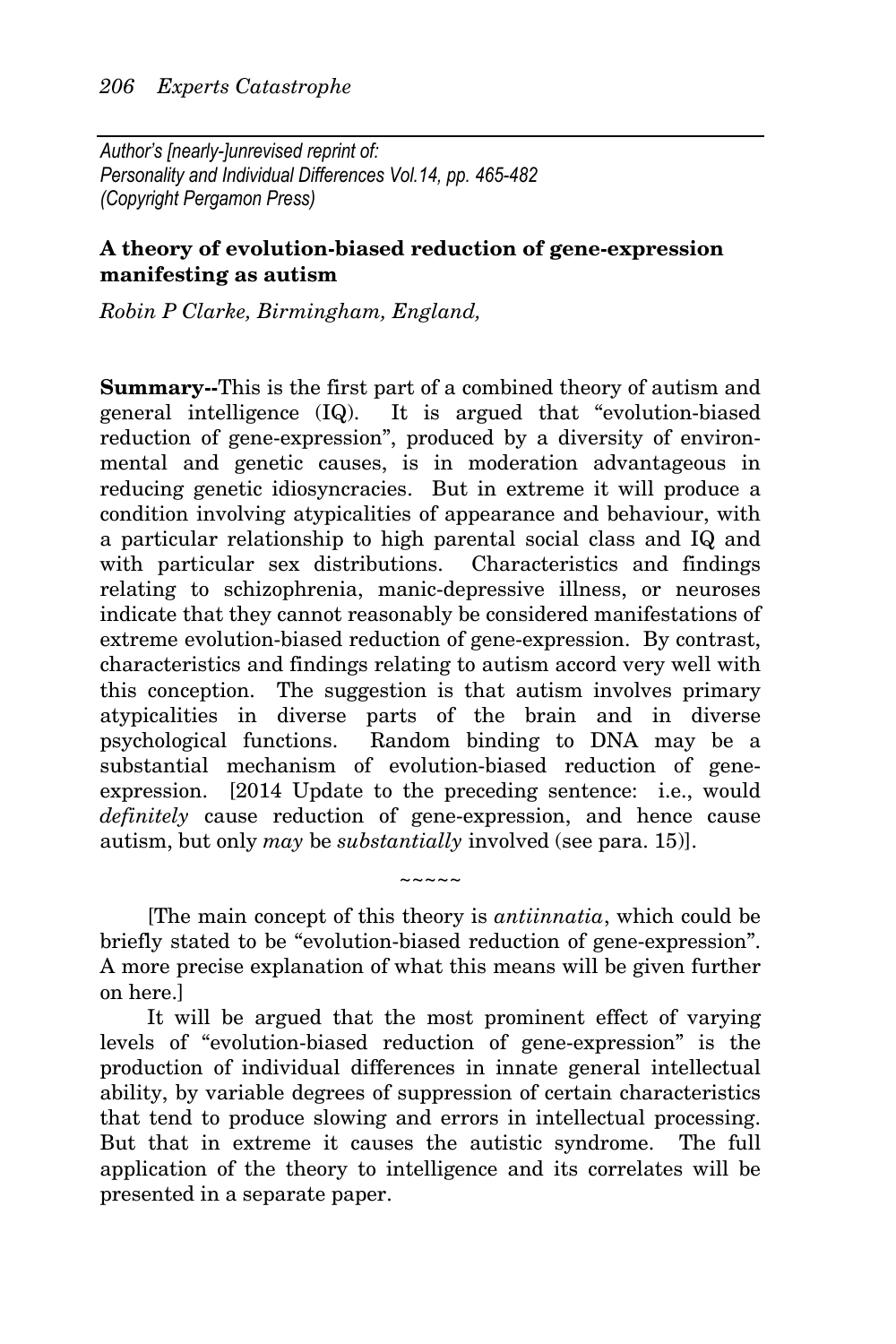There have been many theories of autism. But there appear to be no other theories of how evolution-biased reduction of geneexpression would manifest itself.

The present theory differs from other theories of autism in having the following combination of characteristics.

It is founded on an argument from well-established biological principles, providing it with a basis in the context of evolution by natural selection. Indeed, several conceptions that emerged in the course of development of the theory turned out to be already wellestablished findings, namely the association of reliability of expression with advantageousness, the re-emergence of longsuppressed characteristics, and the conservatism and resistance to change of characteristics other than of appearance and behaviour.

It provides an explanation of why such a severely biologically disadvantageous condition is not eliminated by natural selection, and of why it is a relatively common mode of failure of the brain.

It addresses an exceptionally broad range of findings about autism (and IQ). These include the wide diversity of behavioural atypicalities (listed in table 2), including some particularly odd ones, such as the distinctive hand-flapping and posturing, and also the physical stigmata, attractiveness of appearance, special skills, above-average parental IQ and differentially elevated parental social class, the fourfold preponderance of males among the severely autistic, and the tenfold preponderance among the mildly autistic.

Numerous specialist readers have found not one finding to cast doubt on the theory, nor any flaw in the arguments presented here. This was not for want of hostility.

And yet the theory cannot validly be dismissed as untestable, or as equally compatible with any conceivable findings. Were such a criticism justified, it would be possible to provide some substantiation by substituting, in place of findings about autism, the findings about other conditions such as schizophrenia, manic-depressive illness, or the like, and then rewriting the pages that follow so as to explain all those findings instead. It will become clear that any such explanations would be not merely speculative but absurd and incredible. For example, why should evolution-biased reduction of gene-expression manifest as alternating mania and depression? Why should it first appear in adolescence, as does schizophrenia, and why involve remissions and relapses? Why should relapses be specifically triggered by hostility from others? Why should it be ten times more prevalent among Afro-Caribbeans born in Britain than among those migrating there, as is schizophrenia? Clearly the charge of untestable explain-all is unwarranted.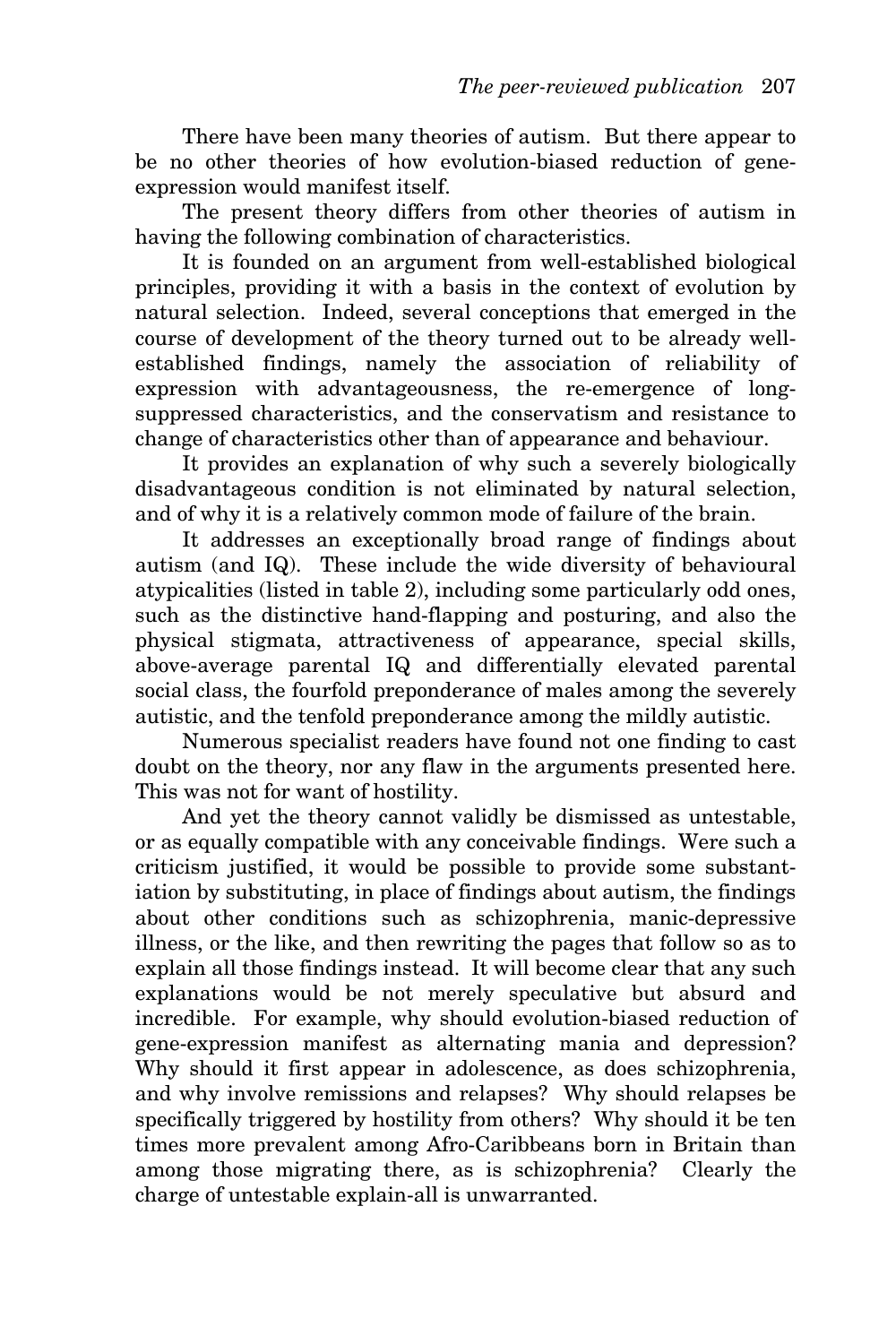The above combination of characteristics is very exceptional in a scientific theory. Publication of the theory should not be further suppressed by facile empty innuendos of "speculativeness" or "untestability", but only by substantiated arguments and evidence that prove able to stand up to rejoinder.

Subsequent to the above words, referees and editors of the British Journal of Psychology, recognising the untenability of all other objections, concurred in the view that the theory made no unforseen predictions (and was thus unworthy of publication even as an article). This is simply not true. For example page [220] predicts sequences of changes of SES and IQ distribution in response to certain environmental factors; page [233] predicts certain EEG findings; pages [227 and 233] predict that rigorous investigation will confirm subjective impressions of tendency to intelligent-looking and attractive appearance. But anyway, note that Darwin's theory of natural selection made no unforseen predictions whatsoever. Why is this "criticism" so damning in this case but not at all in Darwin's case?

The scope of the present theory is the whole of the syndrome that includes Kanner's (1943, 1973) syndrome, Asperger's (1944) syndrome, early infantile autism, pervasive developmental disorder, autistic-like individuals, and others who have one or two autistic characteristics. Wing (1988) and Wing and Gould (1979) describe a broad syndrome, the autistic continuum, involving variation in both number and intensity of atypicalities. The present theory is a general theory of that broad phenomenon; it accords with the evidence of diversity of causes and effects, but is not here extended to consideration of details of causal processes in specific cases, because that would be excessively speculative at present.

#### **Evolution-biased reduction of gene-expression**

There now follows a presentation of an argument to the effect that evolution-biased reduction of gene-expression would, in extreme, be expected to give the characteristics of autism. Thereafter the theory is related to empirical findings and to other theories and ideas.

[2014 Update: "Phenotype" in the next paragraph is roughlyspeaking a posh word meaning the likes of me, you, or some other living thing. In any case don't let this word bother you.]

Gene-expression in its most narrow conception is the transcription of genetic material into proteins. In this paper the term is used more broadly to denote all or most of the processes through which genes affect the characteristics of phenotypes. It hardly needs arguing that these gene-expression processes are affected by envir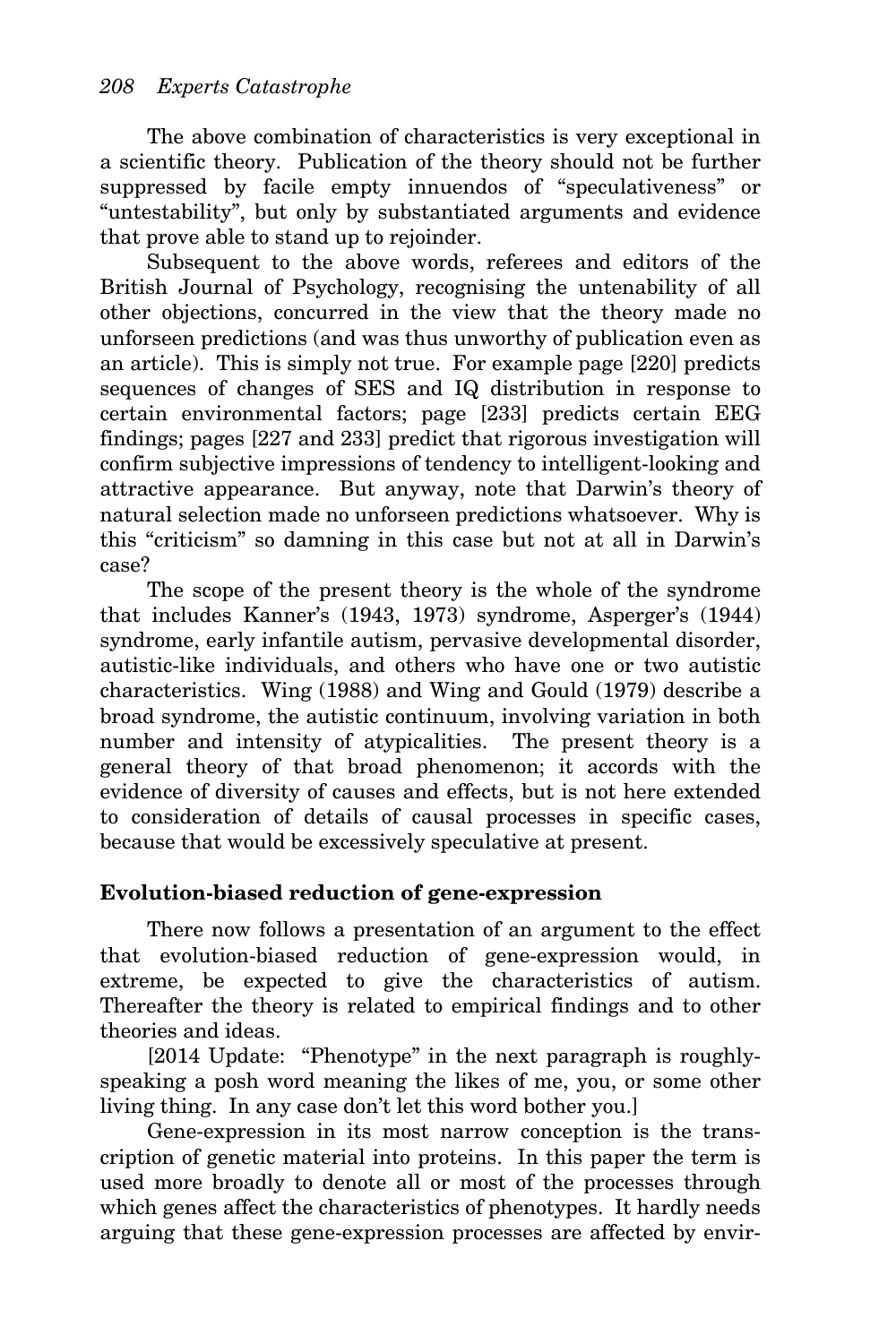onmental factors (otherwise, variation, physical or psychological, would be totally genetically determined). And it is equally wellestablished that gene-expression is affected by other genes, such as in interactive effects (epistasis) and that some genetic material, such as regulatory genes, and DNA sequences for initiation and termination of transcription, has effect mainly in enabling or disabling the expression of other (structural) genes. There is evidence that regulatory genes are involved in mammalian brain development (He et al, 1989).

It is here proposed that some of these factors, both environmental and genetic, produce an effect of [relatively] substantially general and [sort-of] indiscriminate reduction of geneexpression. It appears that this is an idea which has not previously been postulated let alone investigated, yet it seems very unlikely that such general-acting factors do not exist. Gene-expression depends on processes that have many possibilities for malfunction, with many common factors underlying (for example) all transcription from DNA, all being dependent on, for example, supply of nutrients and oxygen, and freedom from interference by viruses.

As for the idea that evolution-biased reduction of geneexpression can be produced by genes, it will be argued further on that such genes would necessarily be highly advantageous. This makes their prominent existence virtually inevitable when set in the context of a second consideration, namely that the random generation of a mechanism that rather non-specifically reduces gene-expression is very much more probable than the random generation of (say) innate tendencies required for eating or drinking.

One such mechanism of genetically-produced reduction of geneexpression is described by Watson, Hopkins, Roberts, Steitz, and Weiner (1987). This relates to the fact that regulatory proteins (the products of regulatory genes) not only have a strong affinity for their specific binding sites on DNA, but also have a general though much lower affinity for non-specific (random) DNA sequences; thus there is "part-time" binding to "irrelevant" stretches of the genome. The effect of such random binding is to prevent access by activator molecules and RNA polymerases, thus preventing transcription and gene-expression. Obviously, then, a surplus of regulatory proteins (or pseudo regulatory proteins) would give the postulated nonspecific, quazi-indiscriminate reduction of gene-expression, but whether this is the principal or even a major process is not clear at present.

For convenience of presentation, processes and factors which produce this relatively general, sort-of indiscriminate reduction/ suppression of gene-expression will hereinafter be referred to as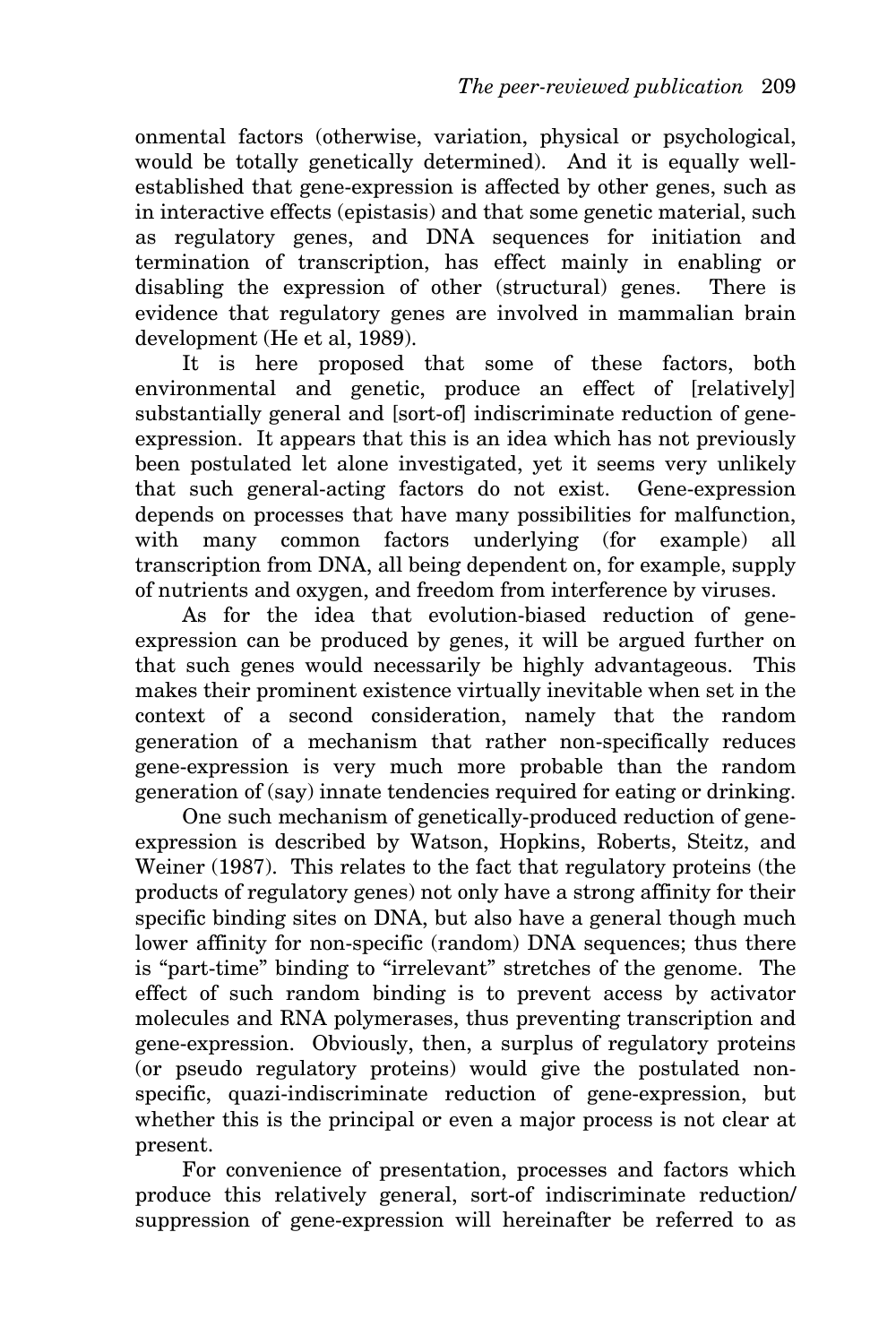*antiinnatia*. Note that it involves both genetic and environmental factors.

The argument that follows proves that antiinnatia must have a quality-controlling effect, eliminating/ suppressing relatively disadvantageous characteristics and tending to leave those that have a history of advantageousness.

(It is contended that the following two statements are selfevidently true.)

In respect of genes producing advantageous effects those producing them reliably will be more consistently selected *in* by natural selection. By contrast, in respect of genes producing *dis*advantageous effects those producing them reliably will be more consistently selected *out*. Hence in respect of advantageous effects reliability will become relatively preponderant whereas in respect of disadvantageous effects reliability will become relatively rare. That is, there will be a positive correlation between advantageousness and reliability of expression. But this is hardly a radical conclusion; it is well known that dominant characteristics tend to be advantageous and recessives disadvantageous (though biologists have failed to discover the reason just presented (Futuyma, 1986,  $p 211$ )).

Thus, characteristics having more evolutionary history of advantageousness will tend to be more reliably expressed, or in other words, less reliably suppressed, that is, will tend to be less affected by antiinnatia.

The implication of this is that antiinnatia has a quality-controlling effect, tending to suppress recently acquired idiosyncracies (which tend to be disadvantageous) and leaving those characteristics which have a relatively substantial evolutionary history of advantageousness.

It should be noted that the idiosyncracies involved can be both (1) idiosyncracies *within* a species, i.e., characteristics uncommon in the species in question; and (2) idiosyncracies *between* species, i.e., characteristics of a species that are uncommon among related species (e.g., language among mammals). Furthermore, antiinnatia has no magic means of discerning advantageousness, present or past, but rather there is the tendency, for the reasons just given, for a history of advantageousness to correlate with reliability of expression, and hence resistance to antiinnatia.

This quality-controlling effect implies that at different levels of intensity antiinnatia affects different characteristics, and consequently it enables not only the explanation of the features of autism but also of general intelligence and its correlates.

Given the tendency of antiinnatia to suppress disadvantageous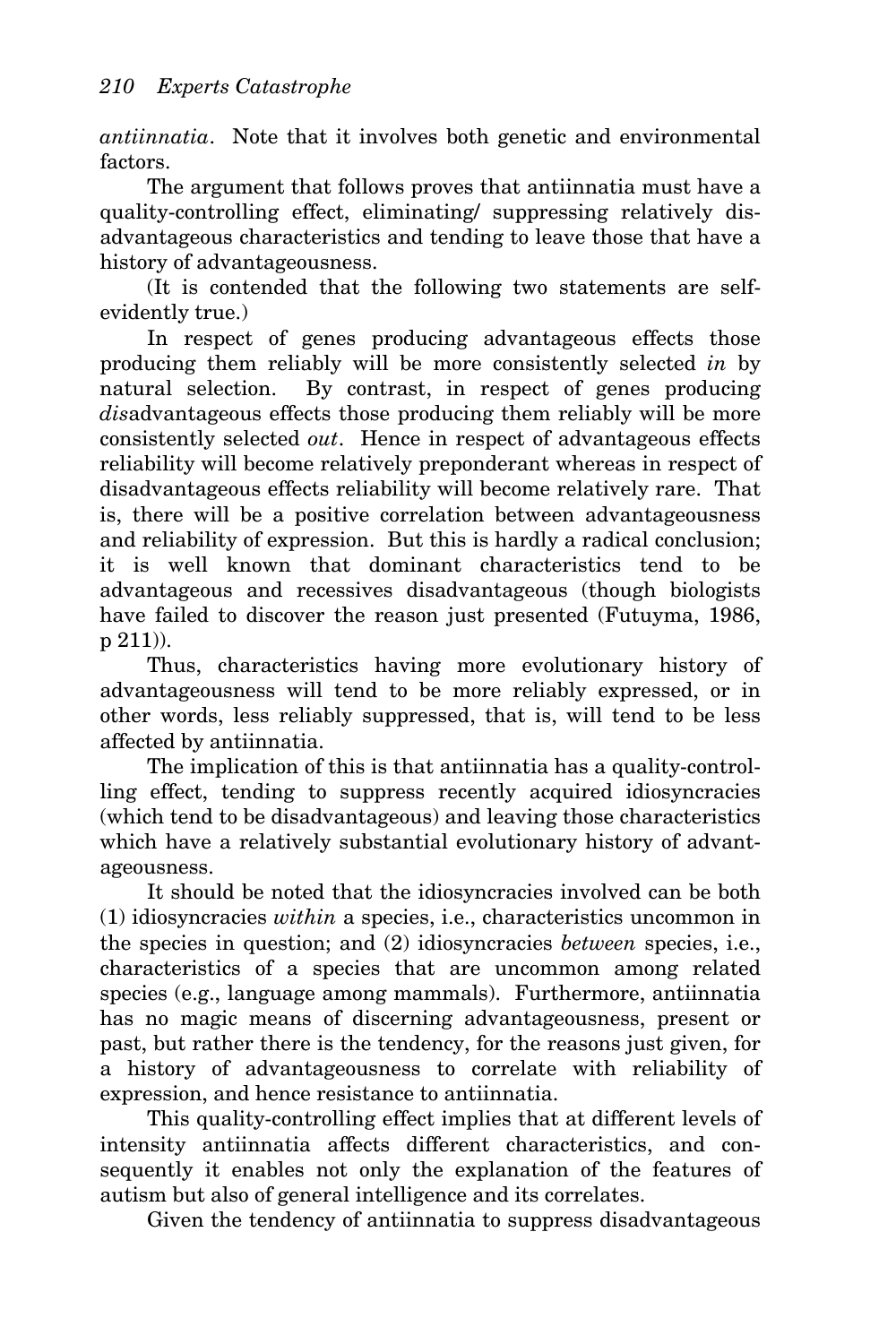characteristics and leave advantageous ones, genes for antiinnatia would be highly and persistently advantageous. Furthermore, because of these advantageous effects, the more antiinnatia genes an individual has, the more healthy they will tend to be, and the more effective at getting on in life and in society (i.e., rising in social class, of which more further on).

But beyond a certain level of intensity antiinnatia would be disadvantageous, as considered in the next section.

#### **Extreme antiinnatia**

Extreme antiinnatia would eliminate or suppress not only disadvantageous or neutral characteristics but also significantly advantageous, even vital ones. And some of those characteristics could be psychological ones.

Some readers may be sceptical of a notion that humans have innate tendencies or genetically 'hardwired' predispositions. However, such a view does not stand up well to examination. There is general agreement that animals, including primates, have innate predispositions. And it is not very controversial to suppose that heartbeats, breathing, and blushing inter alia are manifestations of central nervous system innate predispositions. Some persons nevertheless would appear to advocate that in respect of just one species, namely humans, certain aspects of the nervous system do not involve innate predispositions, namely those aspects that have to do with 'behaviour' as distinct from heartbeats, breathing, blushing, etc. Arguments and evidence against this peculiar exclusion have been extensively presented elsewhere (e.g., Wilson, 1978).

Let us make this one very modest and reasonable assumption that humans do have innate behavioural tendencies. For convenience of presentation innate behavioural tendencies and the neural mechanisms producing them will be hereinafter referred to as *innatons*. Thus antiinnatia is here conceived of as producing loss/impairment/suppression of a diversity of innatons. Some suggestions of what particular innatons could be lost in autism will be presented later in the consideration of particular symptoms.

It will now be argued that the effects of antiinnatia would be particularly concentrated on psychological characteristics and appearance.

Most significant *physiological* characteristics are of necessity 'specified' within narrow margins; for example blood pressure and temperature. Reasons for this are (a) that the organism's physiology must work together as an integrated whole and this is only possible if the diverse elements are somewhat standardised; (b) fairly small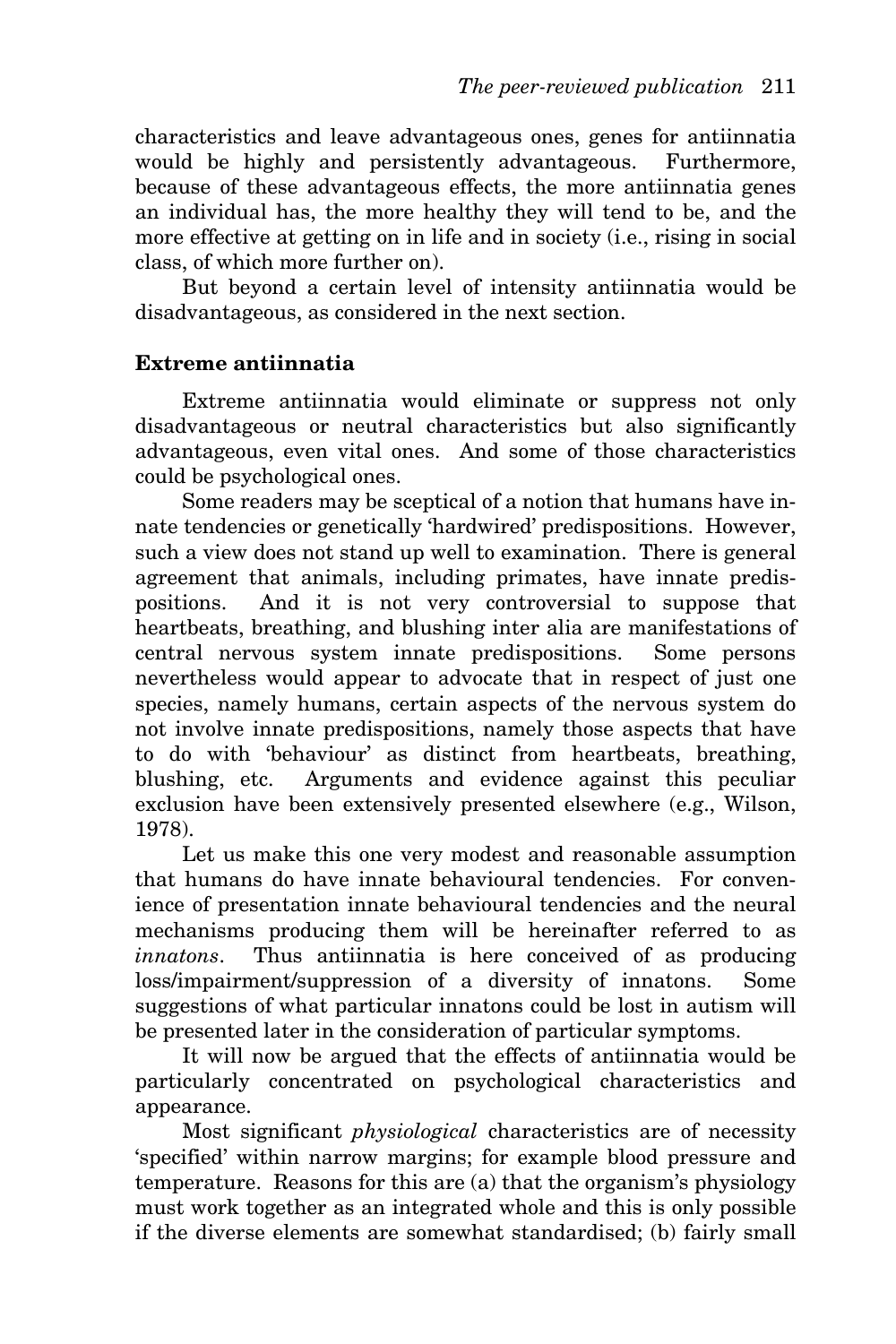variations, e.g., of blood pressure or temperature, can produce highly significant reductions of functioning with consequent elimination in natural selection.

By contrast, moderate idiosyncracies of innate behavioural tendencies would be advantageous rather than disadvantageous. This is because (a) uniformity of innate tendencies would tend to produce predictability, with consequent vulnerability to competitors and predators; (b) the diversity would tend to make individuals complement one another rather than compete to occupy the same narrow social roles or ecological niches.

Furthermore, moderate idiosyncracies of appearance, particularly of physiognomy, would likewise be advantageous because thereby biologically dominant individuals could mark their identity, and because families of indistinguishable individuals would be beset by problems.

It is well known that the conspicuous diversity (between and within species) of external appearance and behaviour conceals very great standardisation at the levels of physiology, cell types, and biochemistry (Futuyma, 1986). Thus characteristics other than morphology and behaviour tend to be highly longstanding.

It has already been argued that it is idiosyncracies that tend to be relatively affected by antiinnatia. Thus given these concentrations of idiosyncracies in behaviour and appearance we can expect to find extreme antiinnatia manifested as atypicality of behaviour combined with certain peculiarities of physical appearance. And given the highly conservative unidiosyncratic nature of the other aspects, extreme antiinnatia would not manifest as physical illness except perhaps in the severest cases.

## **Causes and correlates of autism**

This section starts with a number of arguments leading to a particular conception of the relationship of autism to certain causes and correlates, then continues with consideration of empirical evidence relating to that conception.

It will not be proposed here that social class and IQ are causal factors in autism; but some explanation of their nature is necessary here for understanding of findings relating to them.

[[2016 Update: There is much scope for the reader getting confused in the next few paragraphs. Partly we are here again up against the problem of novel concepts never presented before, and somewhat outstripping the writing skill I had at the time. The theory posits that autism is characterised by reduction of humanspecific characteristics such as language and walking on feet rather than toes, and by emergence of atavisms reverting to pre-human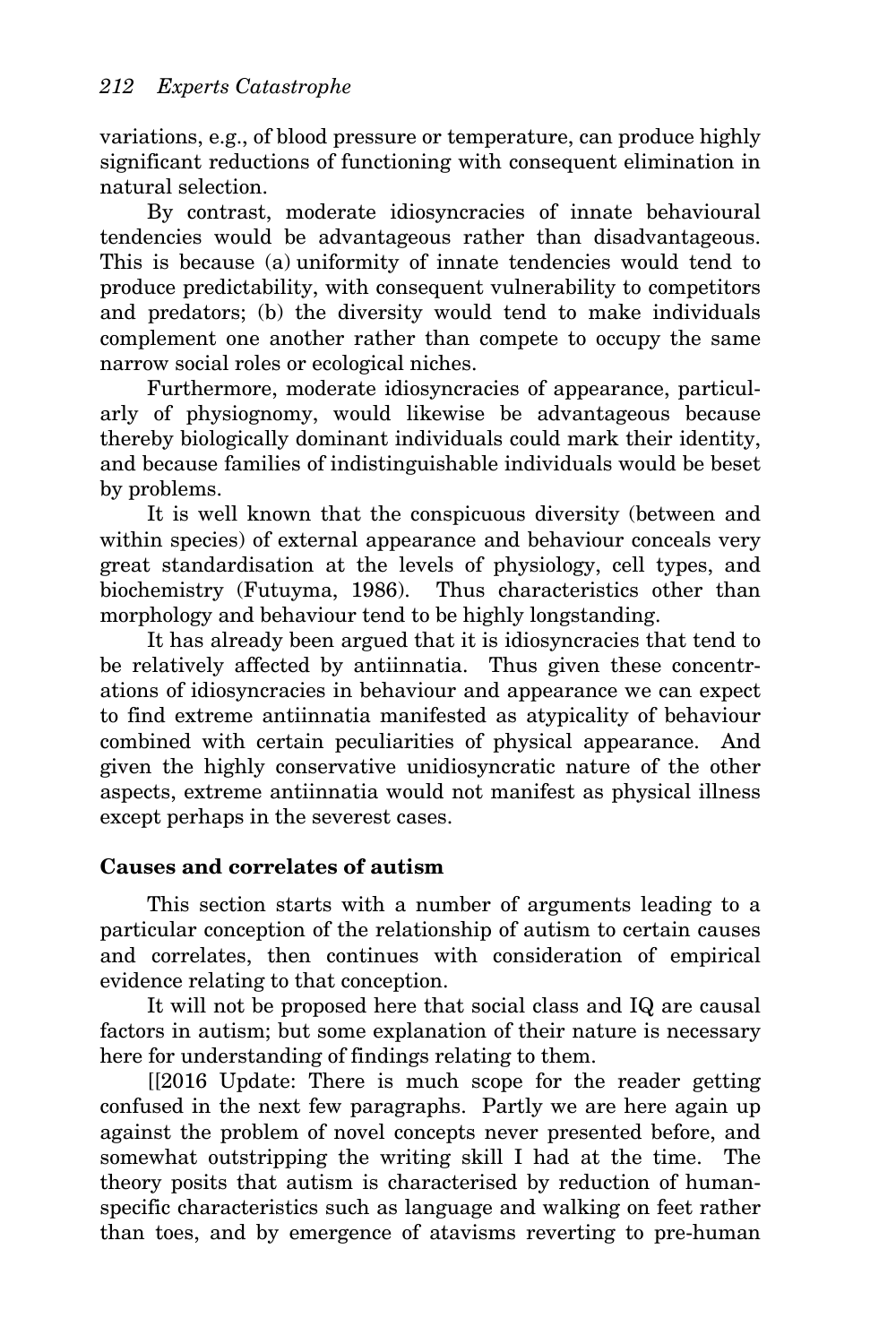characteristics (such as the hand-flapping and webbed toes). But ironically in the following paragraphs I am also arguing that the antiinnatia causes the person to be more "average" and "typical", with less random atypicalities away from the human average (such as having an extra toe or one eye larger than the other). So antiinnatia tends to make the person closer to the average of the syndrome of "humanness". And yet as the antiinnatia increases further, the person tends to get "averaged" yet more, towards the average mammal, and hence less "human". None of this is intended to have any moral or political significance; I am simply describing the scientific "how it is" (as I see it at least).]]

There is nothing that uniquely and invariably characterises human beings. They usually but not invariably have two eyes, ears, arms, etc., can use language, solve IQ tests, and so forth. But a fair proportion of humans' offspring are born without a brain, or like siamese twins do not have a whole body to themselves. And to define a human as one having human parents poses the equivalent question of what a 'human' parent is. Thus it is evident that humanness is a syndrome. [2014 Update: Meanings of the word "syndrome" are discussed in Chapter 2 here.]

Just as there are variations between persons in the extent to which they have characteristics of schizophrenia or autism, so persons vary in the extent to which they have characteristics of humanness, in the extent to which random mutation and combination and chance events have made them atypical.

Some persons will be relatively distant from the core of the syndrome of humanness by reason of genetic atypicality of appearance or physical or behavioural functioning. They may be lacking in motivations, abilities, or physical capacities. It is obvious that such persons will generally tend to become relatively low in socioeconomic status (SES). This could well be the major reason why SES is correlated with good health and with IQ, even if not the only one.

[2016 Update: Political projects to ameliorate health inequalities have had notoriously limited success since I wrote that. That's not to say we should not keep trying or that I am some sort of Darwinist anti-socialist. This theory has nothing to do with any political biases, it's just neutral science written by a person consigned by society to the lowest of classes as it happens.]

It will be apparent from earlier pages that [so-to-speak-] genes for antiinnatia will tend, by reducing idiosyncracies, to increase individuals' closeness to the core of the syndrome of humanness, and hence genes for antiinnatia will tend to be genes for high social class, in the sense described above. We would thus expect any cases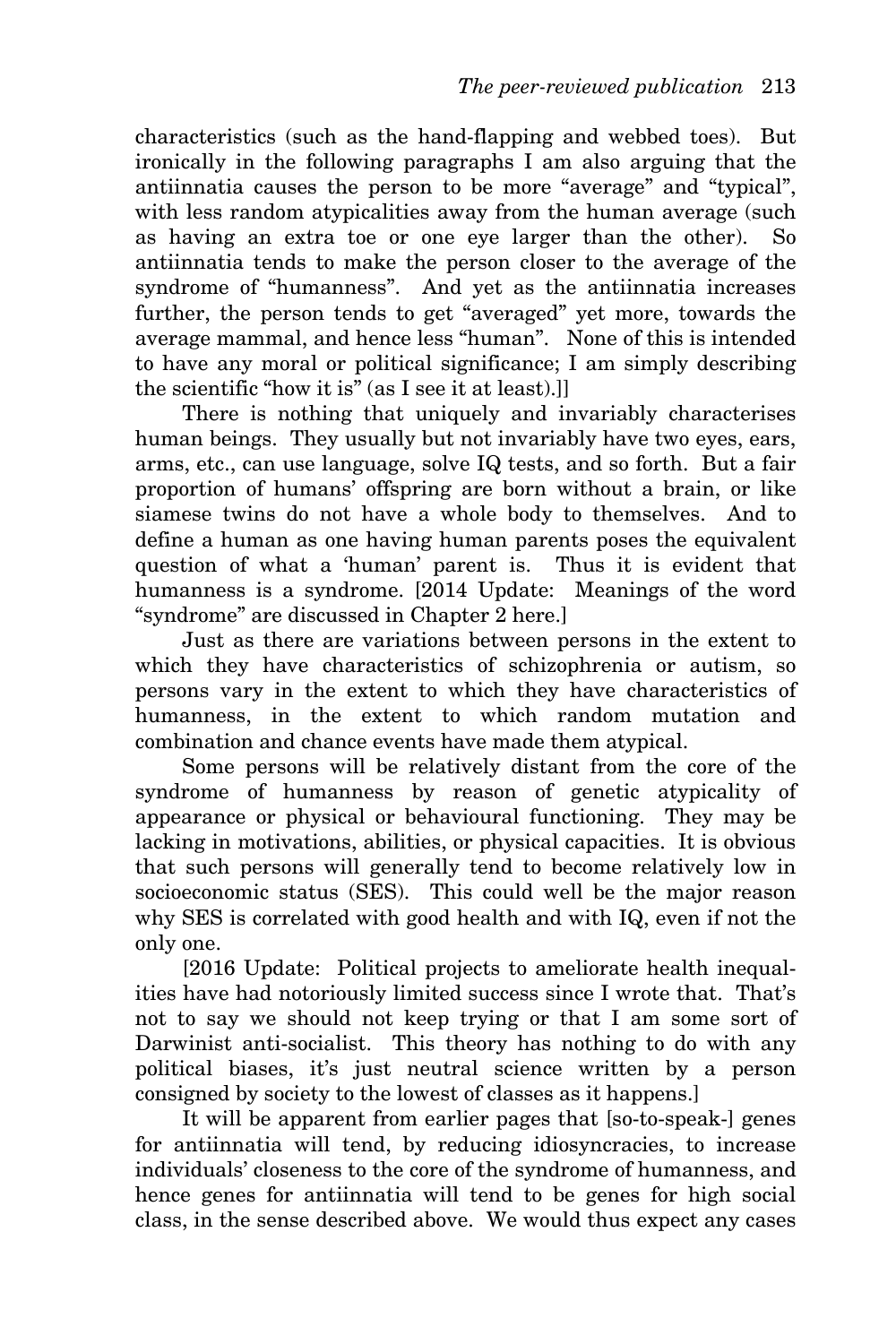of autism that are more hereditary than environmental to tend to come from higher social classes. (The co-involvement of heredity and environment will be considered more fully further on.)

There is much evidence that IQ (general intelligence, *g*) is a factor of individual differences which has major importance both personally and socially, and that in contemporary populations it is in substantial part non-cultural and inherited genetically (see e.g., Eysenck, 1979, 1982; Eysenck & Kamin, 1981; Jensen, 1980). An indication of the great importance of IQ is the fact that a large number of persons differentiated solely by relatively low IQ are so unable to cope with ordinary life that they have to live in institutions for the mentally subnormal. [2014 Update: This appears to be no longer the case, which could be due to the reality of the Flynn Effect increasing of IQs discussed in a later chapter here.]

The processes of genetic mutation and genetic recombination affect us all. They introduce a random aspect into our genes, a sort of "genetic noise", limiting the perfectability of our genomes. At this point I remind you of the concept of innatons explained about earlier. We would expect this "genetic noise" from mutations and recombinations to also cause "noise" in the functioning at the level of innatons. This could be thought of as random junk innatons tending to produce errors or slowing in mental processing, or alternatively as random junk modifications of non-junk innatons.

For convenience of presentation these unhelpful innatons will be referred to as *IQ impairers*. Being disadvantageous, hence unreliable (as explained earlier), these IQ impairers would be very liable to suppression by antiinnatia. Levels of antiinnatia too low to produce autism would affect the degree of expression of the IQ impairers and hence help to determine general intellectual efficiency, i.e., general IQ. Thus increased antiinnatia would be associated with increased IQ. We would thus expect any cases of autism that are more hereditary than environmental to tend to have parents with above average IQ.

The disadvantageous IQ impairers would not be eliminated by natural selection because of the constraints on its perfecting power such as pleiotropy, recombination, and new mutations.

It has been remarked above that antiinnatia would be caused by both genetic and various environmental factors. Quite properly it is commonly thought that phenotypes are a product of interaction of genes and environment, and cannot be produced by one or other alone; but where a rare condition such as autism occurs it could be mainly due to one or other of two possibilities – a rare combination of genes or a rare environmental occurrence – and findings presented further on suggest that there is in fact something of a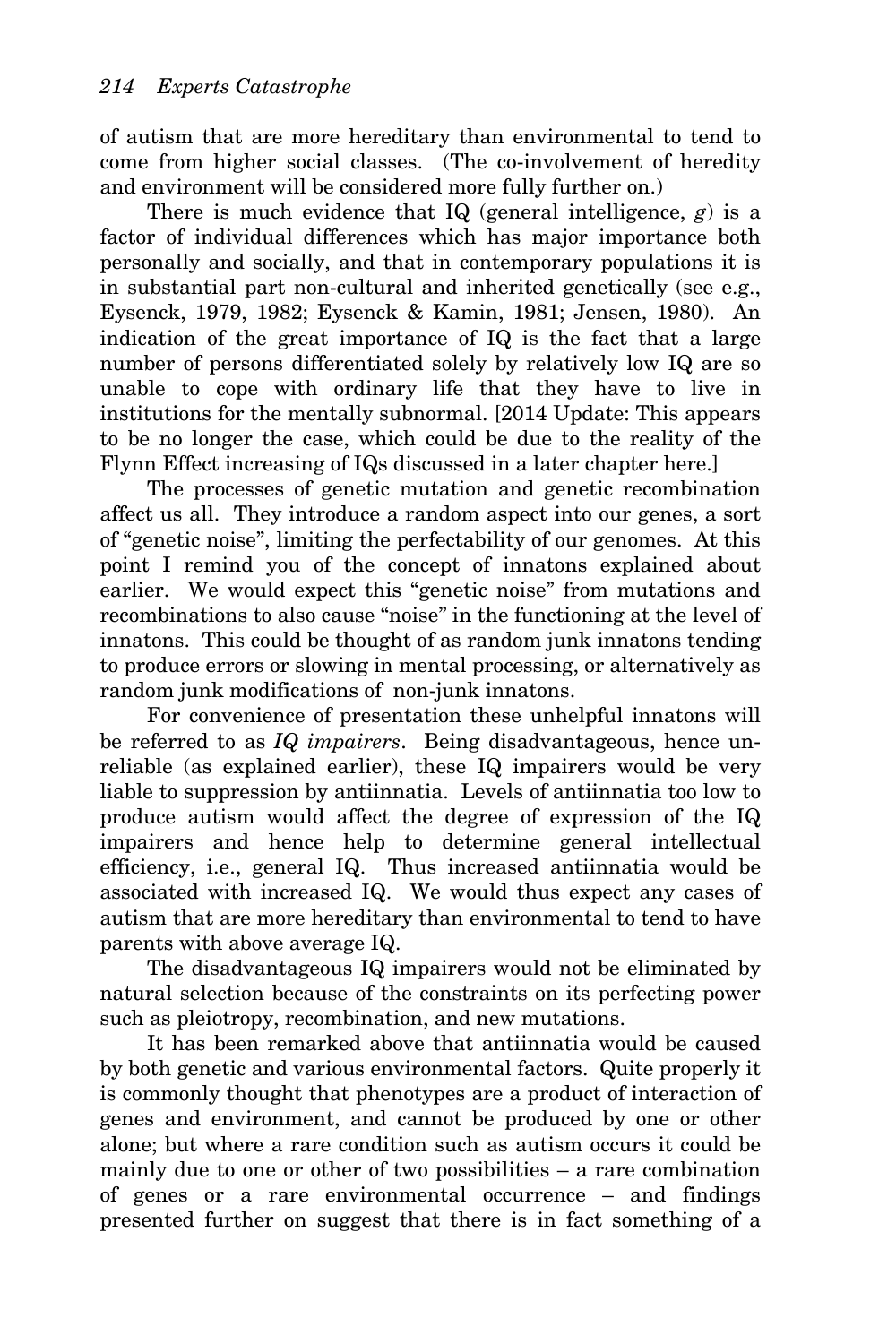dichotomy within autism that corresponds to this.

The suggestion is that similar outcomes should result from the different causes, but this would not be exactly so, for the reason now illustrated with an analogy.

In this analogy machines correspond to people and corrosion corresponds to antiinnatia. If you store a number of machines in a damp room certain parts such as exposed iron and steel will rust, while other parts such as rubber and paintwork will not corrode. In other words there is a consistent syndrome of 'corrosion'. But supposing the machines are placed instead in a dry room, but there happen to be leakages of water through the roof, then while there will be something of the same pattern of corrosion as before, it will be less consistent and less complete, as some parts will be missed by the water while others will be particularly affected. Likewise the antiinnatia syndrome as produced mainly by environmental events could be less consistent than that produced mainly by genes for antiinnatia. Furthermore environmental factors would give a less 'pure' syndrome since they could produce collateral atypicalities peculiar to themselves (such as spots from an infection). [2014 Update: Incoming mercury, even though it is of course an environmental factor, might in its practical effect resemble more the dampness process than the leakage process, if it is pervasively distributed in the trace levels sufficient to cause autism. At higher levels sufficient to kill nerve-cells, it might resemble the leakage process.]

The conception that emerges from all this is of:

- 1. A relatively consistent syndrome mainly due to genes, and associated with high parental IQ and SES; and
- 2. Essentially the same syndrome but less consistently manifested and with collateral complications, mainly due to one of a diversity of environmental events, associated with average or below-average parental IQ and SES;

and we shall see that this is exactly what investigations of autism have found, as will now be explained.

A diversity of environmental adversities have been associated with autism and appear to be causal (reviews include Prior, 1987, and Gillberg, 1988). Besides prenatal and perinatal conditions such as rubella and hypoxia, later developments can produce autism; for example Gillberg (1986) reports a case of 'typical autism' produced for 70 days in a 14 year old by herpes simplex encephalitis.

Folstein and Rutter (1988) and LeCouteur (1988) conclude that evidence suggests that genetics has an important role in causation of autism. The first three studies of table 1 add further support to this.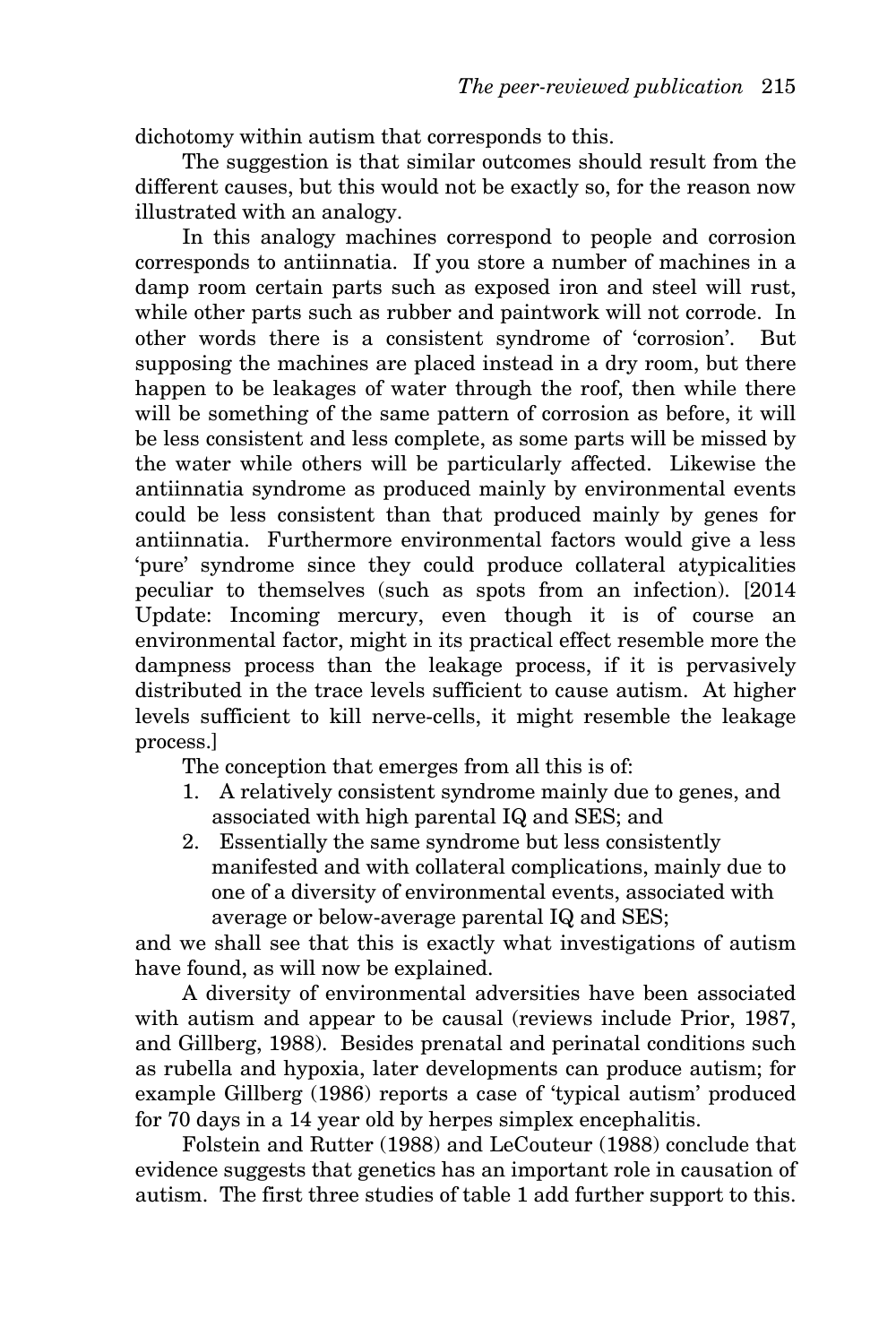Smalley, Asarnov and Spence (1988) state that the data are not compatible with monogenic, autosomal recessive or X-linked recessive inheritance for all cases; but that there could be multifactorial inheritance, as with IQ. This is further supported by the existence of a continuum ranging from severe autism through the much milder and more common Asperger's syndrome (Gillberg & Gillberg, 1989; Frith, 1991) to normality.

Comparison of autistic persons having neurological signs – suggesting environmental causation – with those not having them finds that they have essentially the same syndrome of behaviours (Garreau, Barthelemy, Sauvage, Leddet, & Lelord, 1984).

But the most noteworthy findings are those relating to social class and parental IQ.

Decades ago it was thought that findings indicated that parents of autistic persons tend to be of above-average social class (SES) and IQ. Subsequently Schopler, Andrews and Strupp (1979) proposed that these results had been entirely due to various factors biasing the sampling of the autistic population. Among other things it was suggested that lower-class parents would have lacked access to the information and expertise required for description and diagnosis of a then obscure condition; and they suggested that later studies avoiding these problems contradicted the earlier results. It will be argued here that sampling bias does not provide a credible explanation of the findings. And anyway, there need not be one absolute yes/no conclusion in respect of all times, places, and subtypes.

Schopler et al did not prove that sampling bias had occurred, but only showed that some conceivable biasing factors were indeed correlated with SES. And their interpretation is challenged by a number of findings, including Lotter's particularly thorough survey, regarding which they could only suggest that Lotter's unspecified criterion of complex rituals may have been biased.

Sanua (1986, 1987) observed that (a) between earlier and later studies there was a broadening of the definition of autism to include individuals with evidence of organic causation or of brain damage; and (b) all the studies that were claimed to show no upper-class bias in fact showed bimodal distributions of SES. He proposed that the bimodal distributions were due to combining of two separate phenomena, 'genuine' autism and similar conditions with organic (environmental) causes. The relationship of this distinction to the theory herewith will be readily apparent.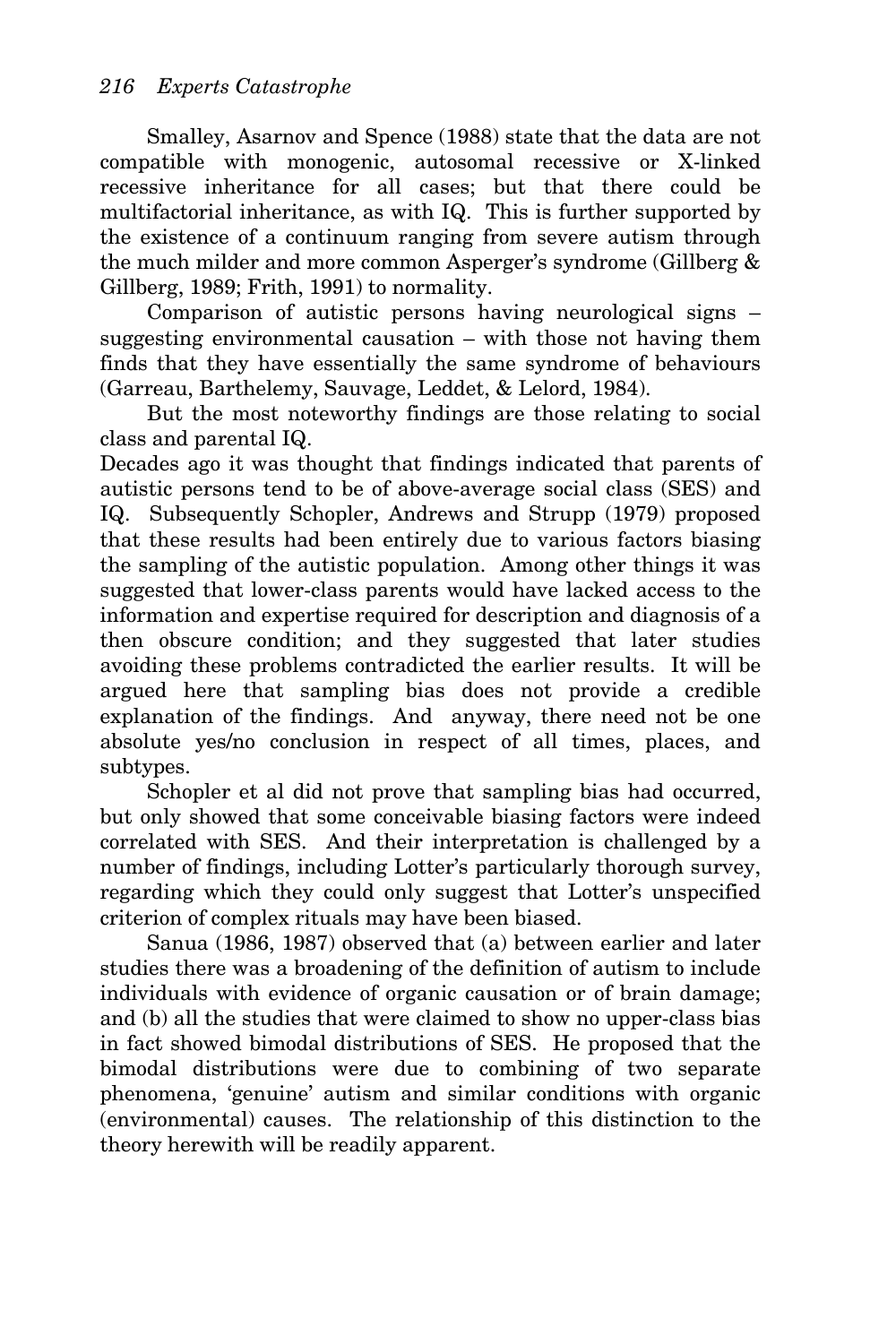

Fig. 7.1. Graphs of social class derived from Table 1 on the next page. **(**These graphs were not included in the original publication, due to lack of computer graphics at that time.)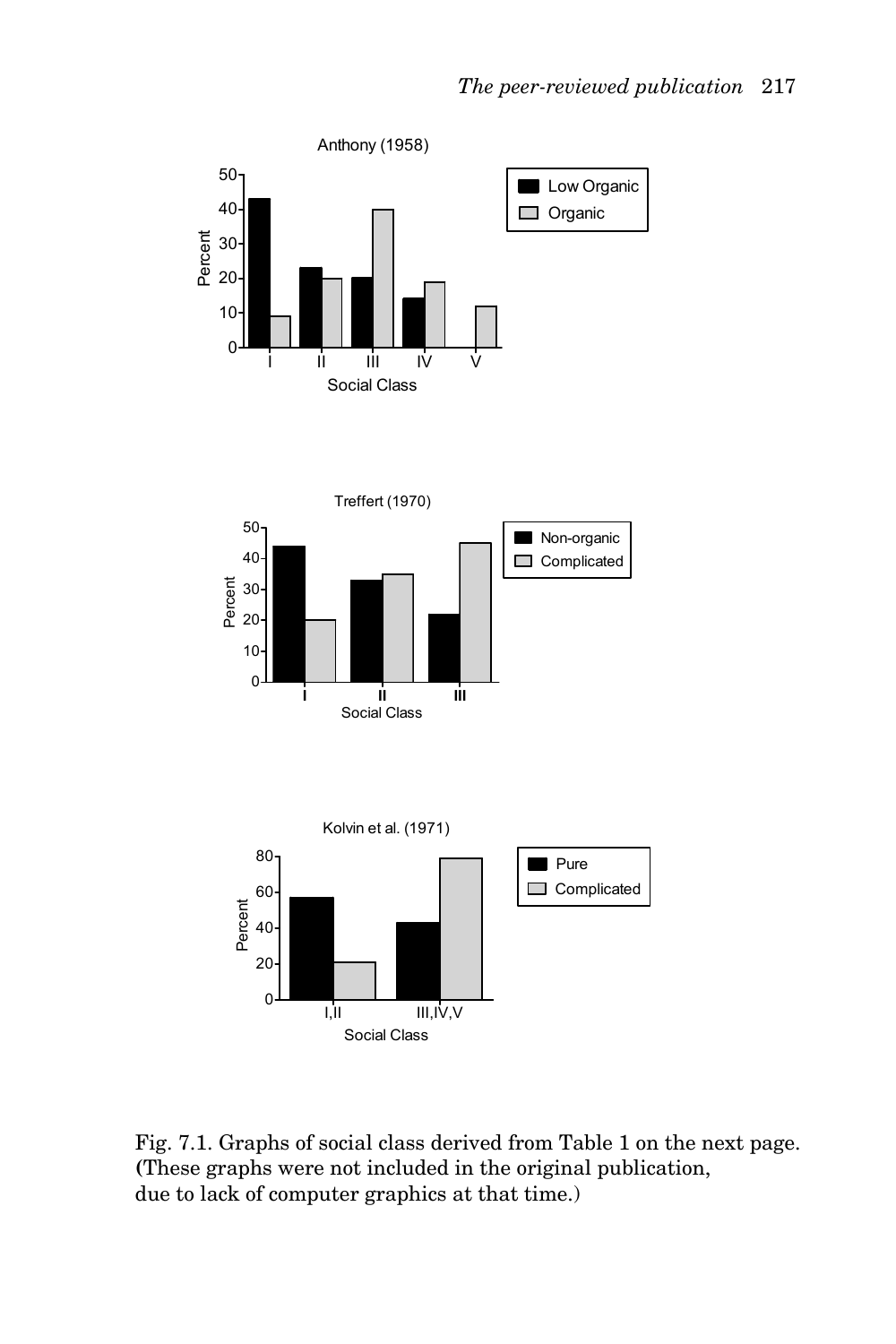#### **Table 1. Social class of parents of autistic persons as found in certain studies [for graphs see previous page]**

| Author/year/group            | $\boldsymbol{N}$ | SES $\%$ |             |             |                     |          | $\boldsymbol{p}$ |  |
|------------------------------|------------------|----------|-------------|-------------|---------------------|----------|------------------|--|
| Anthony (1958) <sup>a</sup>  |                  | I        | $\mathbf H$ | Ш           | IV                  | v        |                  |  |
| Low organic                  | 100              | 43       | 23          | 20          | 14                  | $\theta$ | < 0.0005         |  |
| Organic                      | 100              | 9        | 20          | 40          | 19                  | 12       |                  |  |
| Kolvin et al. (1971)         |                  | I,II     |             | III, IV, V  |                     |          |                  |  |
| Pure                         | 21               | 57       |             |             | 43<br>79            |          | $=0.026$         |  |
| Complicated                  | 24               | 21       |             |             |                     |          |                  |  |
| Treffert (1970)              |                  |          | 1           | $\mathbf H$ | Ш                   |          |                  |  |
| Non-organic                  | 69               |          | 44          | 33          | 22                  |          | ${<}0.007$       |  |
| Complicated                  | 53               |          | 20          | 35          | 45                  |          |                  |  |
| Cox et al. (1975)            |                  |          |             |             |                     |          |                  |  |
| Autistic                     | 19               |          | 74          | 11          | 16                  |          | < 0.05           |  |
| Dysphasic                    | 23               |          | 35          | 9           | 57                  |          |                  |  |
| Fifteen studies <sup>b</sup> |                  |          |             |             |                     |          |                  |  |
| Autistic (bimodal) 981       |                  |          | 42          | 27          | $[31]$ <sup>c</sup> |          |                  |  |
| Controls                     | census           |          | 17          | 40          | $[43]$ <sup>c</sup> |          | ${<}10^{-20}$    |  |

a Values of *N* for this study are estimated/inferred from the percentages; Anthony states only that nearly 100 psychotic children were involved.

b Anthony, 1958; Cox, Rutter, Newman & Bartak, 1975; Creak & Ini, 1960; Gillberg & Schaumann, 1982; Kolvin, Ounstead, Richardson, & Garside, 1971; Lotter, 1967; Lowe, 1966; McDermott, Harrison, Schrager, *et al* 1967; Pitfield & Oppenheim, 1964; Prior, Gajzago, & Knox, 1976; Rutter & Lockyer, 1967; Schopler, Andrews, & Strupp, 1979; Treffert, 1970; Tsai, Stewart, Faust, & Shook, 1982; Wing, 1980; omissions include: Campbell, Hardesty, & Burdock, 1977; Kanner, 1943; Ritvo et al, 1971; Ward & Hoddinott, 1965.

c These numbers in brackets are affected by bimodal distribution and excluded from the calculation of significance.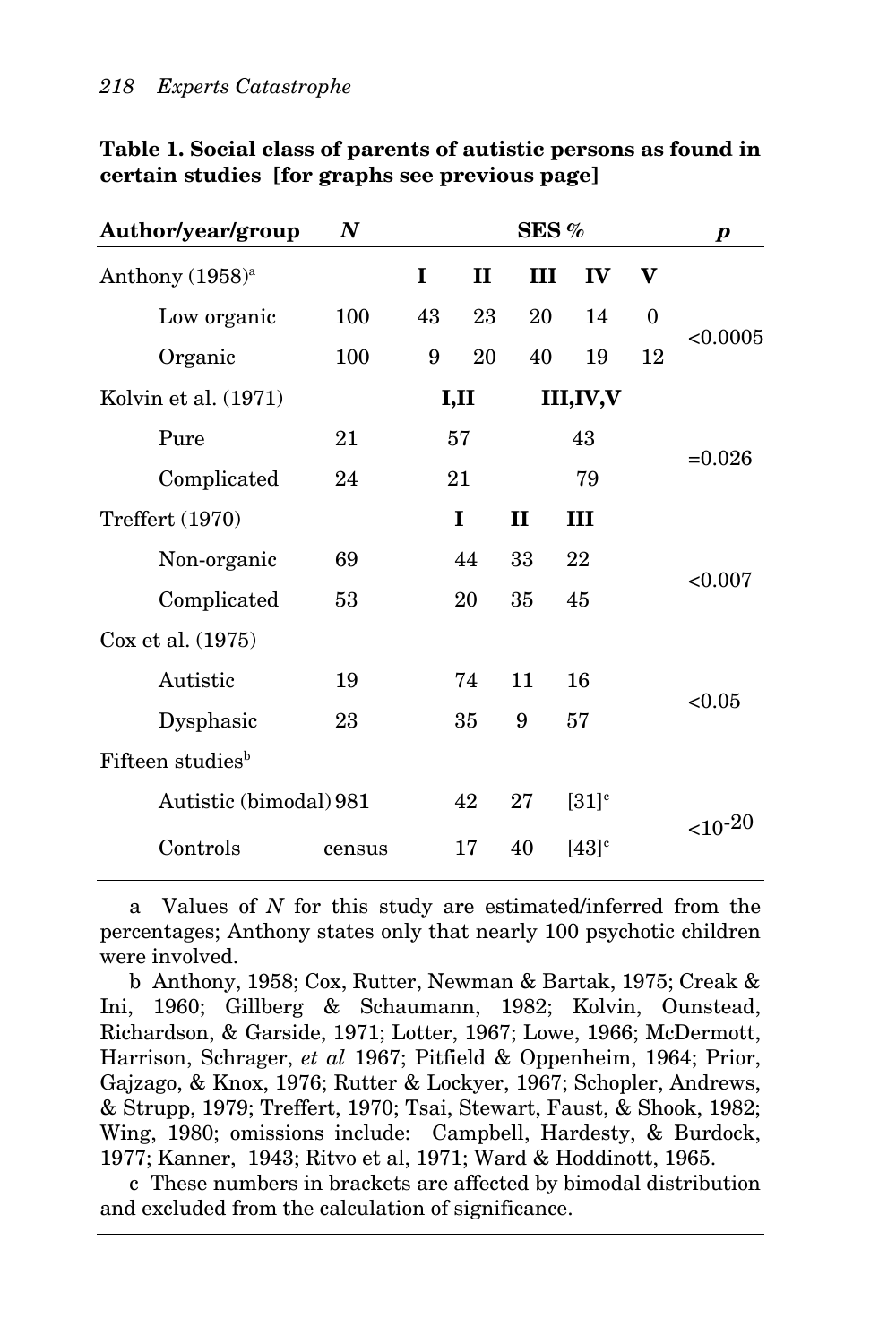Three studies of parental SES identify (and compare) groups of organic vs non-organic or pure vs complicated. Their findings are shown in table 1 [and the added graphs]. The probability of all three being due to chance is substantially less than one in 5 million.

Cox, Rutter, Newman and Bartak (1975) did not use organicity as a criterion but did use a comparison group who were dysphasic, a condition they described as comparable in obscurity and severity to autism. Their results are also shown in table 1, and the probability of all four results being due to chance is substantially less than one in 100 million.

The sampling bias explanations were intended to account for the class distributions of autism in general; they were not intended to account for these differential findings. Quite what sampling biases would differentiate between organic/ complicated and nonorganic/pure, or autistic and dysphasic? If these differentials really were due to some unknown sampling bias then it follows from the markedness of their results that there must have been a very great preponderance of autistic persons remaining undiscovered.

These results are in line with the general trend which is indicated in table 1 by the aggregated results of 15 studies (including some bimodal distributions); the preponderance of class I over class II has a high level of statistical significance  $(p < 10^{-20})$ . This suggests that sampling bias has not been a major influence in the generality of studies.

In summary, these findings cannot seriously be squared with a sampling bias explanation, whereas they concur excellently with the theory presented here. And they present the following challenge: what else could be the cause of these differential distributions? Could it be, perhaps, that something in caviar or champagne causes autism and that for some mysterious reason it produces the pure type rather than the complicated? And will this alternative explanation get to grips with many other facts about autism? The objective conclusion is surely that these differentials are powerful support for the theory.

The theory also provides explanation of another characteristic of the SES data, namely the discrepancies between studies at different times and places. Geographical differences may be partly accounted for by the differing distribution of differing persons; for example a rough, noisy area such as Camberwell, London (the location of Wing's study) would attract some sorts of persons and repel others, probably including those with characteristics of Asperger's syndrome.

But there is likely to be a more important process. During the last century there have been considerable unprecedented changes in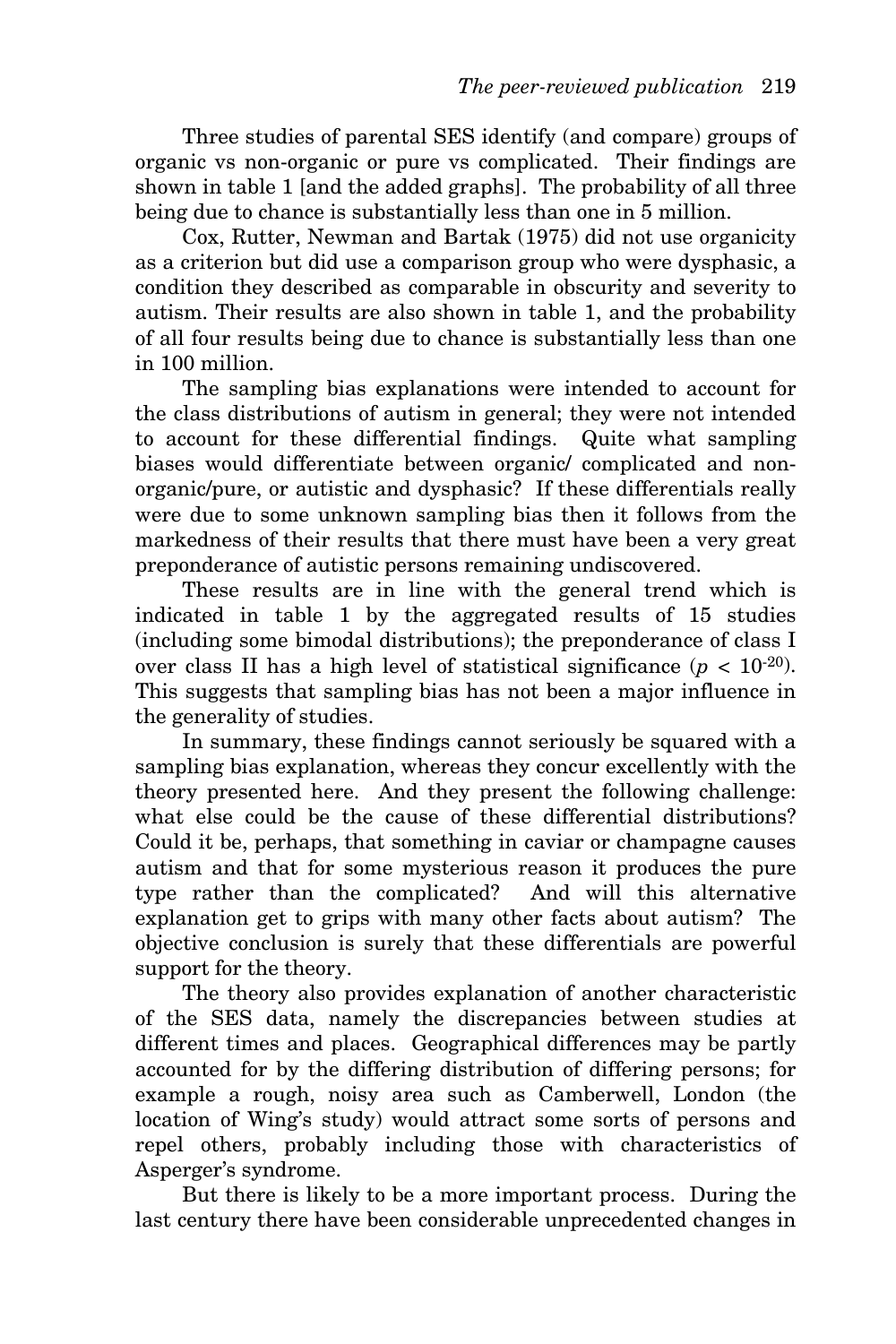the environment. These include changes in the chemicals in the air we breathe and in food and drink, and changes in medical technology, not least affecting the prenatal and perinatal environment. And not only is there the aforementioned evidence of involvement of perinatal conditions in autistic etiology, but also the finding of Wiedel and Coleman (1976) of a link with unspecified chemicals.

Now let us consider the effect of such environmental changes on the prevalence of the two categories of autistic persons, namely hereditary and environmental (and note that because autistic persons rarely become parents the autism phenotype is subject to extreme natural deselection).

Suppose, firstly, a longstanding unchanging environment. There would then be a constant ratio of the two categories (genetic and environmental). Suppose that subsequently there is an increase in some ubiquitous environmental antiinnatia factors, perhaps air pollution. Thereupon certain genotypes that had previously been just below the threshold for autism would become autistic, and they would belong to the hereditary, SES-linked category (the environmental factor being ubiquitous). In due course, this new environment would reduce the frequency of high-antiinnatia genotypes in the population, and so the level of hereditary autism would fall again. Conversely, a reduction of the ubiquitous factors would result for a while in the virtual disappearance of hereditary autism, and so on. As regards non-ubiquitous antiinnatia factors, such as obstetric adversities and infections, a different pattern would occur. If a rare perinatal adversity were to become somewhat more common, then obviously, autism of the environmental category would become more prevalent. [2016 Update: This *has* now happened, as shown by Hallmayer et al., (2011).]

Methodologically impressive epidemiological studies are relatively easy to perform in certain countries, notably Japan and Sweden, because of systematic medical data collection covering the whole population. But that very fact attests to the atypicality of those nations in respect of technological sophistication; It follows that studies in contemporary Japan and Sweden could well show only a part of the dynamic pattern presented above.

The only epidemiological survey of the IQ of parents (Lotter, 1967) found substantially above-average scores on the Mill Hill Vocabulary Scale (*p* < 0.005) and the Standard Progressive Matrices  $(\chi^2(2, N = 15) = 98.7, p < 10^{-20})$ . The other studies of parental IQ have given similar, though less marked results (Cantwell, Baker, & Rutter, 1978). Members of Mensa  $(IQ > 148)$  have been found to have three to six times the normal frequency of autistic siblings and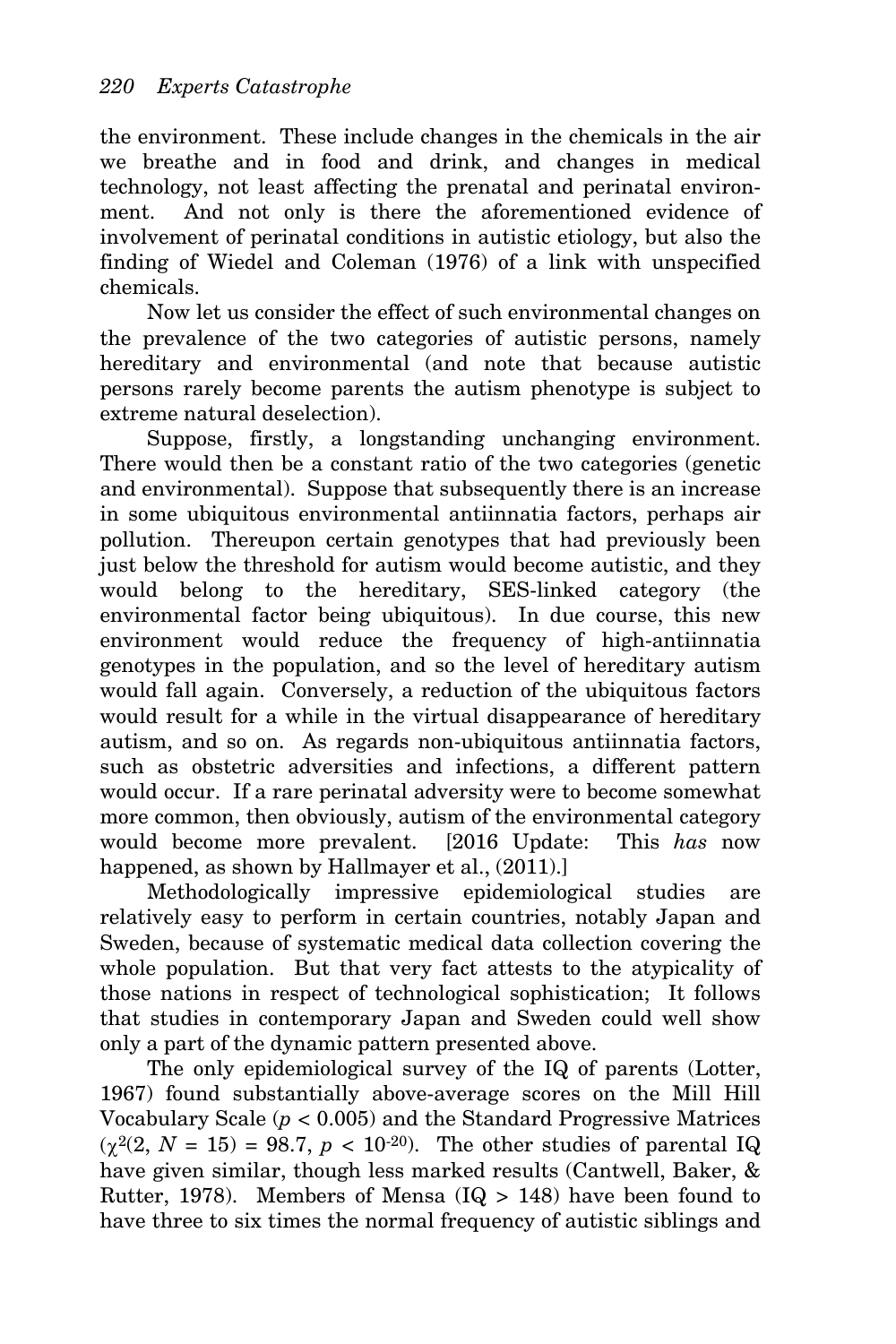children (Sofaer & Emery, 1981). though the significance of this is somewhat limited by the small number of cases. Because there is a substantial correlation between IQ and SES, and because this theory proposes similar bimodal distributions for both, these findings must be set in the context of the preceding discussion of evidence concerning SES.

#### **Sex differences in autism and in intelligence variance**

Well established findings are that about four times as many males as females are autistic, and that among the less disabled the ratio is even higher, about ten times (Wing, 1976; Lord, Schopler, & Revicki, 1982).

These observations link up with the finding that most intelligence tests have greater variance for males than for females, and that an evoked potential correlate of IQ also has greater variance in males (standard deviation of 59 for males, 50 for females) (Hendrickson, 1982). Hendrickson notes that such a difference corresponds to a male/female ratio of 5.5:1 above IQ 145 and of 47:1 above IQ 175.

There are straightforward evolutionary explanations for greater variance among males. An individual male can have many more offspring than an an individual female, and so exceptionality in a male can make more impact in natural selection. And in a social system where an "alpha male" excludes others from breeding, genes for reduced variance in males would be selected against. [Meanwhile females have only a small number of possible children, so evolution favours them being risk-averse "conservative" and hence more average, hence with that lower variance.]

The relative frequency of different phenotypes depends in substantial part on their probability of arising by random combination of genes and other factors. But the relative frequency of phenotypes also tends by definition to correlate with the relative biological advantageousness of those genotypes that tend to produce them. Hence arises the relative preponderance of exceptionality in males, as indicated by the IQ variances. But the translation from genotypes to phenotypes is, of course, not absolutely directly determinate, but rather involves a spread of probability, through the mediation of environment. Thus there will tend also to be a preponderance of closely related phenotypes (closely related in terms of cause rather than effect). And it will be appreciated that according to the present theory the phenotype most closely related to the highly exceptional individual is the mildly autistic, and somewhat less closely related is the severely autistic. Thus there would be a marked preponderance of mildly autistic males, and a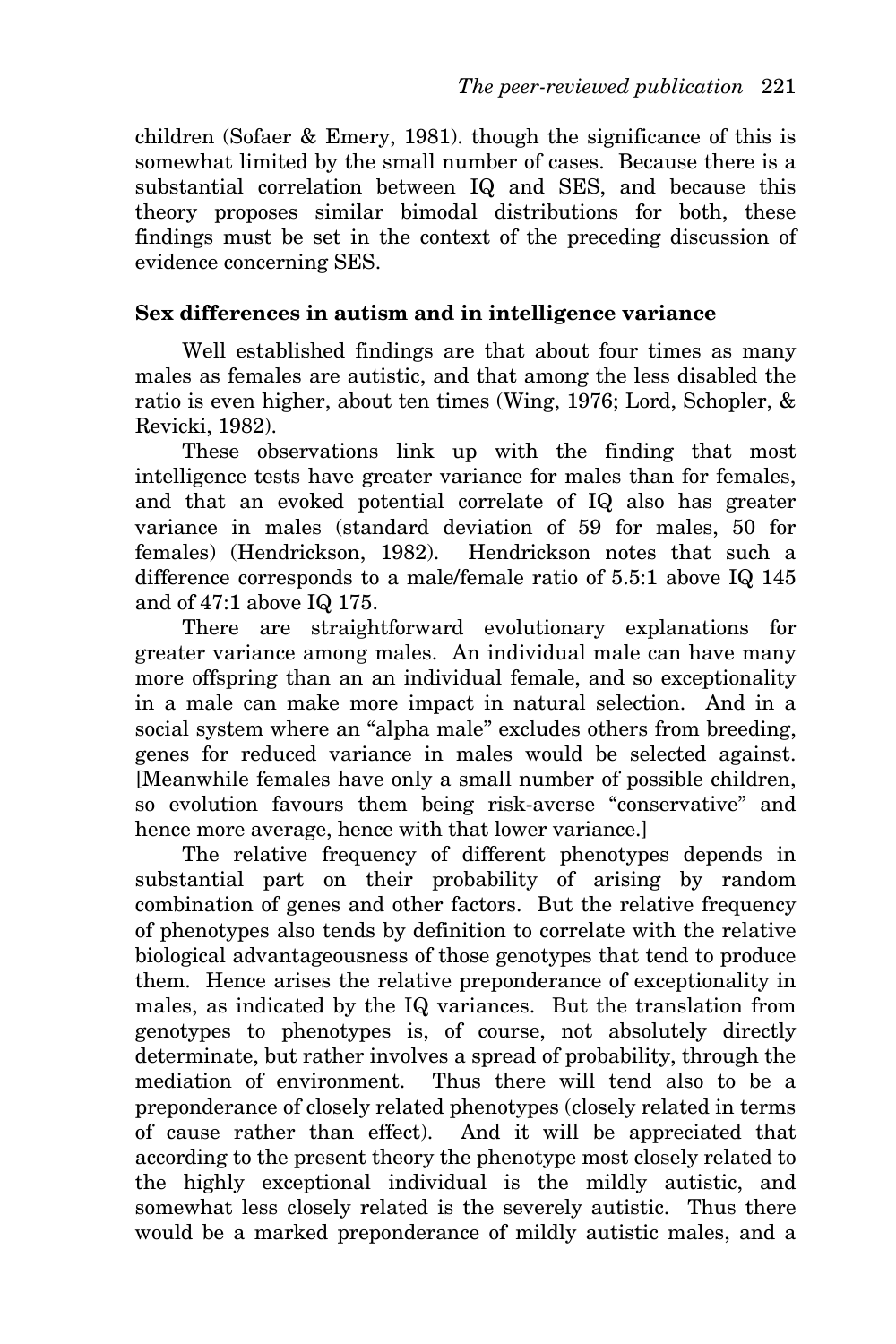less marked preponderance of severely autistic males, as is found.

What other cause could there be for these observations? [2014 Update: Some have claimed that the preponderance of males is because males are more affected by mercury and or by fetal testosterone. But that merely moves the question on to *why* males are more affected by those factors. They explain only some of the *how*, and not any of the ultimate *why*.]

#### **Emergent characteristics**

When this theory was being developed it became clear that some features of the syndrome could not be credibly explained as simple suppressions of innatons, most notably the distinctive rapid hand-flapping alternating with posturing. This led to the idea of "uncovering" (impairment of suppressors) of pre-human innatons, and thence to the following thoughts.

Some differences between a species and its immediate ancestor can be roughly categorised as gaining of a characteristic or losing of a characteristic. A characteristic that has had a long (multi-species) history of advantageousness is likely (as explained above) to be wellestablished in the sense of being very reliable, i.e., difficult to lose, and in that case losing of the characteristic may most readily result from evolution of a new characteristic that suppresses it. But this suppressing characteristic would tend to be less longstanding, less well-established and hence (as explained above) more vulnerable to antiinnatia. Hence the effect of antiinnatia would be to tend to suppress the suppressor and make the more-established older characteristic manifest again. Thus normal humans could feature suppressed genetic traces of innatons and physical characteristics common among humanity's antecedents, and the autistic syndrome could involve re-emergence of pre-human innatons and physical features.

Lest at this point some readers should be overcome with incredulity, the following should first be noted. Gould (1983) states that "the biological literature is studded with examples of these apparent reversions" (called atavisms) (p. 180). Indeed there is clear experimental demonstration of re-emergence of a characteristic not expressed for more than 80 million years (Kollar & Fischer, 1980; Futuyma, 1986, p 434-6). And a model of DNA organisation (Bodnar, 1988; Bodnar, Jones & Ellis, 1989), with extensive empirical support, shows how information held in DNA "domains" may be suppressed or released by mutations or by environmental factors such as those causing cell differentiation; it also provides a mechanism for atavisms.

There is at least one example of an atavism being produced by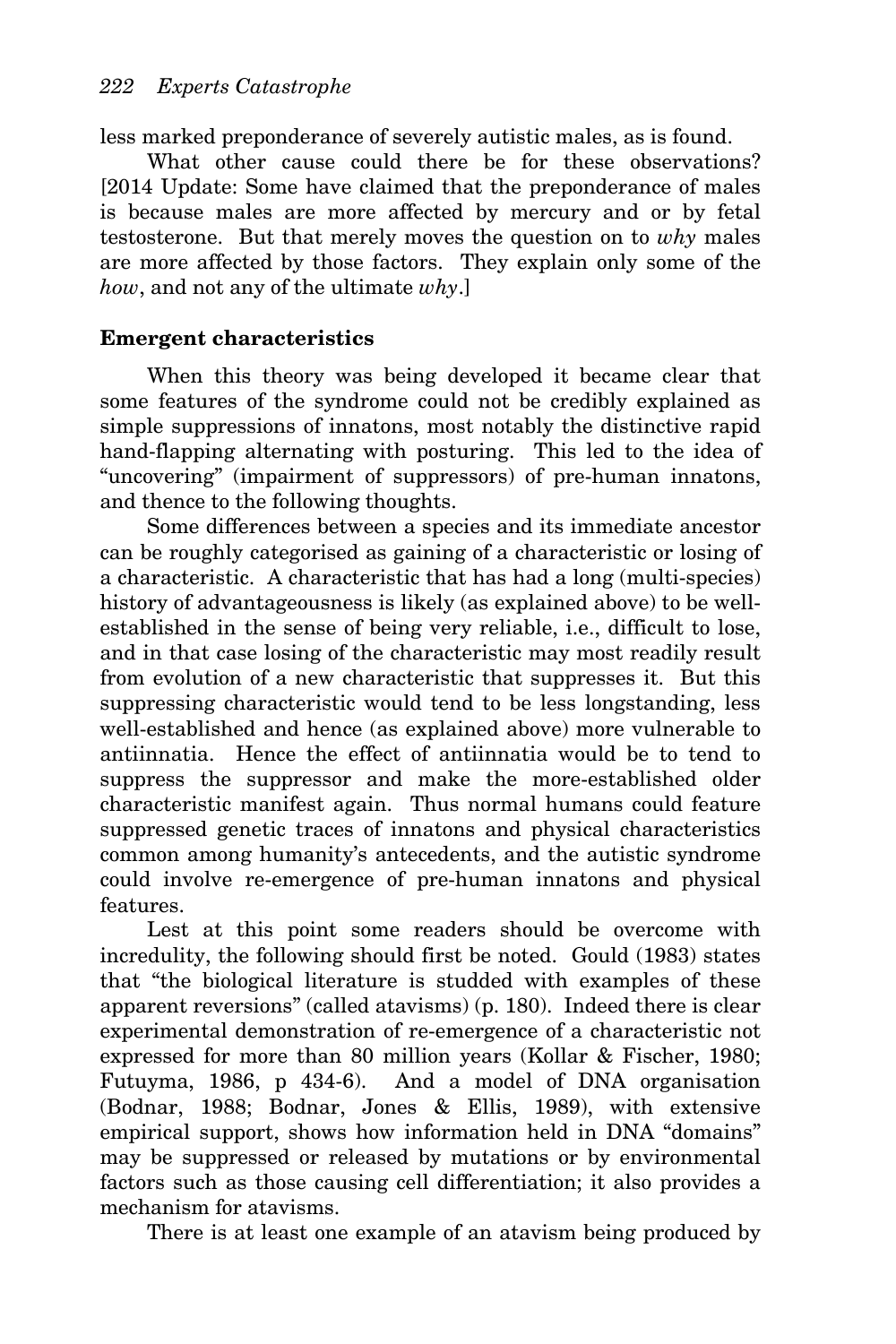both genetic and environmental factors independently, namely the tetraptera mutation in Drosophila. This mutation produces reversion to the four-winged condition that is the norm in higher insects. An identical effect – a phenocopy – can be produced by subjecting normal Drosophila (which have the gene to suppress the extra wings) to either heat shock or ether at a critical stage of development.

However, these reminiscences from evolutionary history could be far from perfect or comprehensive, because of the distortions produced by more recent selection pressures.

#### **Physical appearance in autism**

It was argued above that extreme antiinnatia would affect physical appearance, and particularly would reduce idiosyncracies and perhaps also produce emergence of some pre-human physical features. In addition, or alternatively there could be loss of humanspecific features (idiosyncracies common to the species), giving tendency towards the average mammalian form.

It was demonstrated by Francis Galton that attractiveness of appearance is largely a matter of averageness, of absence of idiosyncracies. Such results have recently been found to be independent of race and culture (Langlois & Roggman, 1990). Thus because antiinnatia tends to suppress idiosyncracies it should be expected to increase attractiveness of appearance. And in fact, there have been recurrent observations to the effect of autistic persons being of "intelligent-looking", "attractive" appearance. And Walker (1976) found significant occurrences of stigmata as follows: low seating of ears:  $P < 0.001$ ; wide spacing of eyes:  $P < .01$ ; webbing of toes:  $P < 0.01$ . These stigmata do seem to have a pre-human character but we do not see what might seem more obviously expected, for example fur and a tail. But surely there are other relevant factors involved which account for this discrepancy, namely the complexity and improbability of the genetic coding required for a characteristic, the force of recent selection of the suppression, and the greater importance (in natural selection) and hence reliability of such things as lacks of tails and fur as opposed to slight deviations of form.

#### **Atypicalities of the brain in autism**

It was argued earlier that extreme antiinnatia would produce behavioural atyplicalities by preventing or impairing the expression of a diversity of innatons. This could involve primary atypicalities in numerous parts of the brain.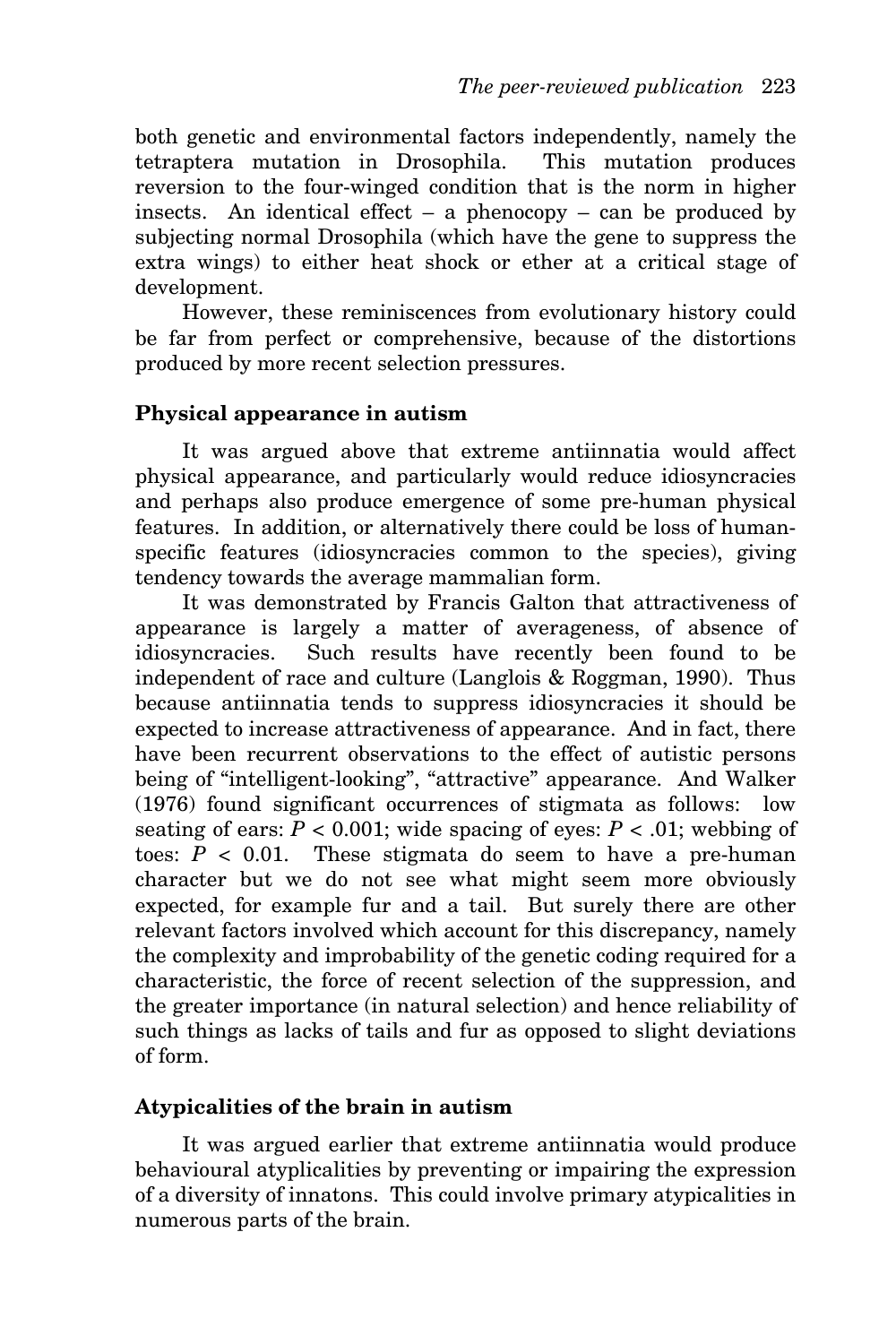Investigations of brain "pathology" in autism have found a diversity of atypicalities but none of them have been found to be consistently present (reviewed by Prior, 1987, and Gillberg, 1988).

It is not at present possible to discern whether these observed atypicalities are causal of autistic symptoms or are merely collateral occurrences. And it has been argued by Ciaranello, Vandenberg, & Anders (1982) that the causal atypicalities would be in fine details such as elongation of dendrites and axons, synapse formation or establishment of connections with surrounding neural elements. They suggest that "lesions at this stage might be so morphologically subtle as to escape detection with conventional techniques yet have profound clinical consequences".

Goodman (1989) noted that there is a conspicuous lack of agreement about what is the primary neurological "abnormality" (brainstem and reticular formation (Hutt, Hutt, Lee & Ounsted, 1965; Ornitz, 1985; Rimland, 1964), left hemisphere (McCann, 1981; Prior, 1979), mesolimbic system (Damasio & Maurer, 1978; Peters, 1986), cerebellum (Courchesne et al, 1988)), and of what is the primary psychological "abnormality" (social/affective (Fein, Pennington, Markowitz, Braverman & Waterhouse, 1986; Hobson, 1989), recognition/memory (Boucher & Warrington, 1976; Rimland, 1964), handling of complex symbols (Ricks & Wing, 1975), theory of mind (Leslie, 1987), lack of motivation to understand (Frith, 1989)). This led Goodman to favour the idea of a shared vulnerability of several neural systems, involving genetic and environmental factors. Such multiple primary atypicalities had already been proposed by Wing and Wing (1971). These proposals are obviously in agreement with the present theory.

#### **Atypicalities of behaviour in autism**

All that remains to be accounted for by the theory is the most significant set of facts about autism: the syndrome of behavioural atypicalities.

Table 2 gives a list of characteristics of autistic persons, based on the list in Wing (1976); I have made additions to Wing's list because it was concerned only with clinical features, and because there have been subsequent developments.

It will be appreciated that with the current limited state of understanding of the mechanisms by which neurons produce behaviour it is not possible to specify the physical form of any of the innaton mechanisms, nor of how they produce their presumed effects. Nor is it practicable to provide conclusive arguments of involvement of innatons in respect of all of the items. But it should be possible to show that there are here a substantial number of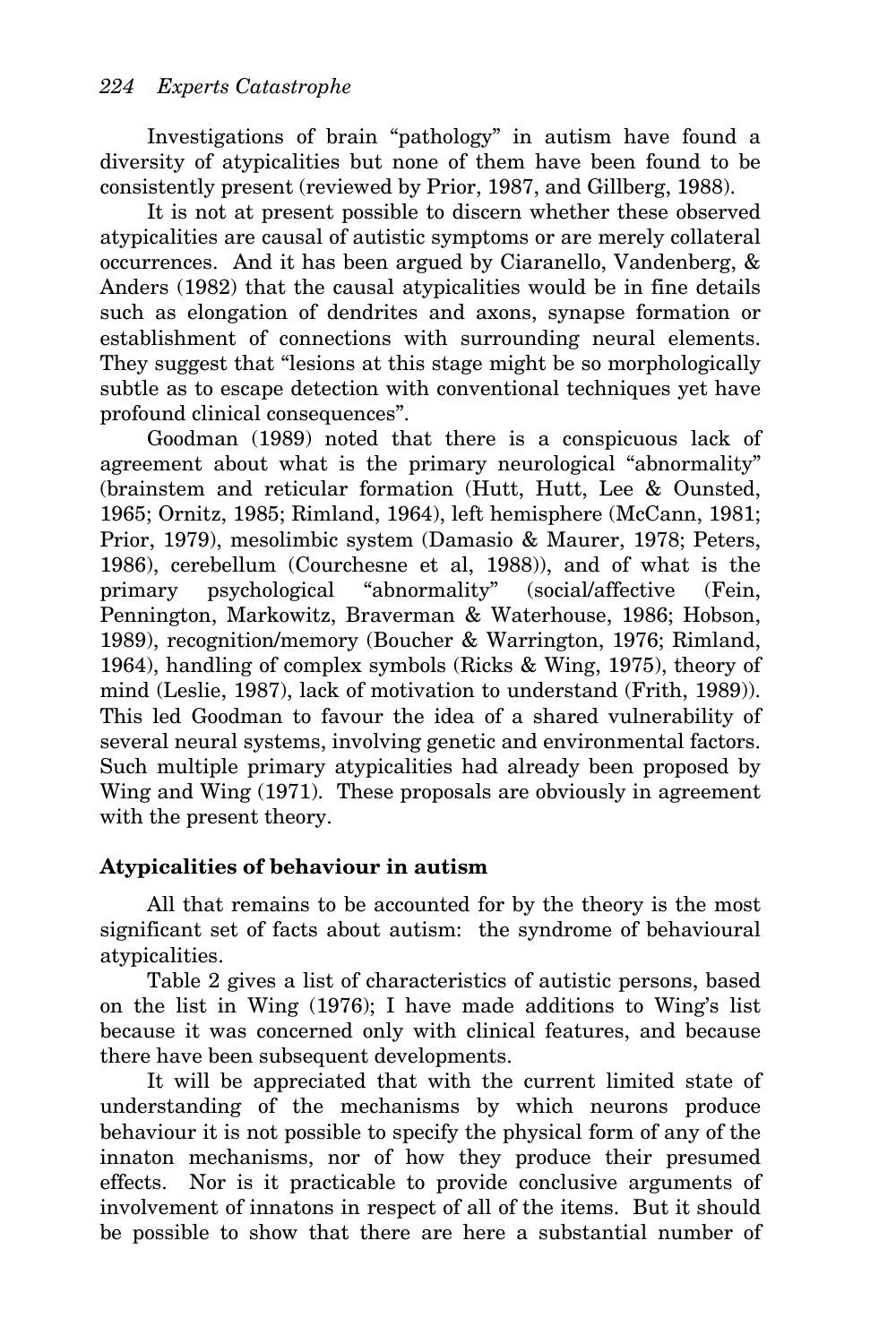atypicalities which can all be plausibly supposed to be caused by loss of innatons, and in many cases strong grounds for suspecting innate involvement.

Turning to Table 2, we come first to atypicalities of communication. A theory of innate predispositions in language has already been proposed by Chomsky (1957) but it is difficult to see any relationship of that theory to these symptoms; hence the present theory and Chomsky's do not seem to offer one another much support at this point. But it seems quite conceivable that Chomsky's universal grammar would not be notably vulnerable to antiinnatia because its mechanism would be relatively simple and hence reliable.

And yet there are a number of facts that strongly point to the conclusion that there is some innate predisposition in language development: (a) language learning is easier for young children than for adults, in striking contrast to the general trend of increase in ability and skills throughout childhood and adolescence – it is surely remarkable that the stupendous task of learning the meanings of words and grammar without the aid of any dictionary or translation can be achieved by children who are in other respects very simple-minded, while intelligent adults take degree courses to achieve a lesser task in non-native languages; (b) humans very consistently develop language competence regardless of environmental impediments and intellectual deficiencies, yet efforts to teach non-humans have consistently failed to reach beyond a very basic level; (c) damage to certain parts of the brain produces impairments highly specific to language; (d) there is a great difference between pidgins and creoles (Bickerton, 1984).

If a person hears utterances in a language unrelated to any he already knows he will not be able to distinguish in what way the various phonemes are grouped into words, since generally speaking words flow into one another without a break, i.e., those spaces between words as on this page do not have a counterpart in the sounds of the language. Would you guess, for example, how to divide up the following utterances in Cornish and Japanese respectively?:

"Unscuberchymblssquythawrukentradhejapelhacusaynuogell."

"Watasiwasukosimoikitakunakattanodesugatootooikaseraretesi maimasita"

Even when forewarned that utterances contain separately meaningful words it must be difficult to discover them, but in the absence of an innate predisposition to search for such words certain characteristics of autistic persons seem inevitable: complete failure of comprehension, and the perfect reproduction of utterances in their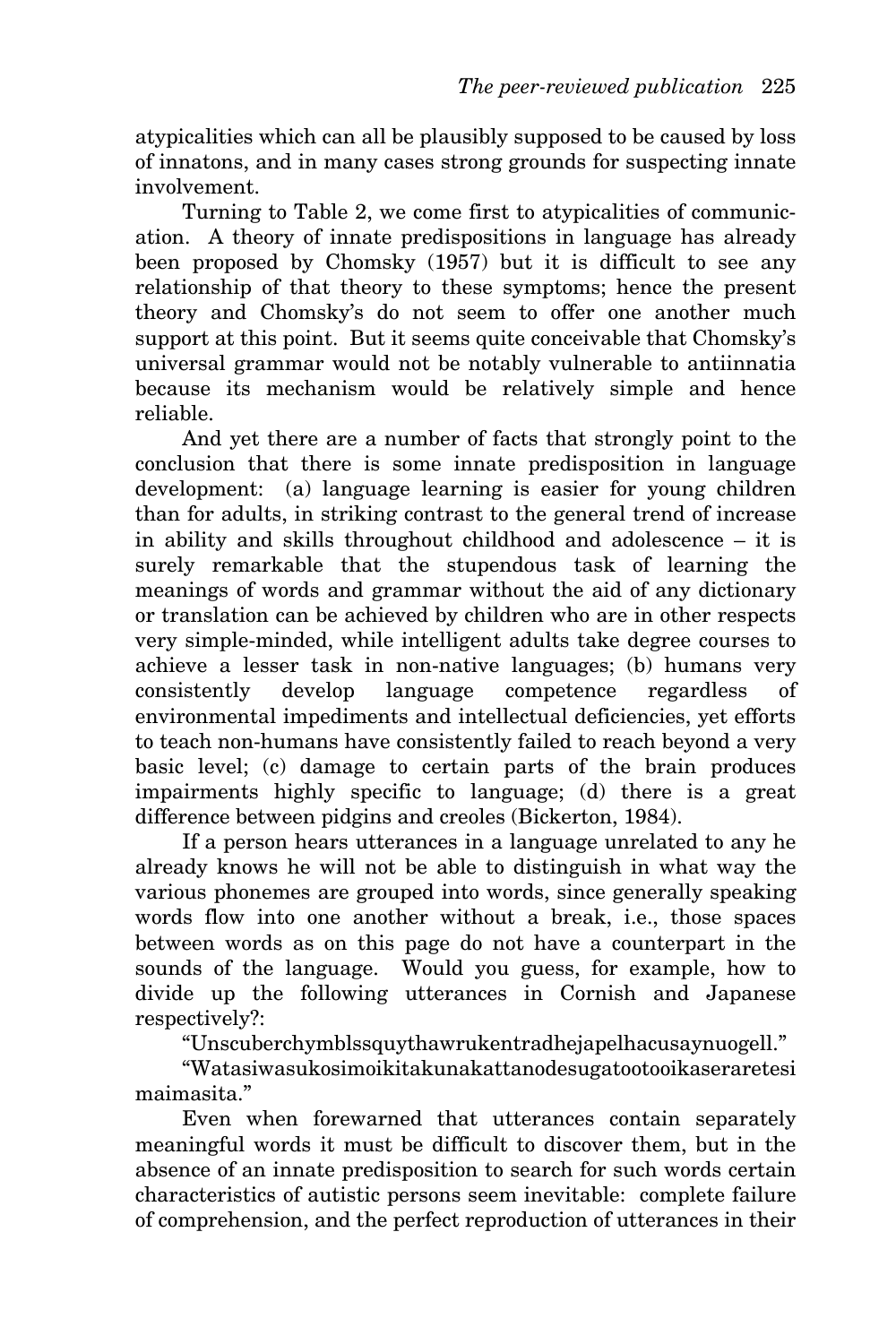## **Table 2. Characteristics of autistic persons (a rearrangement of the table of Wing, 1976, with additions)**

# *A. Effects of nonfunctioning of innatons*

- 1. Disorders of communication:
	- \*Problems in comprehension of speech.
	- \*Complete absence of speech (mutism) or, in those children who do speak:
	- \* -Immediate echolalia (parrot-like copying).
	- \* -Delayed echolalia.
	- \* -Repetitive, stereotyped, inflexible use of words and phrases.
	- \* -Confusion over the use of pronouns.
	- \* -Immaturity of grammatical structures in spontaneous (not echoed) speech.
	- \*Poor control of pitch, volume and intonation of the voice. Problems of pronunciation.
	- \*Poor comprehension of the information conveyed by gestures, miming, facial expression, bodily posture, vocal intonation, etc.
	- \*Lack of use of gesture, miming, facial expression, bodily posture and vocal intonation to convey information.
		- 'Pragmatic' deficiencies of verbal communication (see text).
- 2. Problems of motor imitation: difficulty in copying movements; muddling right-left, up-down, and back-front.
- 3. Erratic patterns of eating and drinking, including consumption of large quantities of fluid *[also category C]*.
- 4. Lack of dizziness after spinning round.
- 5.\*Apparent aloofness and indifference to other people, especially other children.
- 6.\*Lack of imaginative play or creative activities.
- 7.\*Attending to minor or trivial aspects of people or objects instead of attending to the whole.
- 8. Socially immature and difficult behaviour.
- 9. Failure to use gaze, facial expression, posture and gesture to regulate social interaction. (a)
- 10. Rarely seeking others for comfort or affection. (a)
- 11. Rarely offering comfort or responding to others' distress or happiness. (a)
- 12. Rarely initiating interactive play with others. (a)
- 13. Rarely greeting others. (a)
- 14. No peer friendships in terms of mutual sharing of interests, activities and emotions – despite ample opportunities. (a)
- 15. Lack of reciprocal eye-contact and social smile in first months.(a)
- 16. Normal attachments not present when expected. (b)
- 17. Rarely imitating, even when motivated. (c)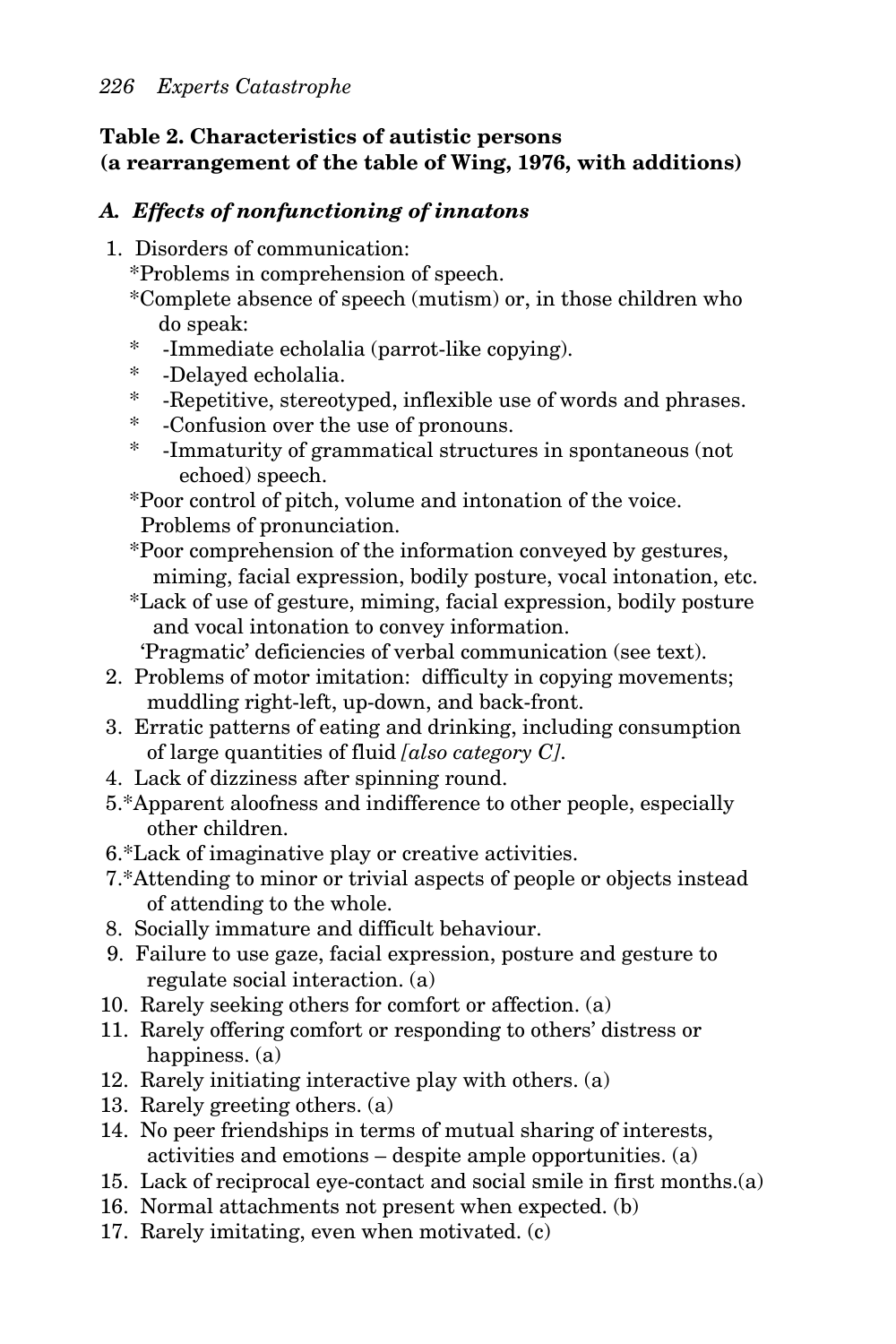18. Deficit of joint attention behaviours (i.e., showing an object or pointing). (c)

## *B. Less direct effects of nonfunctioning of innatons*

- 19. Abnormal responses to sensory experiences (indifference, fascination).
- 20. Spontaneous large movements, or fine skilled movements, or both may be clumsy in some children though others appear to be graceful and nimble.
- 21. \*An unusual form of memory: the ability to store items for prolonged periods in the exact form they were first experienced.
- 22. \*Intense resistance to change, attachment to objects and routines or a repetitive, uncreative interest in certain subjects.
- 23. \*Absorption in repetitive activities, stereotyped movements, self-injury, etc.

## *C. Emergences of long-established innatons*

- 24. Abnormal responses to sensory experiences (distress).
- 25. Abnormal responses to pain and cold.
- 26. The use of peripheral rather than central visual fields *[and or category A]*.
- 27. Looking at people and things with brief flashing glances rather than a steady gaze *[and or category A]*.
- 28. Jumping, flapping limbs (i.e. alternate handflapping and posturing (d)), rocking, and grimacing.
- 29. A springy tip-toe walk without appropriate swinging of the arms.
- 30. An odd posture when standing, with head bowed, arms flexed at the elbow and hands drooping at the wrist.
- 31. Erratic patterns of sleeping and resistance to the effects of sedatives and hypnotics *[and or category A]*.
- 32. \*Inappropriate emotional reactions *[and or category A]*.

## *D. Other suppressions of relatively idiosyncratic characteristics*

- 33. Immaturity of general appearance and unusual symmetry of face. (Attractive appearance, and intelligent appearance, and or stigmata such as low seating of ears, wide spacing of eyes, and partial webbing of toes. (e) )
- 34. \*Skills that do not involve language, including music, arithmetic, dismantling and assembling mechanical or electrical objects, fitting together jigsaw or constructional toys. (Some very retarded can read words out loud. (f) )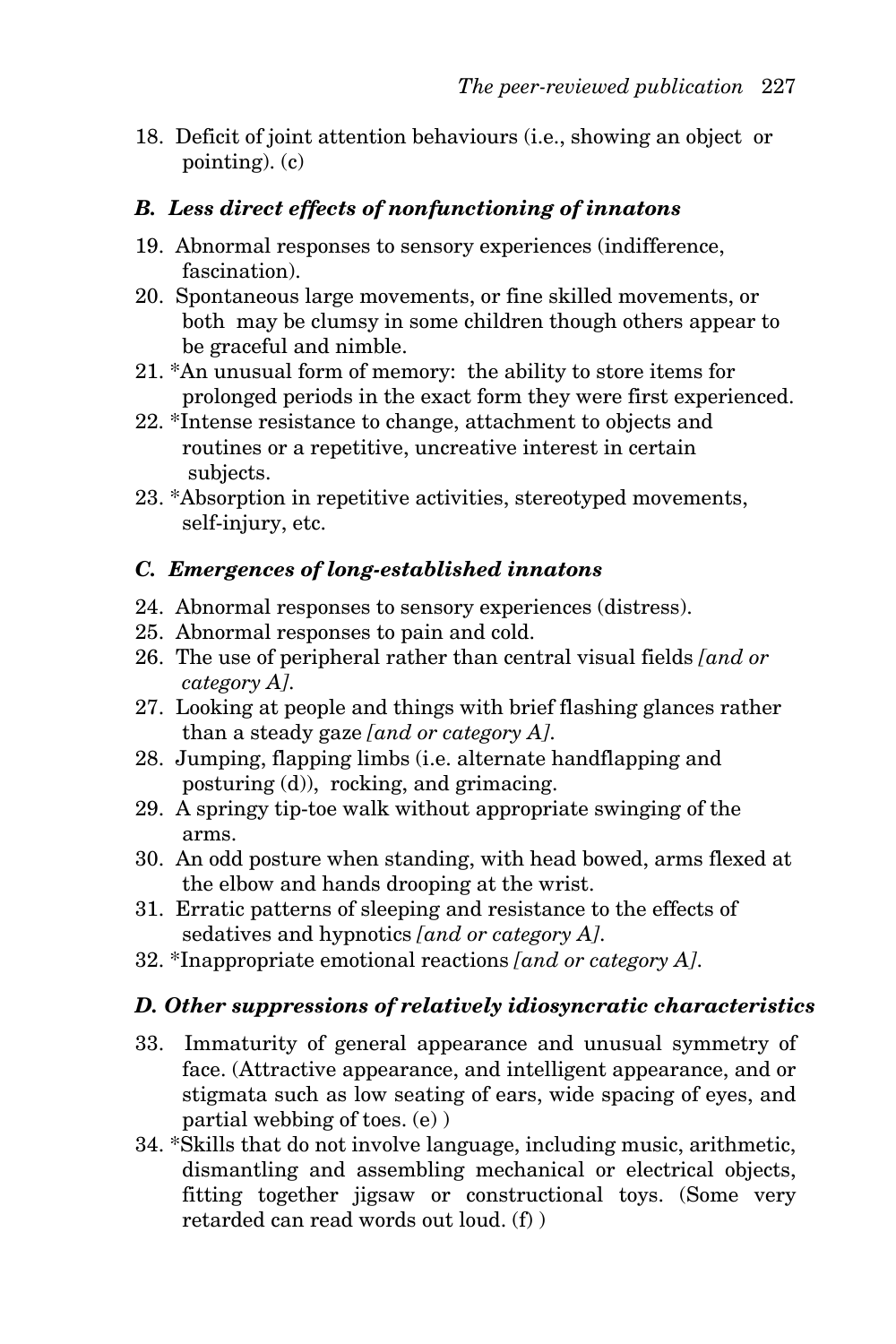\* Items essential for diagnosis of autism as described by Kanner (1943).

(a) Rutter & Schopler (1987). (b) Volkmar (1987). (c) Sigman, Ungerer, Mundy & Sherman (1987). (d) Walker & Coleman (1976). (e) Walker (1976). (f) Silberberg & Silberberg, (1967); Snowling & Frith, (1986); Welsh, Pennington, & Rogers, (1987).

entirety as semantic units. And it is remarkable that some autistic persons can read in the sense of translating from printed letters to speech (which 14% of the population of the USA cannot currently do), yet completely lack comprehension (Silberberg & Silberberg, 1967; Snowling & Frith, 1986).

Probably there is also a predisposition towards forming of a conception of and monitoring of the mental state of others, of their intentions, information, assumptions and points of view (this has been conveniently labelled a "theory of mind") [2014 Update: though only some years after I had started mentioning that concept myself in earlier versions of this paper sent to journals and others.]

Its absence could manifest not only in the mixing up of 'you' and 'I', but also in certain 'pragmatic' failures of communication (pragmatics being defined by Bates (1976) as use of speech and gesture in a communicative way, appropriate to the social context).

Pragmatic deficiencies identified by Paul (1987) and Volkmar (1987) are:

- 1. Lack of use of non-linguistic knowledge in interpreting sentences (e.g., "Colour this circle blue" is only understood if preceded by "I'm going to tell you to do some things").
- 2. Difficulty in judging how much and what pieces of information are relevant in response to enquiries. (e.g., "Did you do anything at the weekend besides raking leaves?" "No".)
- 3. Difficulty in identifying the topic initiated by the other.
- 4. Failure to establish joint frame of reference, e.g., beginning discussion without providing adequate background information.
- 5. Failure to take social norms or listeners' feelings into account (e,g., "You're very fat").
- 6. Reliance on limited conventional stratagems of conversation or stereotyped expressions (e.g., "Do you know about Cambodia").

The notion of "theory of mind" is also supported by experimental evidence of inability to attribute false beliefs to others (Baron-Cohen, Leslie, & Frith, 1985; deGelder, 1987; Leslie & Frith, 1987); and quite how does the "theory of mind" come about anyway except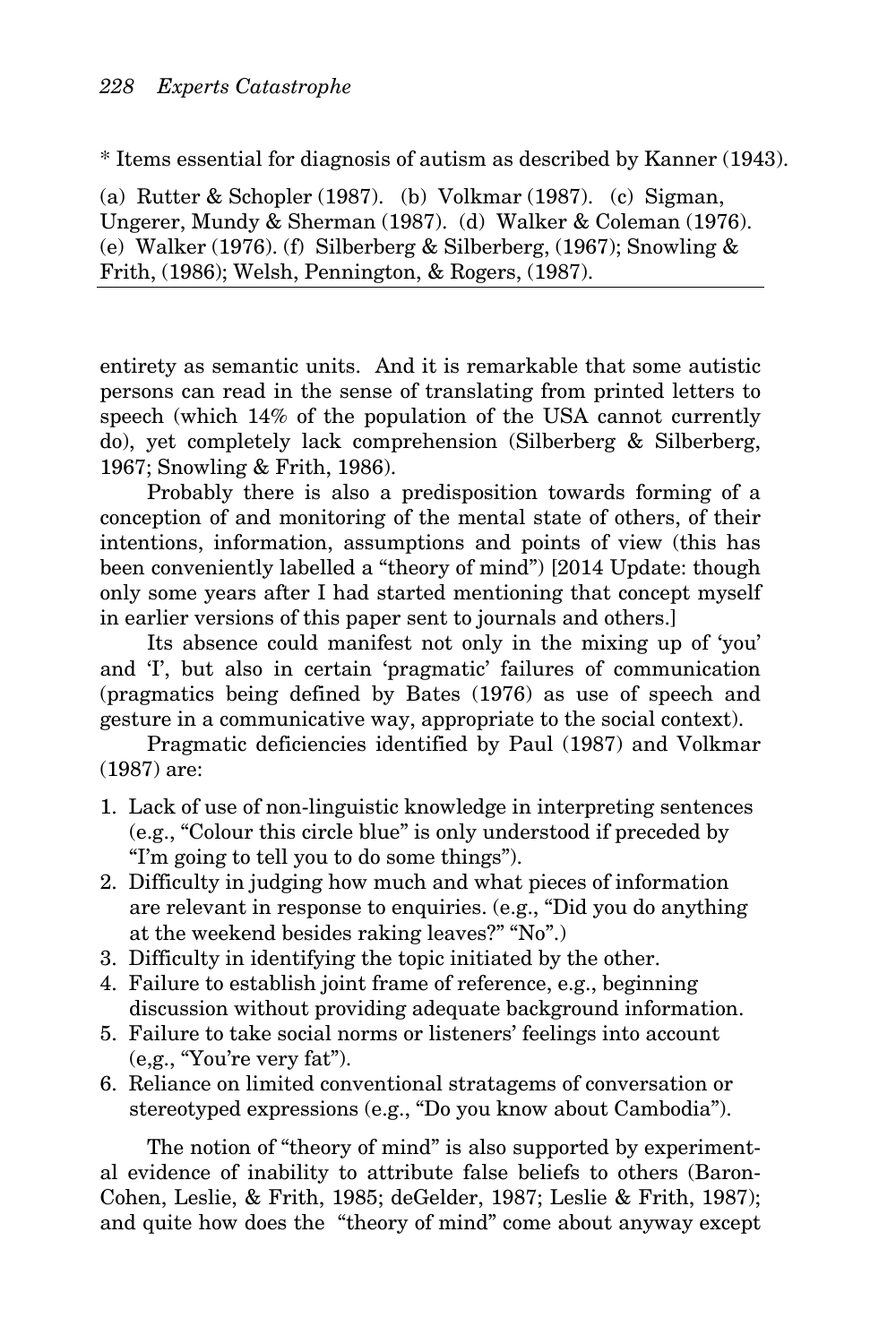innately?

Leslie (1987) has proposed innate mechanisms (an expression raiser, a manipulator, and an interpreter) to account for pretend play and the manifestations of "theory of mind". This scheme seems unnecessarily complex – all that is required is innate concepts (or preparedness for concepts) of others having beliefs and attitudes, coupled with the awareness, possibly innate, that such beliefs do not have to be true or logical.

Baron-Cohen (1988) observes that Leslie's innateness theory accounts well for some findings about autism, while others are better explained by Hobson's (1989) theory of innate mechanisms for expression of emotions and their recognition in others. But the theory presented here accounts not only for all these findings but also for the many others indicated in this paper.

It seems likely that the development of language and nonverbal communication depends on not only the abilities of comprehension and expression but also on motivation. Probably a motivation to influence others (to get them to help, etc.) would be an inadequate basis for the learning of communication skills if not accompanied by a motivation towards informing and expressing for its own sake. Only a small proportion of human communication consists of appeals, requests, or inducements to perform desired actions; informing and expressing predominate. Deficiency of such a motivation is suggested by the lack of joint attention behaviours (item 18), the tendency to communicate only to request some favour, and the complete absence of expressive gestures even though instrumental gestures are used (Attwood, Frith, & Hermelin, 1988). Deficits of joint attention gestural behaviours (pointing, showing) are found to predict subsequent language development in autism (Mundy, Sigman & Kasari, 1990). Such motivation and behaviour would presumably either be innate or a consequence of innate reward contingencies.

It also seems parsimonious to assume that nonverbal communication involves in humans as in animals, innatons for its generation and reception.

Certain other characteristics of autism appear to relate to processes that must have an innate element, as will now be considered.

As with the other sensory organs, there must be some innate neural mechanism for detecting and interpreting movement of the fluid in the balance-sensing labyrinths of the inner ear, and deficiency of that mechanism would prevent dizziness caused by the inertial flow of the fluid after spinning (item 4).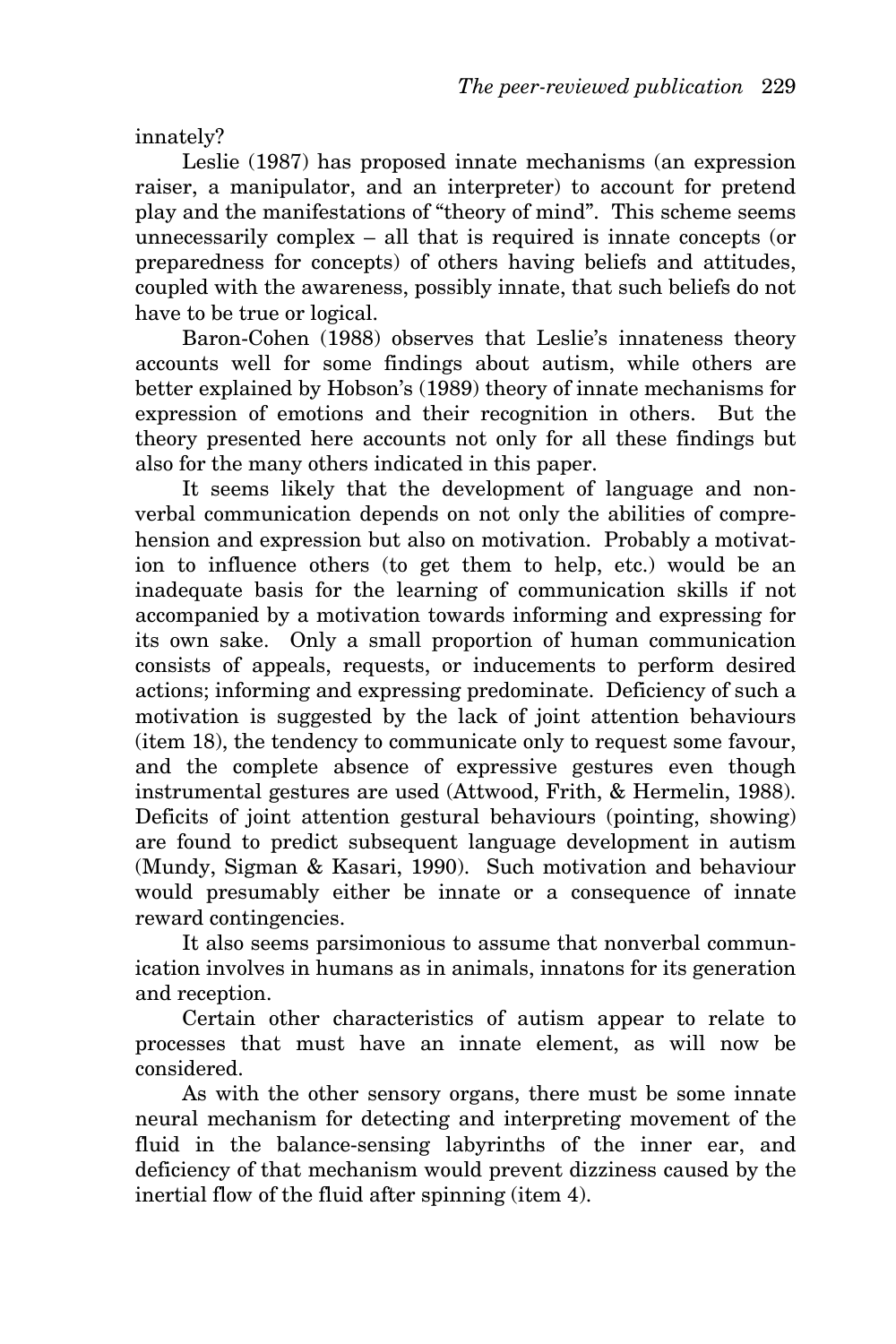A number of the features listed in table 2 could be explained in terms of deficiency of imitating, namely poor control of pitch, volume, intonation and pronunciation, deficiency of non-verbal communication, problems of motor imitation, erratic eating and drinking, lack of pretend play, and the various atypicalities of social functioning (items 2, 3, 6, 8-16, 18, and parts of 1), though it seems more likely that most of these involve loss of specific innatons. But surely, the normal tendency to imitate must itself be innate, and hence all the abovementioned must be dependent one way or another on innatons. It might be objected that imitation could be learned by operant conditioning, but this would still depend on something (namely innatons) providing specifications of what constitutes 'reward', 'punishment', and 'imitation'.

Indifference to some sensory experiences could occur if innatons for interpreting or reacting were impaired. And how else could the orienting response arise other than innately?

The clumsiness of some autistic persons could be due to dysfunction of innatons either directly involved in controlling or coordinating movements, or involved in providing the feedback required for appropriateness of the movements. The alternative gracefulness and nimbleness will be considered further on.

The unusually accurate memory (item 21) can be understood in terms of a lack of innatons that normally produce categorisation, coding, grouping, compartmentalising, or other processing of data. For example, normals remember sentences not as strings of letters or sounds but as strings of words. Hermelin and O'Connor (1970) found that unlike normals, autistic persons do not find meaningful sentences easier to remember than meaningless ones. And the intense resistance to small changes in the environment (as opposed to a complete change of environment) could well be a result of the difficulty the unprocessed memory has in adapting to such partial change – the need to start the memorising all over again. Perhaps there are innatons in normal memory processes for the avoidance of such problems.

It seems reasonable to suppose that a person having many or all of the characteristics of items 1 to 18 and 24 to 32 would find life confusing and unpredictable in many ways. This would result in stress and distress that could be alleviated by reassuring, predictable data, and items 19, 22, and 23 are probably in part a manifestation of this seeking of predictable, reassuring data (perhaps in item 19 "fascination" may be a slight misinterpretation). This accords with the finding that these behaviours are more frequent in unfamiliar circumstances (Runco, Charlop, & Schreibman, 1986).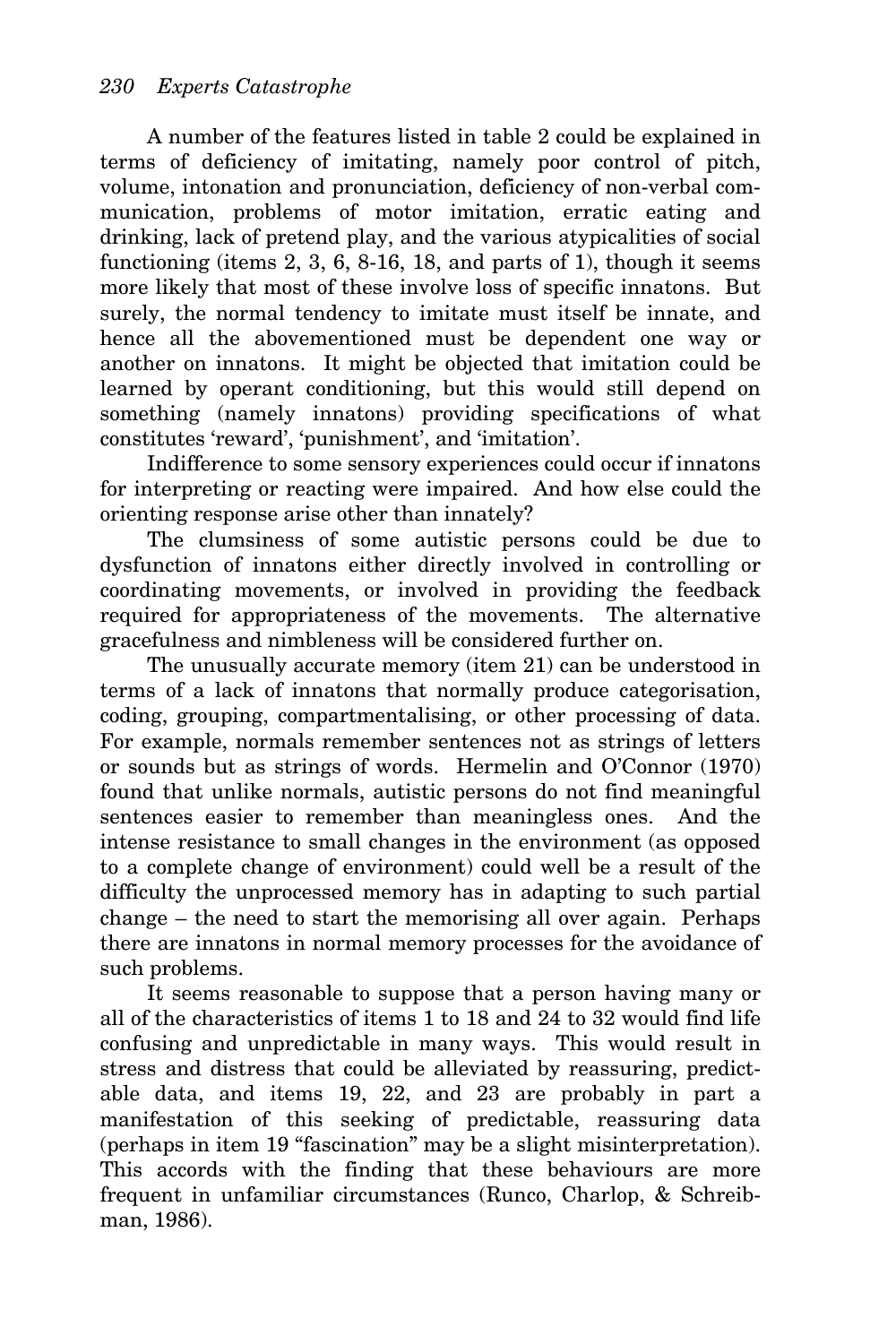It has been proposed (Lovaas, Newsom, & Hickman, 1987) that a number of autistic behaviours including these latter involve selfstimulation, and result from the resulting "perceptual reinforcement". This is consonant with the above but fails to explain why certain peculiar behaviours have this self-reinforcing quality exclusively in autism (e.g., the distinctive handflapping, of which more below), or why the behaviours are characteristically repetitive and predictable. Surely, the repetitiveness/ predictability is because the reassurance is rewarding hence reinforcing; and surely the particular repertoire of behaviours available for reinforcement depends on what innatons the individual has – which ties in with the idea that autistic persons have emergences of pre-human innatons.

A number of autistic characteristics seem strongly suggestive of emergences of pre-human innatons; indeed that is how the idea originated. There now follows a presentation of specific instances, then a consideration of the general merits of these explanations.

Autistic persons' short periods of rapid hand-flapping and posturing are suggestive of the bursts of running alternating with rigidity that are seen in birds, squirrels and rats in certain wild contexts.

We do not see foot-flapping such as would produce running, presumably because it has been substantially suppressed by natural selection. However, the mean periodicity of the hand-flapping rate (0.26 seconds) and its mean duration (1.76 seconds) and the mean duration of posturing (1.85 seconds) (Walker & Coleman, 1976) all correspond well to the characteristics of the squirrel and rat behaviours (though these same measurements are re-reported as 0.25, 3.51, and 3.67 seconds by Coleman, 1978).

[2014 Update: Online video of *Purgatorius*, a rat-like ancestor of humans for 160 million years. Online video of 8-yr-old Anthony mentioning that hand-flapping ("stimming") is often accompanied by equally-uncontrolled moving forward. Both observations are remarkably in line with the explanation given above.]

Item 29 suggests the walking manner of a nonhuman primate, in addition to which walking on toes rather than heels is the norm in mammals.

A species idiosyncracy of humans is their upright posture. Most animals stand on four legs, and when such animals stand on rear legs alone they characteristically position their front legs ready to meet the ground when they fall down to it, and they position their heads drooping downwards since otherwise their eyes, ears, mouth, and nose would be pointing upwards. It seems that these same predispositions can be seen in autistic persons (item 30).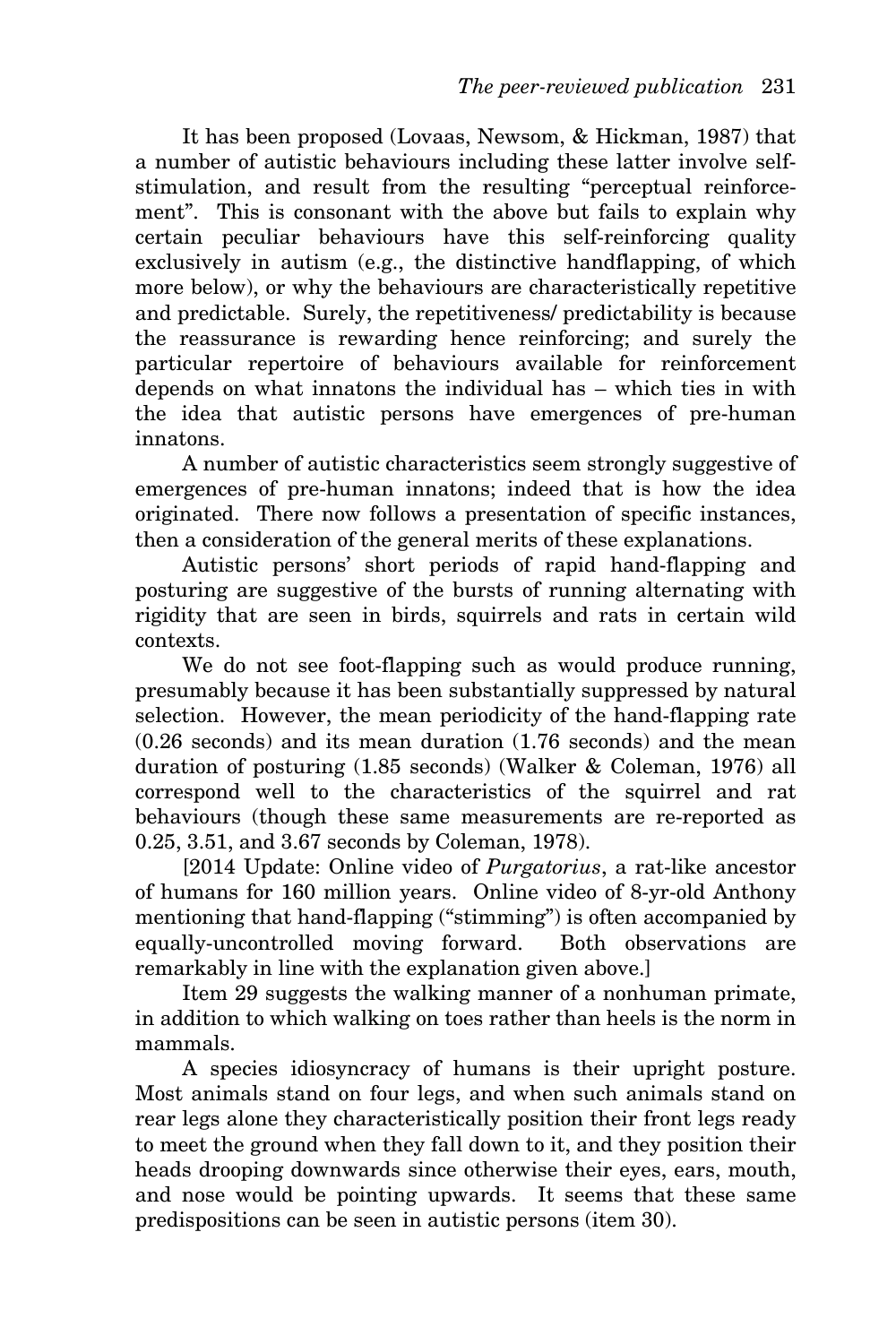Innatons are probably also involved in ensuring that eating and drinking are regulated to the requirements of the digestive system. Innatons more appropriate to animals of different size and with different digestive systems could cause the abnormalities of eating and drinking.

Regarding item 24, a case has been reported of extreme distress induced by the presence of a silver teapot (Wing, 1976), and a similar case involved a silvery spoon with an ornate end. It is wellknown that phobias are usually evoked by evolutionarily longstanding stimuli rather than by guns, electric wires, etc. It is notable that in both the present cases a silvery object with one plane of symmetry and of complicated shape was involved. In the prehuman world there would have been no teapots or spoons, and such a shape would usually be indicative of an animal, and if a silvery one, perhaps a reptilian predator just emerged from water.

The jumping, rocking and grimacing of some autistic persons may be a reappearance of non-verbal communications/expressions of pre-human primates.

These notions of emergent innatons are not very testable at present but at least they provide explanation of a number of very peculiar phenomena in terms of a few well-established biological principles, as indicated earlier. The alternative to these explanations is to suppose that by some freak of improbability "it just so happens" that abnormal brain functioning produces this particular pattern of hand-flapping and posturing resembling a common animal behaviour, and "it just so happens" that it also produces this particular standing posture resembling that of four-legged animals, and "it just so happens" that it also produces the manner of walking of most mammals, and "it just so happens" that it also makes infants scared of teapots and spoons that resemble animals in their plane of symmetry, . . . (not to mention all the other facts about autism here integrated together by antiinnatia). In the past fifty years no other alternatives to these "just so" non-explanations have emerged. [2014 Update: Nor in the subsequent 20 years either!]

It might be casually supposed that emergence of innatons could just as credibly account for any conceivable atypicality; but, then, supposing that autistic persons walk on their heels, adopt the postures of ballet dancers, and flap their tongues rather than their hands, what are the equally credible explanations?

It is not necessary to suppose that all the behavioural atypicalities are primary manifestations of lacks of innatons or emergences of pre-human ones. The suggestion of Carr and Durand (1987) that autistic persons' aggression and tantrums occur because of lack of any more appropriate means of expression is fully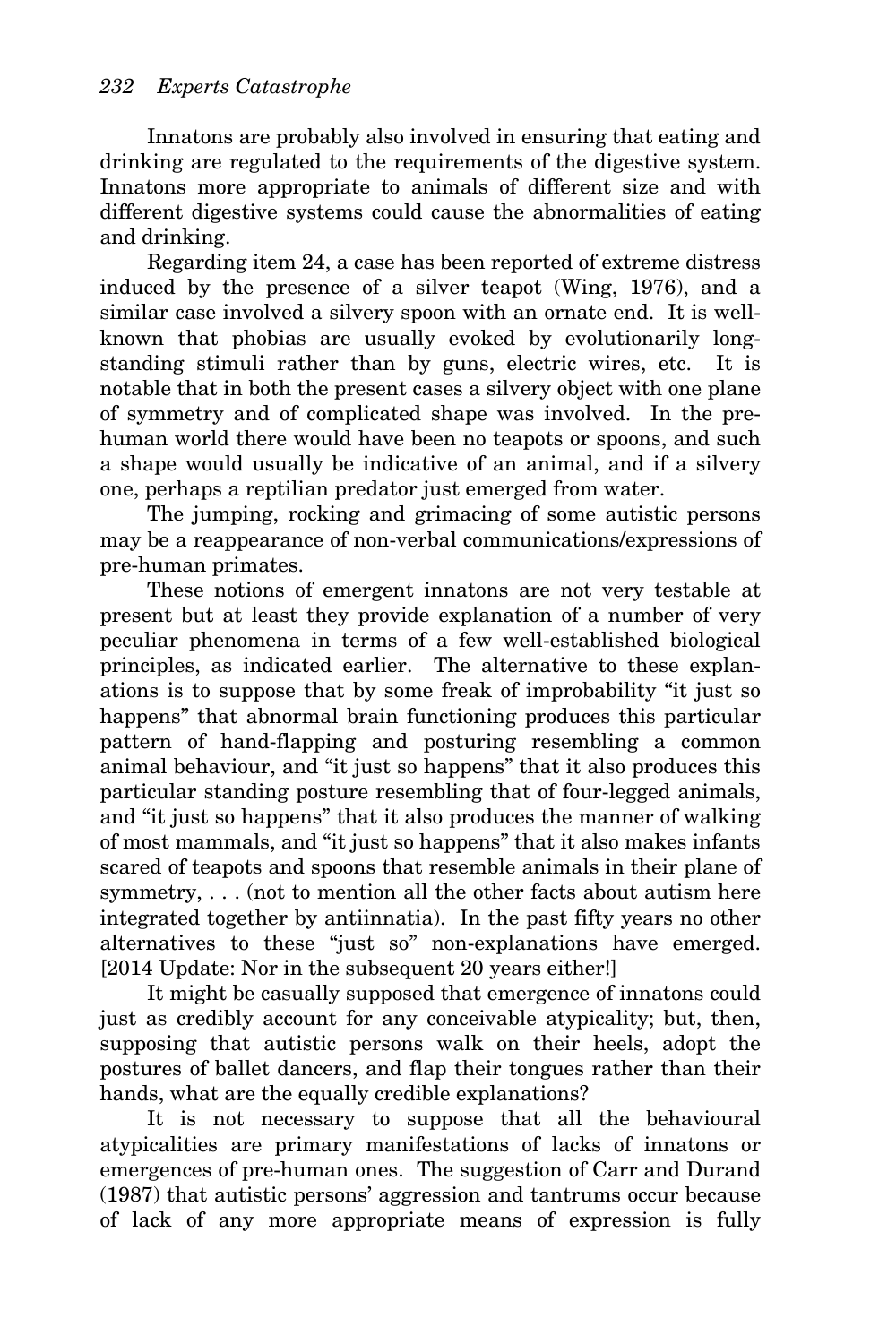compatible with this theory.

Two remaining characteristics in table 1, namely gracefulness and nimbleness, and special skills, seem rather unlikely concomitants of a severe pervasive disabling "disorder", but they are quite in harmony with the theory presented above. They may be simply accounted for as further manifestations of the "qualitycontrolling" effect of antiinnatia, as already exemplified by the attractive appearance of autistic persons and the link with high parental IQ and SES. This may also be the cause of the finding that many (though not all) autistic children show relatively great imagination and productivity in drawing (Boldyreva, 1974).

An important fact about autism is that while a significant minority of autistic persons are of average to high IQ, the majority are markedly subnormal with IQ below 70. According to the present theory all these autistic persons have the characteristic that normally produces high IQ, namely high suppression of IQ impairers, as explained earlier. But if the extreme antiinnatia also suppresses certain other innatons necessary for effective mental functioning, such as innatons for language skill, then low IQ will nevertheless result. Unequal impairment of different IQ-aiding innatons would account for the notoriously uneven scores on intelligence sub-tests (Lockyer & Rutter, 1970), which is exaggerated in some individuals (idiots savants), probably by constant selective practice and social reinforcement of their single competence.

Certain EEG waveforms have been found to show marked correlations with IQ (e.g., Ertl, 1968; Ertl & Schafer, 1969; Shucard & Horn, 1972; Hendrickson, 1982). The theory of IQ associated with this theory of autism includes a mechanism which in computer simulation reproduces the shape of these waveforms; in this mechanism interindividual differences in the waveforms are determined by the degree of suppression of the IQ impairers. Thus it is to be expected that idiots savants and autistics would have waveforms such as are usually associated with high IQ despite being of low or unmeasureable test-measured IQ. This could be a useful aid to diagnosis.

#### **Concluding discussion**

Numerous other theories of autism have been proposed, but none of them address more than a fraction of the findings presented here, and few attempt any explanation of why such a severe disorder exists and is not extremely rare. So with good reason there has continued to be a widespread view that the syndrome constitutes an unresolved mystery. The present paper has argued that extreme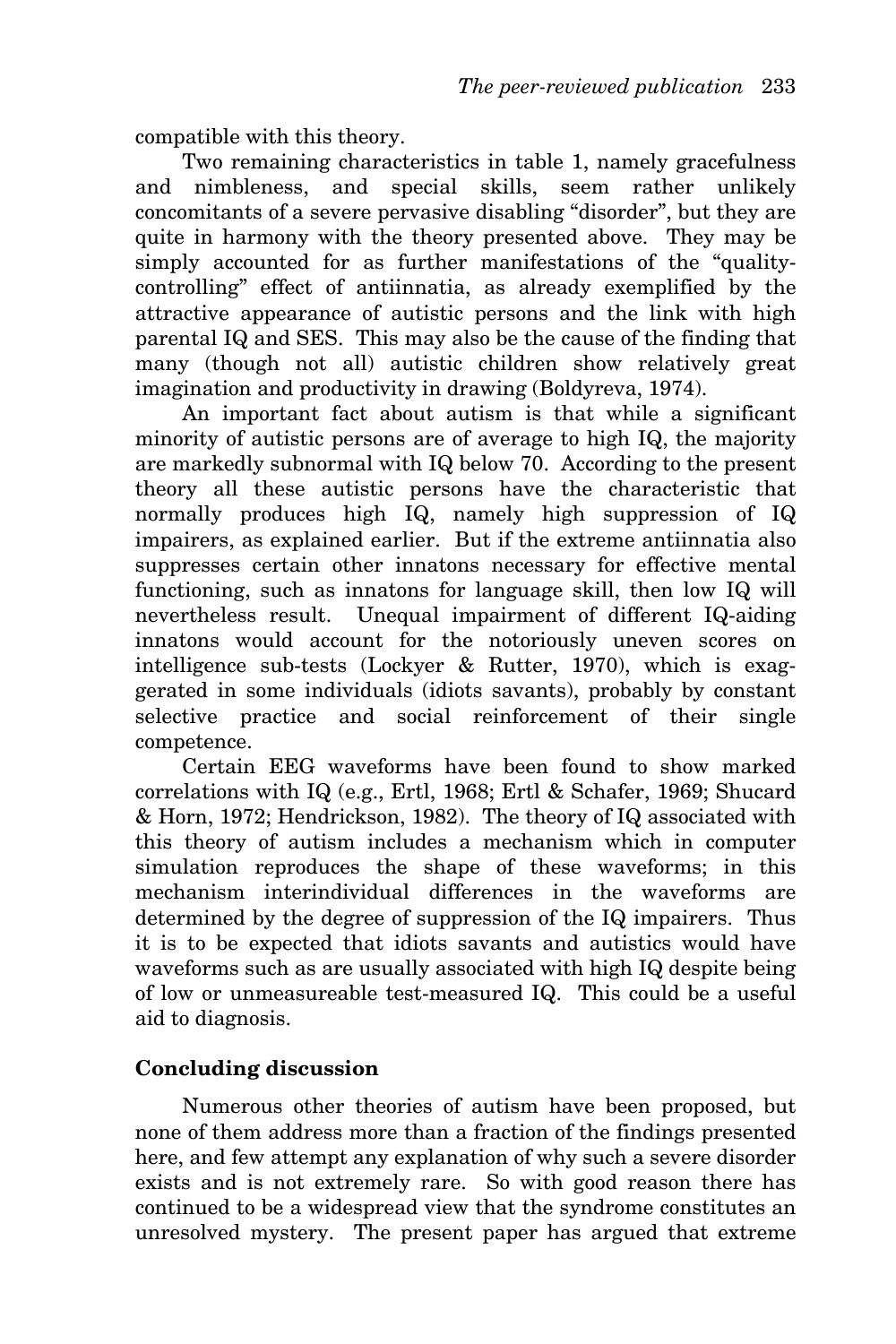evolution-biased reduction of gene expression can be expected to manifest as atypicality of behaviour and appearance, with certain relationships to high parental SES and IQ and environmental factors, and a peculiar sex distribution. The autistic syndrome is shown to accord fully with the requirements, whereas other psychiatric syndromes cannot be credibly conceived as doing so. A remarkable diversity of facts about autism challenge the theory, but they all prove consonant with it. Thus, though no scientific theory can be absolutely proved correct, the reasonable conclusion is surely that the autistic syndrome no longer presents a mystery, except in respect of many important details yet to be fully elucidated.

An obvious shortcoming of the theory as presented here is that it provides little or no description, physical or chemical, of the mechanisms of the innatons and antiinnatia. This is unavoidable at present because so much remains unknown about, on the one hand, the precise brain mechanisms that produce behaviour, and on the other hand, the processes controlling gene-expression. If such detailed information becomes available then according to this theory it may be possible to develop drugs to adjust gene-expression such as to prevent or cure autism. Research to date in neuroscience and gene-expression does not seem to indicate any obvious starting points for investigation, other than the possibility of drugs to reduce the prevalence of proteins that tend to bind randomly to DNA. Perhaps other fruitful starting points could be provided by the etiological factors associated with autism. For example, information emerging about the molecular-biological effects of rubella and herpes virus, or of atypicality of the genome associated with autism, could be interpreted in the light of the theory.

The theory does not imply that there is no value in psychological forms of therapy, such as holding therapy, special learning programs, or specially modified environments or routines.

It has been suggested by one of the this journal's reviewers that the present paper has to a substantial extent unwittingly retrodden the same ground as Rimland's 1964 book, and arrived at mostly the same conclusions.

At a time when autism was widely thought to be caused by inappropriate behaviour of parents, Rimland argued against that theory in favour of the conception, which accords with the present theory, of autism resulting from genetic and non-psychological environmental factors.

He also argued that the findings of above-average parental IQ and SES were not attributable to sampling bias. However, his conclusion was subsequently seemingly discredited by the accumulation of subsequent studies that showed no relationship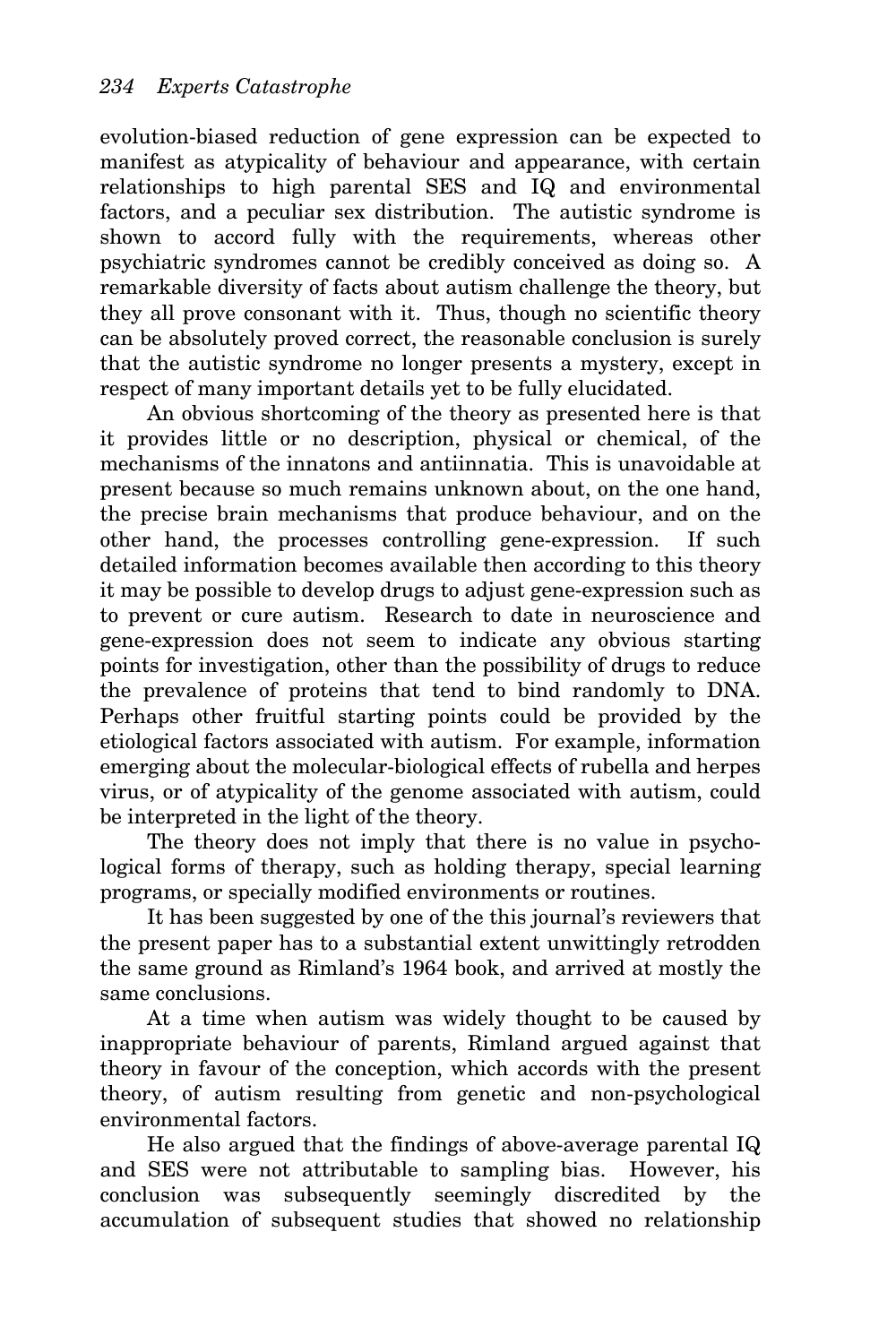anyway (Schopler et al, 1979, and subsequent). Rimland further proposed that an excess of genes for high IQ tended to produce a vulnerability to autism. The theory presented here concurs with this, but goes further by presenting an explanation of why this would be so, in terms of antiinnatia and IQ-impairing innatons.

The present theory also differs from Rimland (1964) in his positing a single primary disability (inability to relate new stimuli to remembered experience). The fable of the blind men and the elephant comes to mind (they described it in turn as like a tree trunk, a snake, a leaf). Over the years a number of suggestions have been made of what might be a primary psychological or neurological 'abnormality' in autism (listed earlier). Quite possibly most of these are correct as partial accounts of aspects of autism. And their authors were not unreasonable in doubting the validity of other aspects of the then uncertain syndrome. But the suggestion of the present paper is that more or less the whole of the "elephant" has been genuine all along.

Finally, a few words about criteria for evaluation of theories.

There has recently become widespread a view that to be worthy of publication a theory must present precise and readily testable predictions. I agree that these are worthy qualities in a theory, and regret that that presented here is still at some points deficient in this respect. But it seems to me that there is a more important quality that a theory can have, against which precision and ease of refutation are only secondary. This is what we might call its degree of harmony with the totality of facts, its explaining power, the degree to which it encompasses a whole spread of observations within a scheme of a few basic postulates, and integrates them with the canon of existing understanding. Should any reader think this to be an easy quality to obtain, I commend to their consideration the numerous previous theories of autism, of which only a few have been cited here.

There is no reason to presume that reality has been specially designed for the convenience of investigators conducting empirical tests, and those who effectively make that presumption censor themselves from any understanding that does not conform to their preconception.

#### **References**

The references cited in this paper were in the original publication listed at the end here as usual in a scientific paper, but as this is incorporated in a book chapter they have here been merged with the list at the end of the book instead.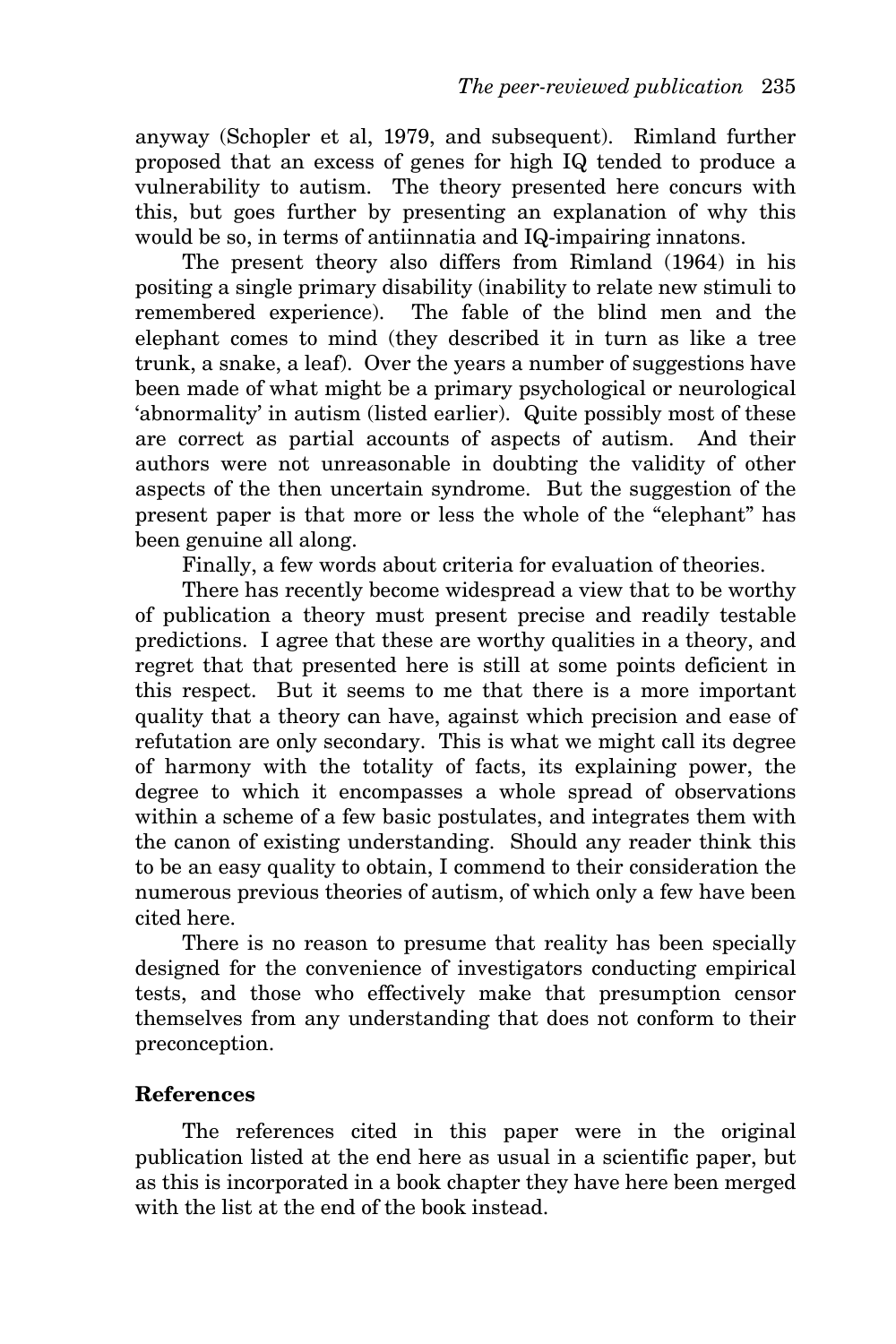# **List of changes made from the originally-published version.**

{In addition to a number of notes indicated thus: [2014 Update:....] general > evolution-biased [in numerous instances] impairment > reduction [in numerous instances] excess > extreme [in numerous instances] abnormalities > atypicalities [in numerous instances] hypotheses > conceptions hypothesis > interpretation impairments > suppressions excessive > extreme [in numerous instances] that > which [in numerous instances] exposition > presentation [in numerous instances]

Given the existence of innatons and genetic diversity (from mutations and recombination), we would expect to find various odd innatons which interfere with effective mental functioning by producing idiosyncratic errors or slowings. >

 The processes of genetic mutation and genetic recombination affect us all. They introduce a random aspect into our genes, a sort of "genetic noise", limiting the perfectability of our genomes. At this point I remind you of the concept of innatons explained about earlier. We would expect this "genetic noise" from mutations and recombinations to also introduce "noise" in the functioning at the level of innatons. This could be thought of as random junk innatons tending to produce errors or slowing in mental processing. (Or alternatively characterised as random junk modifications of other innatons.)

these > these unhelpful innatons highly sensitive to  $>$  very liable to suppression by Thus ... high > Thus increased ... increased that is  $>$  [none] [none] > as will now be explained hypotheses > explanations hypothesis of sampling bias > sampling bias explanation Now > Now let us  $(note > (and note)$ environment: there > environment. There [none] > (genetic and environmental) ; there are additions to Wing's (1976) table > based on the list of Wing (1976); I have made additions to Wing's list hypotheses > notions hypothesising > suspecting is > being hypothesised > [none]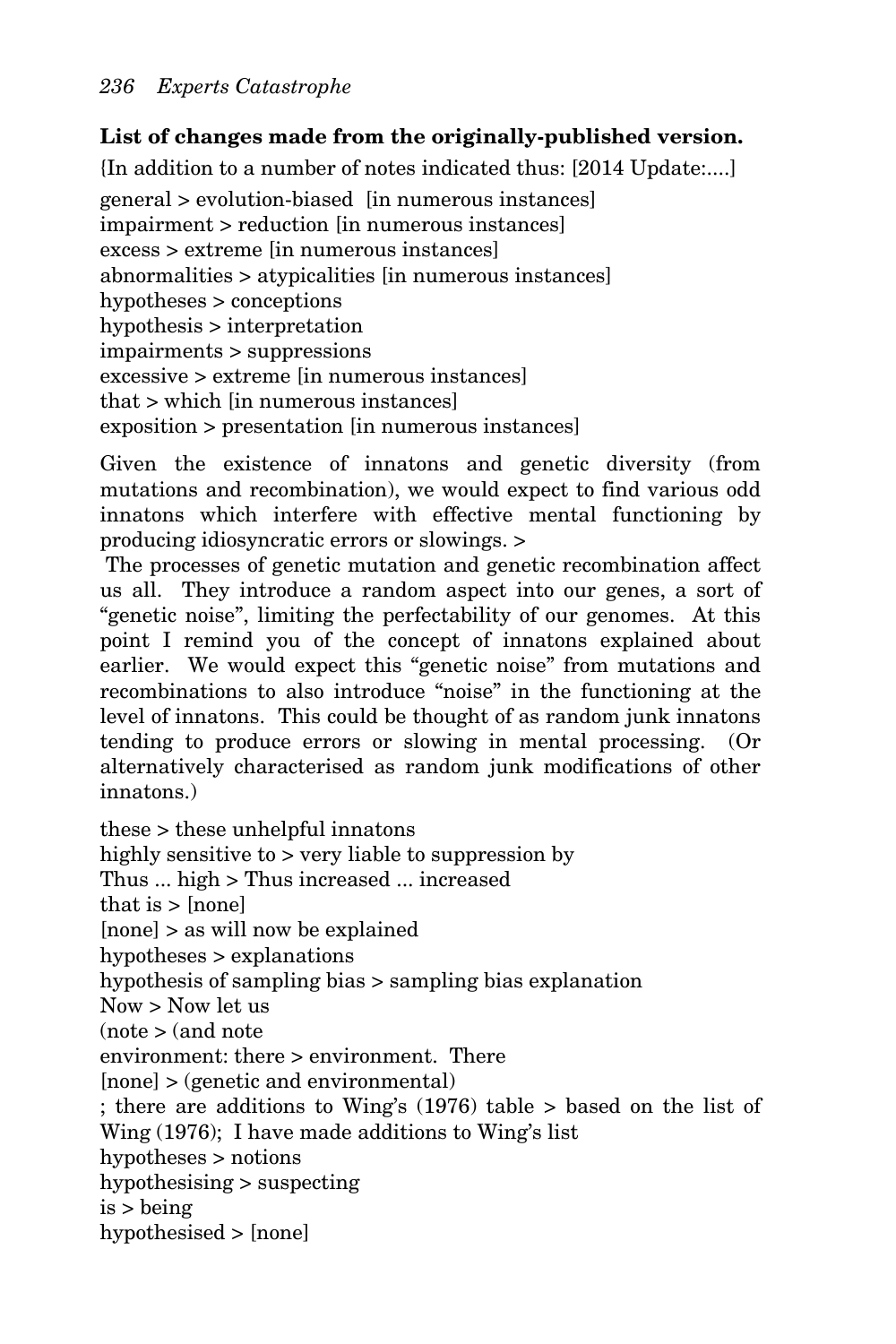come about > come about anyway some readers > one of this journal's reviewers hypothesis > theory discredited (so it seemed) > seemingly discredited hypotheses and > [none] hypotheses > postulates

#### **Appendix: Modern hi-tech studies of autism causation**

Since the original publication of the theory, technology has developed to the extent that changes of expression of specific genes in autism can now be studied. A meta-analysis of such studies was given in a 2013 dissertation by Carolyn Lin Wei Ch'ng. At first thought you might suppose that this should conspicuously confirm the reductions of gene-expression which this theory has as its main premises. And yet an unclear picture emerges instead.

What you need to bear in mind is that the overall amount of reduction by antiinnatia would be very small even in autism. A 50% overall reduction of gene-expression would just about certainly result in gross non-viability rather than ("mere") autism. A more likely level of reduction in autism could be something like 0.1% or even much less, as per the first graph of the last chapter here. And the autism atypicalities would not be caused by body-wide reductions of major protein outputs such as hemoglobin, collagen, and so on. Instead they would be caused by very specific tweaks of special factors in a small minority of neurons or associated glial cells, such as to no longer pre-program those neurons to connect in specific ways to manifest as innate predispositions (innatons).

Researchers would only find these atypicalities if they were analysing the correct very few neurons and targetting the correct small minority of RNA transcripts involved therein.

But there is already considerable difficulty in the relatively rough and off-targetted analyses they are doing. The brain is an extraordinarily complicated and little-understood thing very inconveniently enclosed within a solid skull and not at all suitable for prodding around inside until after death anyway. And so these more challenging studies could be analogous to searching for plastic needles in live haystacks encased in blood-filled "skulls" of concrete. I would like to think that my ideas could someday be triumphantly confirmed with such observations, but it looks like it may be forever impractical. And indeed likely that the entire quest to identify the precise cellular-molecular details of what has "gone wrong" (or more properly "gone different") in autistic brains may never succeed.

And meanwhile there could be better directions for autism research to concentrate on, as can be inferred from Chapter 3 here.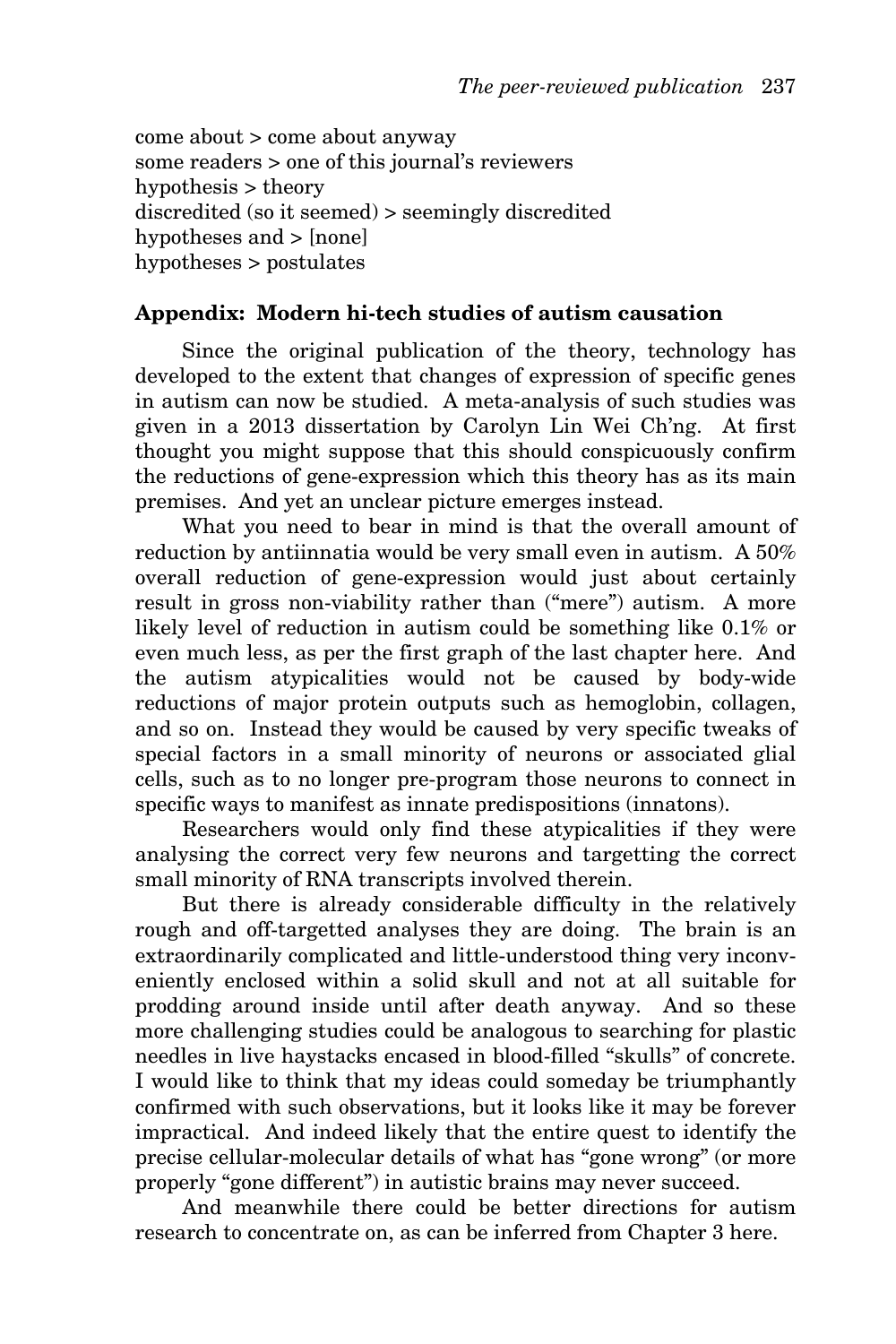But before I "sign off" this chapter, another line of molecular analysis needs to be discussed. A reader might think as follows. Surely if the theory were correct, then it should be possible to identify the "antiinnatia genes" which it claims to be causing higher risk of autism and high IQ. And yet this doesn't seem to be happening. Instead, there has been at best limited success in identifying any genes clearly and majorly causal of either autism or high IQ, let alone being "antiinnatia genes".

I suspect a first part of the problem is that (as indicated in my original publication) there would be not merely a handful of "antiinnatia genes", but many, something like thousands or more (including variations in the non-coding DNA, hence not strictly "genes"). A minority of those variants might have effect mainly in increasing or decreasing the antiinnatia. But many might be primarily contributing to some other xyz, such as basic cell structure, while meanwhile also affecting the antiinnatia to some extent.

A second complication is what we might call "pseudo autism genes" (and again also including the non-coding DNA). As follows. Let us suppose there is a genetic variation which specifically causes increased shyness (or muteness, or mental incapacity), even though it is not an antiinnatia gene and does not tend towards causing the autism syndrome more generally. Nevertheless, the only thing that autism researchers will be able to see is that that genetic variation is associated with the "diagnosis" of autism. And they would not know that that association is only because a person being more shy (or mute or mentally incapacitated) is more likely to be "diagnosed" as autistic as a result of their shyness (/etc.) and hence "diagnosed" as a result of that gene, even though it is not at all associated with increased antiinnatia or causing actual autism (*per se* rather than "diagnosis" as autistic).

And a third and most important part of the problem relates to a point I made in the opening pages of this chapter. Namely that the main differences are likely to not be mainly in the *genes* (i.e. those lengths of DNA which are code from which proteins are produced), but in other parts of the genome, namely the "non-coding DNA".

This relates to another major mistake in the history of DNA science (alongside the misunderstanding of mutation discussed in Chapter 2). The mistaken wisdom supposed that the information for production of a human or other living entity was contained mainly in its genes, that is the parts of the genome which consist of code which gets "translated" into proteins. The newer understanding, not least since the major ENCODE study, is substantially otherwise (as discussed by for instance Mattick 2013; Parrington 2015; Carey